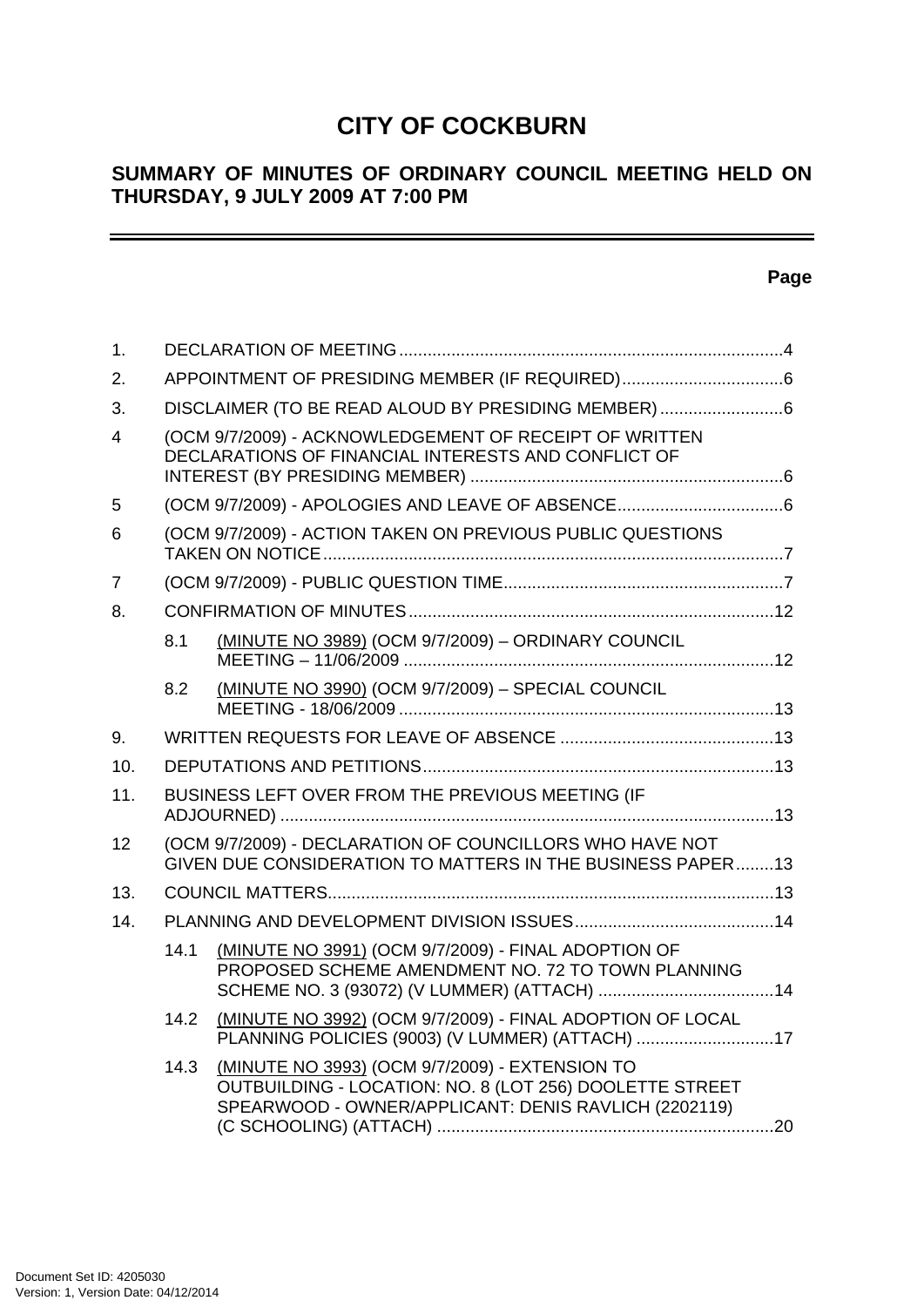|     | 14.4 | (MINUTE NO 3994) (OCM 9/7/2009) - COOLBELLUP TOWN<br>CENTRE PROJECT COOLBELLUP AVE, COOLBELLUP -                                                                                                                     |  |
|-----|------|----------------------------------------------------------------------------------------------------------------------------------------------------------------------------------------------------------------------|--|
|     |      | 14.5 (MINUTE NO 3995) (OCM 9/7/2009) - CLOSURE OF PORTION OF<br>STOCKTON BEND ADJACENT TO LOTS 14 AND 15 STOCKTON<br>BEND, COCKBURN CENTRAL - APPLICANT: WOODHEAD<br>ARCHITECTS - OWNER: FIRE AND EMERGENCY SERVICES |  |
|     | 14.6 | (MINUTE NO 3996) (OCM 9/7/2009) - PARKING AND TRAFFIC AT<br>COCKBURN CENTRAL (5515220) (R DONG / R AVARD / J                                                                                                         |  |
| 15. |      | FINANCE AND CORPORATE SERVICES DIVISION ISSUES43                                                                                                                                                                     |  |
|     | 15.1 | (MINUTE NO 3997) (OCM 9/7/2009) - LIST OF CREDITORS PAID -                                                                                                                                                           |  |
|     | 15.2 | (MINUTE NO 3998) (OCM 9/7/2009) - STATEMENT OF FINANCIAL<br>ACTIVITY AND ASSOCIATED REPORTS - MAY 2009 (5505) (N                                                                                                     |  |
|     | 15.3 | (MINUTE NO 3999) (OCM 9/7/2009) - FEES & CHARGES -<br>PLANNING SERVICES AND NAVAL BASE SHACKS (5402) (S                                                                                                              |  |
| 16. |      |                                                                                                                                                                                                                      |  |
|     | 16.1 | (MINUTE NO 4000) (OCM 9/7/2009) - COOGEE BEACH NORFOLK                                                                                                                                                               |  |
|     | 16.2 | (MINUTE NO 4001) (OCM 9/7/2009) - TENDER NO. RFT 12/2009 -<br>CONSULTANCY SERVICES - CONDITION SURVEY - ROADS,<br>KERBS AND FOOTPATHS (RFT 12/2009) (J RADAICH/ I STREET)                                            |  |
| 17. |      |                                                                                                                                                                                                                      |  |
|     | 17.1 | (MINUTE NO 4002) (OCM 9/7/2009) - TENDER NO. RFT 05/2009 -<br>COOLBELLUP COMMUNITY HUB REDEVELOPMENT (8136B) (R                                                                                                      |  |
|     | 17.2 | (MINUTE NO 4003) (OCM 9/7/2009) - PROPOSED LEASE OF<br>PROPERTY - 13 KENT STREET, SPEARWOOD - VINCENTCARE                                                                                                            |  |
|     | 17.3 | (MINUTE NO 4004) (OCM 9/7/2009) - PROPOSED AMENDMENT<br>TO POSITION STATEMENT PSCS16 'PUBLIC ART IN THE CITY                                                                                                         |  |
|     | 17.4 | (MINUTE NO 4005) (OCM 9/7/2009) - PROPOSED CALENDAR OF<br>EVENTS FOR THE SUMMER OF FUN 2009/10 (8812) (C                                                                                                             |  |
| 18. |      |                                                                                                                                                                                                                      |  |
| 19. |      | MOTIONS OF WHICH PREVIOUS NOTICE HAS BEEN GIVEN 79                                                                                                                                                                   |  |
| 20. |      | NOTICES OF MOTION GIVEN AT THE MEETING FOR CONSIDERATION                                                                                                                                                             |  |
|     |      |                                                                                                                                                                                                                      |  |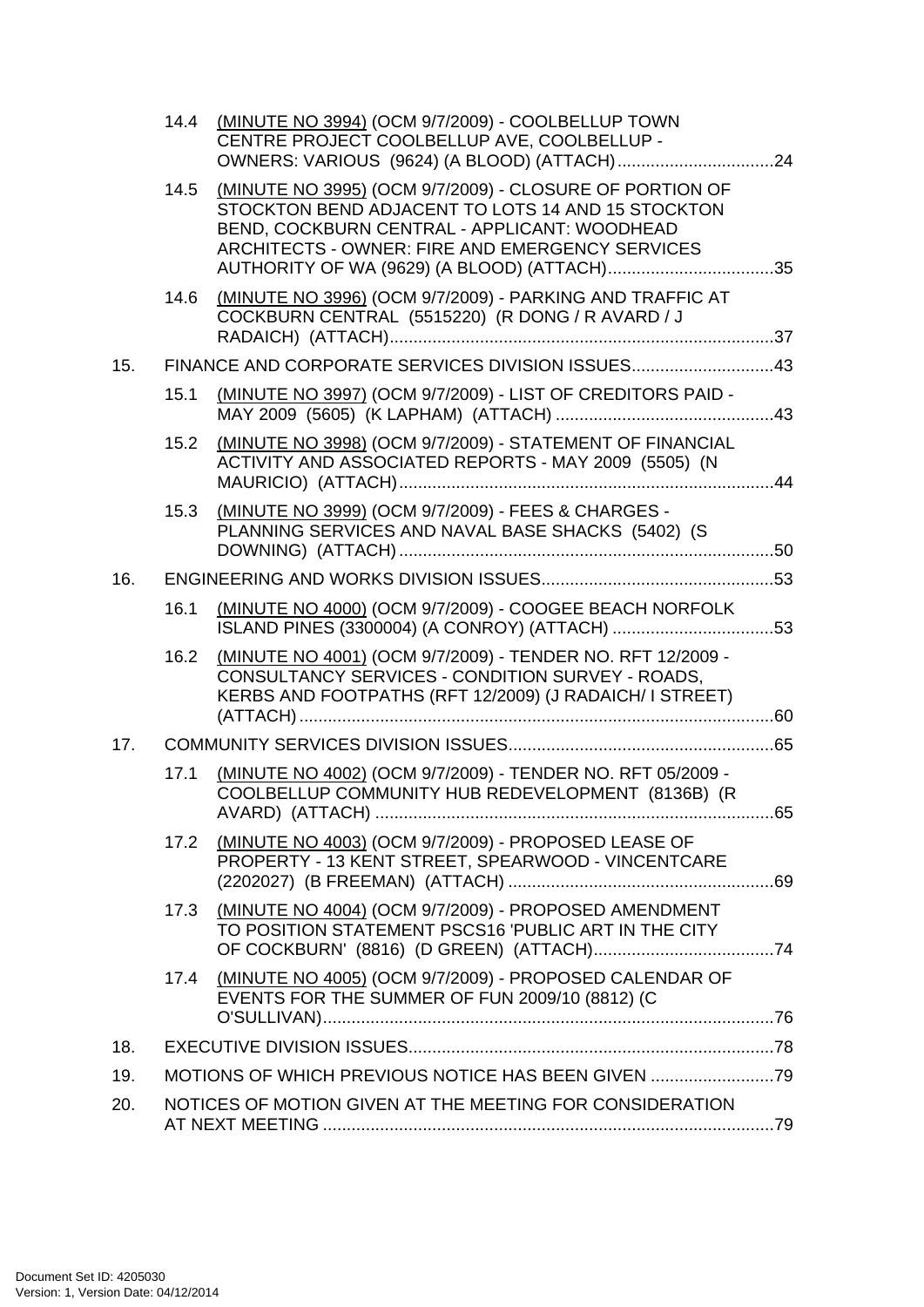| 21. | NEW BUSINESS OF AN URGENT NATURE INTRODUCED BY                                                                      |  |
|-----|---------------------------------------------------------------------------------------------------------------------|--|
|     | (MINUTE NO 4006) (OCM 9/7/2009) - ALLOCATION OF PORTION<br>21.1<br>OF PROJECT CONTINGENCY FUNDS - PROPOSED COCKBURN |  |
| 22. | MATTERS TO BE NOTED FOR INVESTIGATION, WITHOUT DEBATE79                                                             |  |
| 23. |                                                                                                                     |  |
| 24  | (MINUTE NO 4007) OCM 9/7/2009 - RESOLUTION OF COMPLIANCE                                                            |  |
| 25  |                                                                                                                     |  |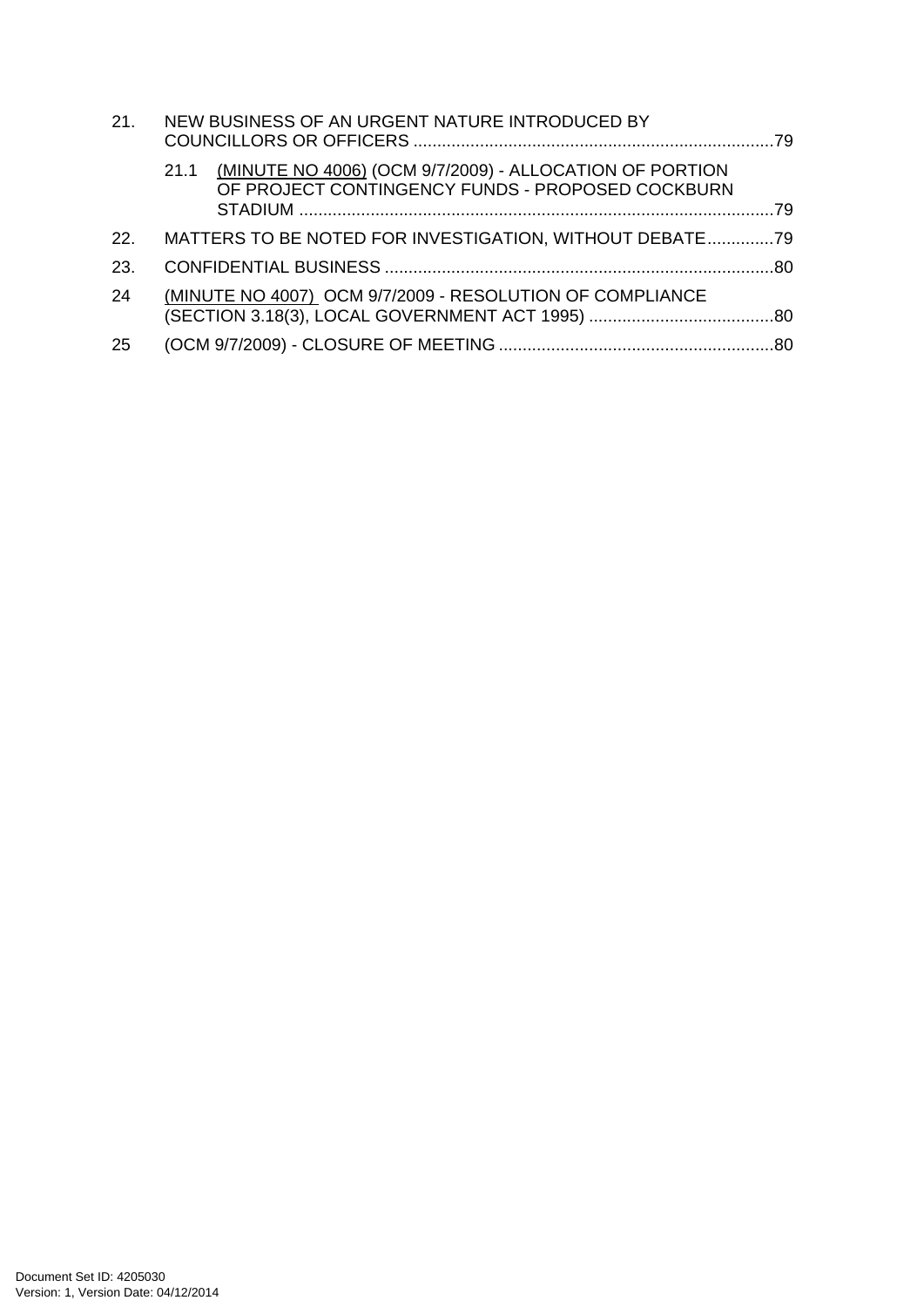# **CITY OF COCKBURN**

# <span id="page-3-0"></span>**MINUTES OF ORDINARY COUNCIL MEETING HELD ON THURSDAY, 9 JULY 2009 AT 7:00 PM**

#### **PRESENT:**

#### **ELECTED MEMBERS**

| Mr L Howlett       |                | Mayor (Presiding Member) |
|--------------------|----------------|--------------------------|
| Mr K Allen         | $\blacksquare$ | Deputy Mayor             |
| Mr I Whitfield     | -              | Councillor               |
| Ms L Smith         |                | Councillor               |
| Mrs C Reeve-Fowkes |                | Councillor               |
| Mr T Romano        |                | Councillor               |
| Mrs J Baker        |                | Councillor               |
| Mrs S Limbert      |                | Councillor               |
| Mrs V Oliver       |                | Councillor               |

#### **IN ATTENDANCE**

| $\sim 100$      | <b>Chief Executive Officer</b>                |
|-----------------|-----------------------------------------------|
| $\sim 100$      | Director, Administration & Community Services |
| $\sim 100$      | Director, Finance & Corporate Services        |
| $\sim 100$      | Director, Engineering & Works                 |
| $\sim$ 10 $\pm$ | Director, Planning & Development              |
|                 | <b>Executive Assistant</b>                    |
| $\sim 100$      | Media Liaison Officer                         |
|                 |                                               |

#### **1. DECLARATION OF MEETING**

The Presiding Member declared the meeting open at 7.00pm.

 Before moving to the Agenda proper, Mayor Howlett made comments on the following:

#### **NAIDOC Week**

The City hosted various NAIDOC week activities and yesterday participated in a flag raising ceremony, opening of the Aboriginal art exhibition, the unveiling of a painting by Justin Slater, an up and coming local artist, purchased at the recent Show Off 5 Art Exhibition as a part of the City's art collection, and entertainment provided by an Aboriginal Dance Group which was followed by refreshments and fellowship.

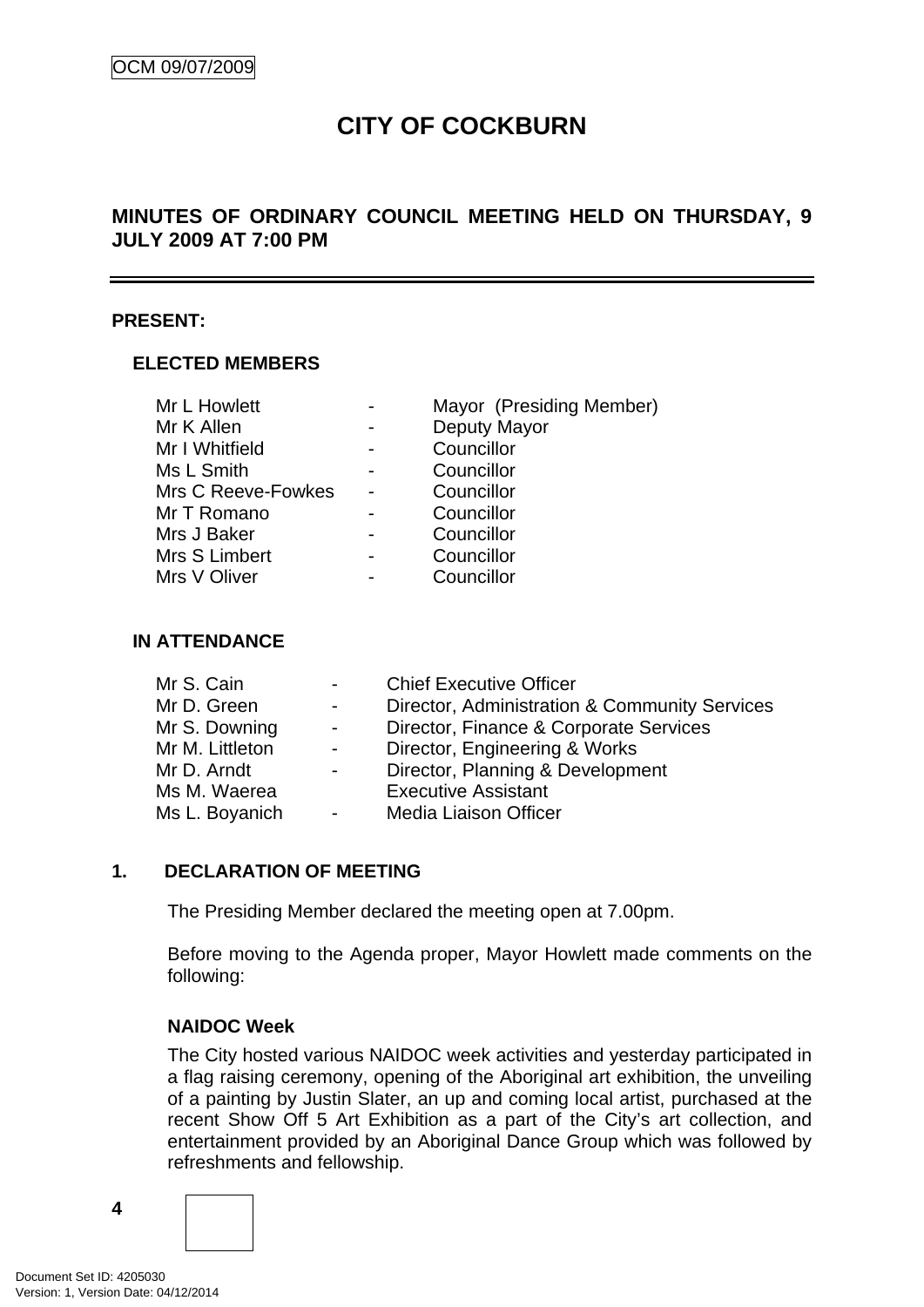### **Canberra Trip**

A recent visit to Canberra for the National General Assembly of Local Governments and a meeting of the Australian Council of Local Government saw major emphasis placed on climate change, financing and community infrastructure.

In addition, an invitation was extended to all delegates to attend the Great Hall, Parliament House for dinner with the Prime Minister, his Cabinet and other Parliamentary colleagues.

Delegates were fortunate enough to be at Parliament House to see the King and Queen of Spain arrive, the Welcome to Country ceremony provided by the Ngunnawal people, the traditional landowners of the Canberra region and the Honourable Prime Minister Kevin Rudd's welcome.

A number of recommendations were presented to the Government by the Australian Council of Local Government in terms of climate change, financing and community infrastructure and the expectation is that answers will be forthcoming in the next few months.

Workshops were also held with Cabinet Ministers and other Parliamentary Members to identify better ways to strengthen Federal/Local government partnerships.

A further \$273,000 for community infrastructure programs for our City was announced during the visit.

#### **Small Wind Turbine Testing Facility**

The City has agreed to host a national Small Wind Turbine Testing Facility, run by Murdoch University, at the Henderson Waste Recovery Park. This will be the only small wind turbine test facility in Australia and it will be used to test the outputs from different small wind turbines.

#### **Men of the Trees**

The City of Cockburn and Men of The Trees (MOTT), a non-government organisation have signed an agreement to undertake revegetation activities in degraded parts of reserves within the City of Cockburn. The program will encourage corporations and individuals to make donations to MOTT which will be used to source, grow and plant native trees in the City's reserves at no cost to the City.

#### **Photovoltaic Cells**

A Photovoltaic (PV) array is expected to be erected on the Youth Centre shortly. These are the first PV cells to be installed by the City of Cockburn.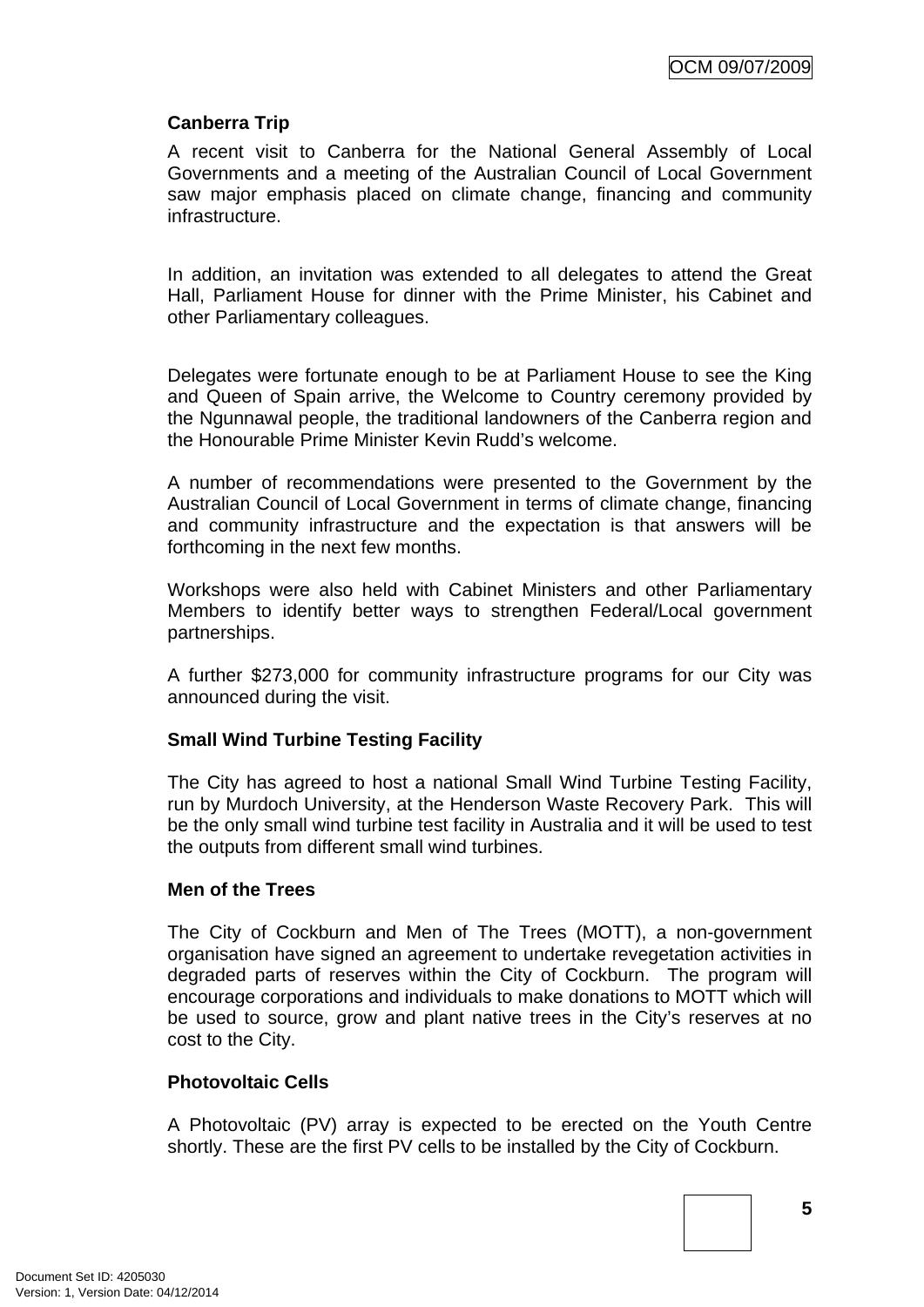<span id="page-5-0"></span>More are planned, with cells to be placed on the Spearwood Library this financial year.

### **Spearwood Avenue Opening**

I am pleased to advise that the long awaited opening of Spearwood Avenue to the public occurred on Friday 3 July 2009, providing another link to our coastline.

#### **Awards**

CEO Stephen Cain announced that the City had received two awards:

 - Heritage Council WA Architecture Award for the Memorial Hall; and - UDIA Award for the South Beach development.

# **2. APPOINTMENT OF PRESIDING MEMBER (If required)**

Nil

# **3. DISCLAIMER (To be read aloud by Presiding Member)**

Members of the public, who attend Council Meetings, should not act immediately on anything they hear at the Meetings, without first seeking clarification of Council's position. Persons are advised to wait for written advice from the Council prior to taking action on any matter that they may have before Council.

#### **4 (OCM 9/7/2009) - ACKNOWLEDGEMENT OF RECEIPT OF WRITTEN DECLARATIONS OF FINANCIAL INTERESTS AND CONFLICT OF INTEREST (BY PRESIDING MEMBER)**

The Presiding Member advised the meeting that he had received declarations of interest from Deputy Mayor Kevin Allen and Clr Carol Reeve-Fowkes on Item 16.1, and CEO Stephen Cain on Item 17.2, which would be read at the appropriate time.

# **5 (OCM 9/7/2009) - APOLOGIES AND LEAVE OF ABSENCE**

Ms H Attrill The Councillor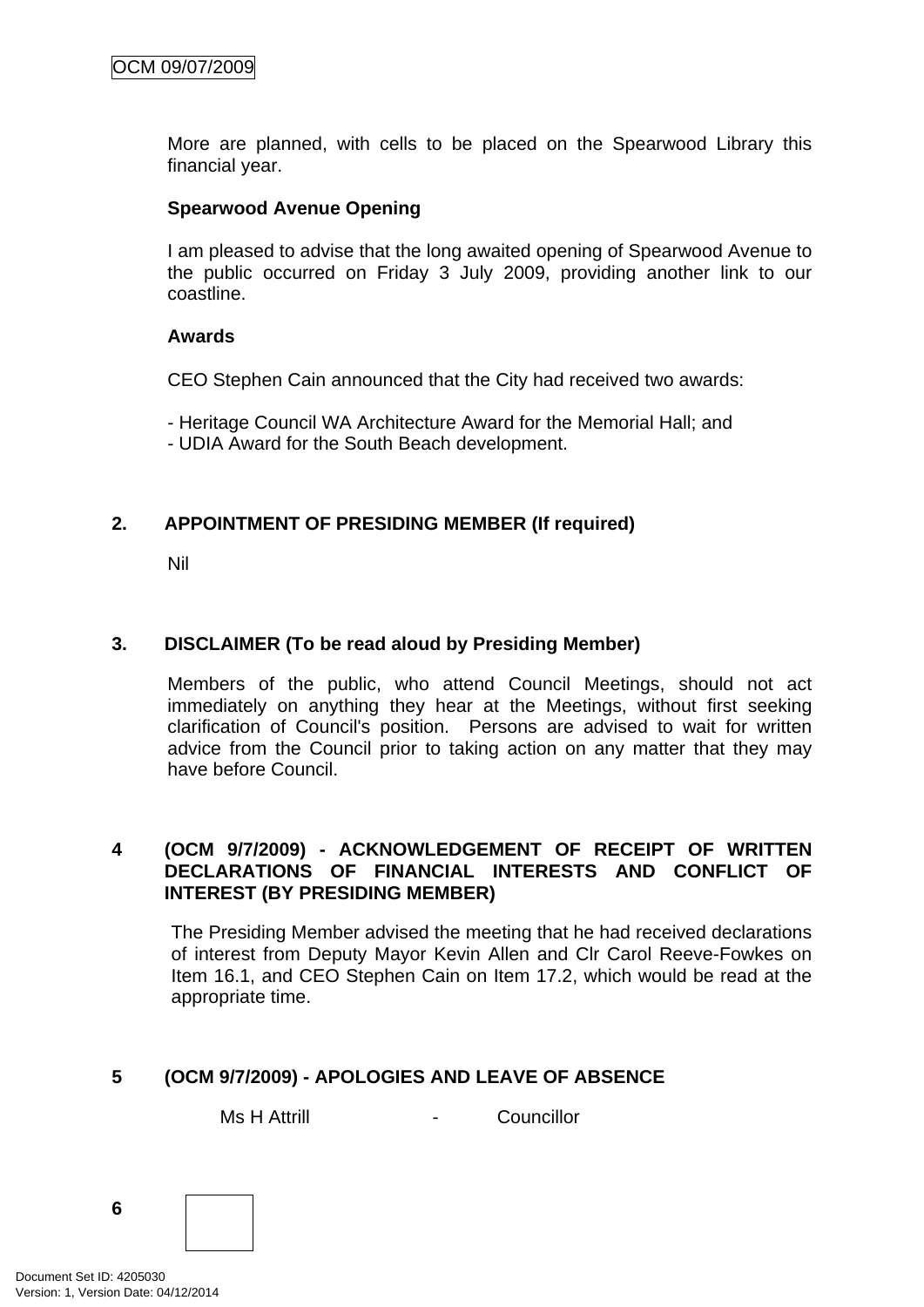### <span id="page-6-0"></span>**6 (OCM 9/7/2009) - ACTION TAKEN ON PREVIOUS PUBLIC QUESTIONS TAKEN ON NOTICE**

A response to Mr Murray O'Brien's question asked at the Ordinary Council meeting held on 11 June 2009 has been forwarded to him in writing.

# **7 (OCM 9/7/2009) - PUBLIC QUESTION TIME**

### **Mandy Clarke, Leeming**

*Written Question - Item Not On Agenda* 

Due to the continual rise and massive expenditure of resident's rates to support the SMRC and the RRRC I would like the following questions and their answers addressed and recorded in full in the Council Minutes, along with a written response.

- Q1: Is Council aware that the SMRC's claims from their recent press release, that Cobb County recognised the SMRC's expertise in waste management and invited the Regional Council to tender on operating their facility is incorrect?
- A1. The veracity of the claim is not a question that this Council has concerned itself with.
- Q2. Did Council know that the SMRC were one of 46 Request for Proposals sent out by Cobb County and that the Request for Proposal was not specifically to operate the plant but to submit a proposal to do something solid waste related to it?
- A2. Council is not aware of any approach by Cobb County to the SMRC. It is more focused on the issues to do with the RRRC in Canning Vale, Western Australia.
- Q3. Considering the millions of dollars that rate payers have forked out on the failing RRRC and RRRC WCF - including more huge rate hikes in the future - what actions and investigations is Council going to take to double check claims the SMRC make? If residents can make a few calls or emails and dig up the truth then surely Council could do so quite easily, taking into account the enormity and seriousness of this issue.
- A3. Council is not interested in claims made about a facility in the US. It is however focused on the current issues which are impacting on the SMRC operation and makes every effort to ensure that it is well informed.
- Q4. Does Council acknowledge the following findings of Report 16 of the Standing Committee on Environment and Public Affairs Municipal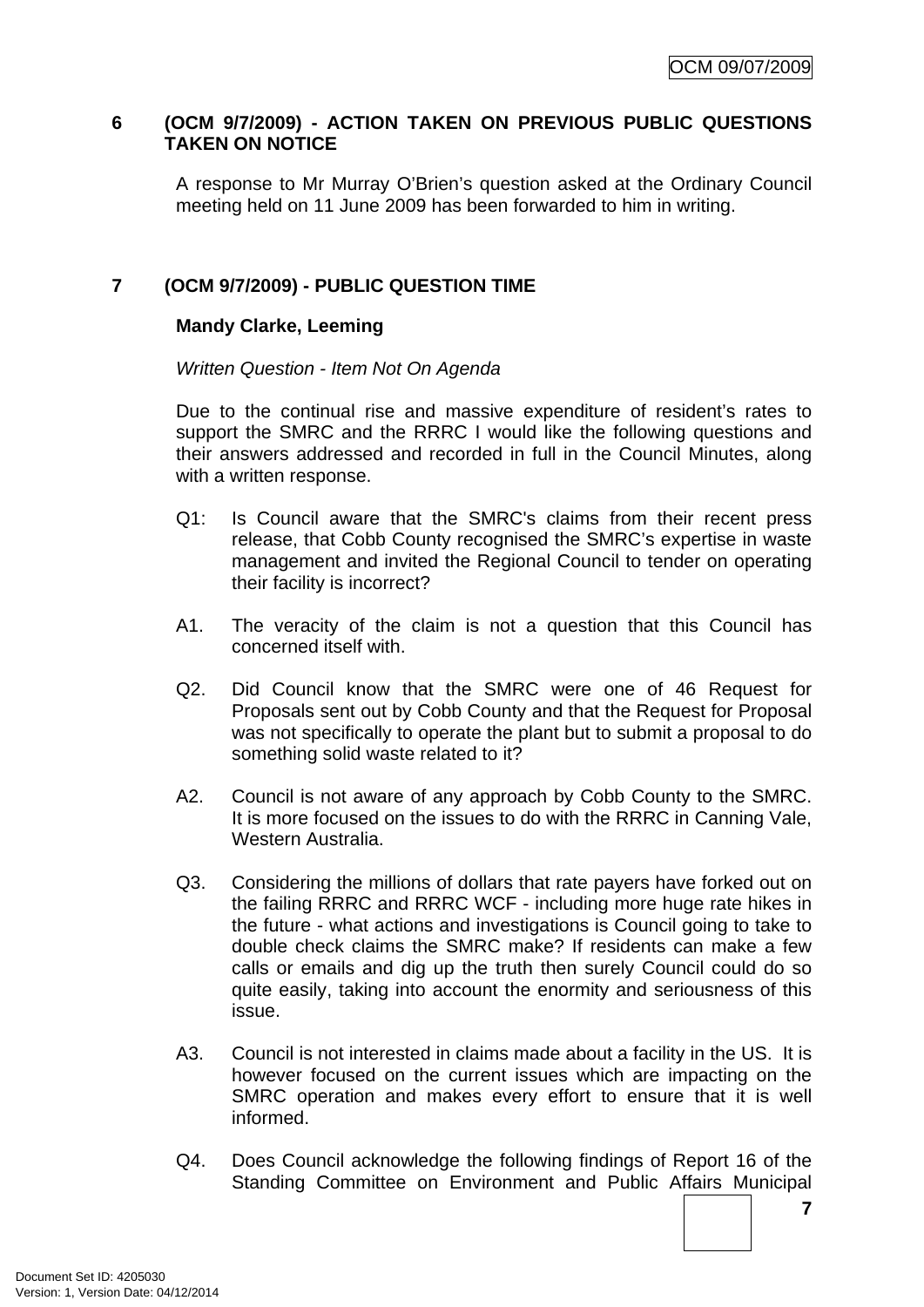Waste Management in Western Australia?

Finding 8: The Committee finds that the community's concerns regarding odour issues at the Regional Resource Recovery Centre in Canning Vale were legitimate.

Finding 12: The Committee finds that the Southern Metropolitan Regional Council had a poor communication strategy with respect to its Regional Resource Recovery Centre and the ongoing concerns of the local community.

- A4. Council acknowledges that those were the findings contained within Report 16 of the Standing Committee on Environment and Public Affairs Municipal Waste Management in Western Australia
- Q5. With the ongoing rise of residents complaints of the RRRC WCF odour, for which the RRRC WCF was built so close too, long after the residents were there, does it concern Council that the publicity of the failings of the RRRC will surge to the size of say the Erin Brockovich / Alcoa case?.
- A5. Council is concerned at the level of resident complaints that the facility generates and intend to work with the SMRC and other agencies to determine how best to address this issue.
- Q6. The following quotes by Erin Brockovich are very similar to what the long-suffering residents are experiencing due to the RRRC WCF odour issue:

*"We are supposed to be happy and honest and it doesn't make sense to me that so many people that I have met throughout the US and the world would make up lies about their health, their animals dying and the problems that they are experiencing as a result of bad air or contaminated land or water".* 

*"I am dumbfounded that any of us are surprised that poisons make us sick". After all, we know for a fact that many chemicals are used in industry, we study it, we set standards for chemicals that we know are poisonous. Yet when they are released, we have to go into court and fight to prove that the poisons can harm you".* 

*"If all these chemicals aren't dangerous, then why set standards, policies, rules and regulations?"* 

*"We know that a poison is a poison and it isn't good for us and it can harm us".* 

With residents health complaints, when being exposed to the RRRC WCF odour continuing to grow, and Councils money supporting this same facility, what action is council taking to help the long suffering

**8**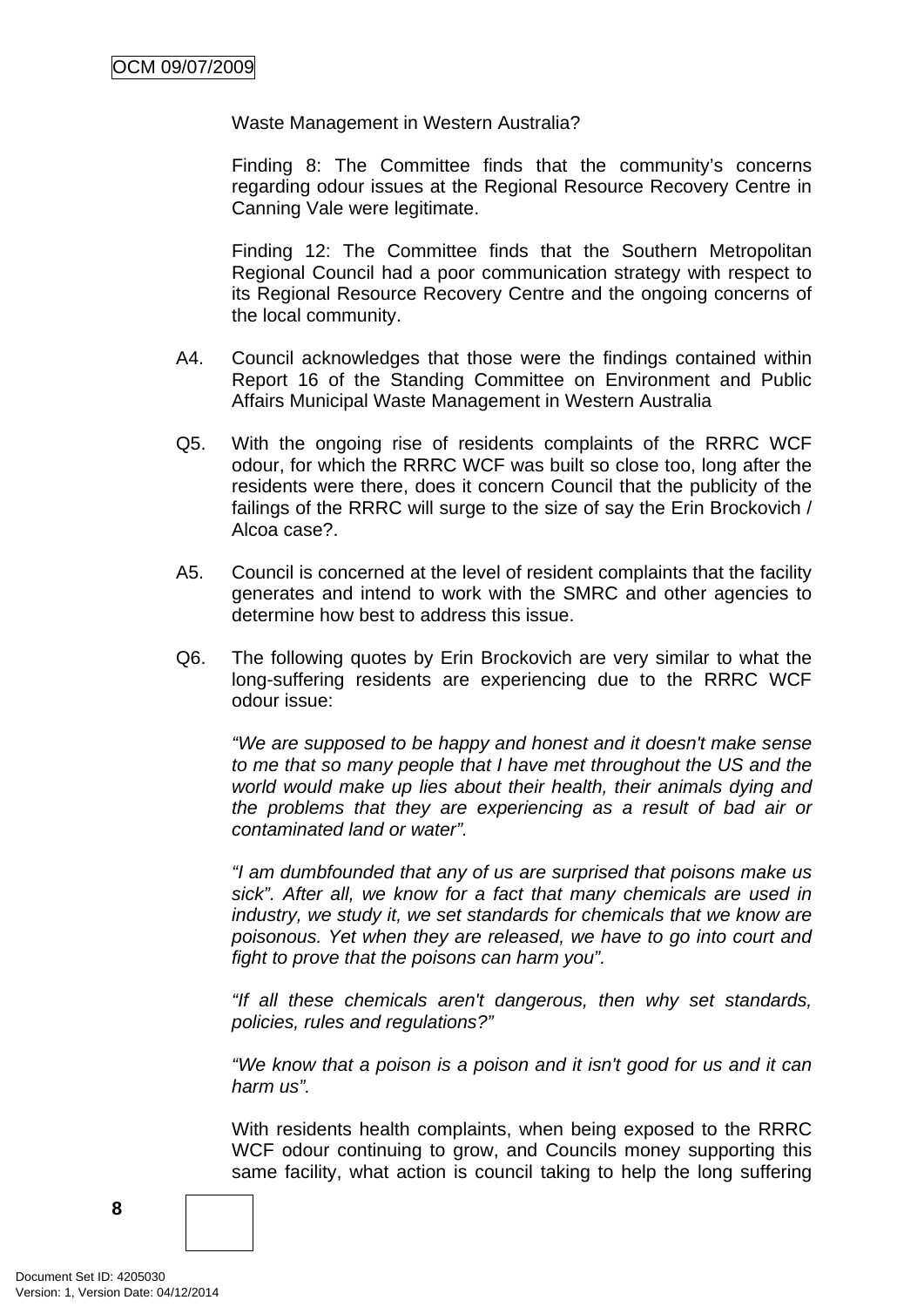residents who are being exposed to these emissions?

A6. I am not in a position to draw any comparisons from the case or cases that the quotations are being drawn from and the odour issues in the Canning Vale facility. What is clear is that residents are expressing concerns about odour and it is also clear that that issue must be addressed. Like the residents, the City of Cockburn is seeking an outcome to the matter, however, we are as yet unsure what that outcome may be. As previously stated, the City will be working closely with the SMRC and other agencies to determine how best to address the issue.

The City of Cockburn is an active member of the SMRC and supports its principle of seeking to achieve the maximum level of waste diversion from landfill, as part of our desire for a sustainable ecological future. We remain committed to assisting the SMRC to resolve its operational issues and continue its operations for the good of the whole community.

# **Glen Diggins, Coogee**

*Agenda Item – 16.1* 

- Q1: Will Council please remove the Norfolk Island Pines planted recently in the open lawn area of Coogee Beach, thereby avoiding the situation whereby disgruntled users of the area pull them out illegally?
- A1: This matter is to be considered by Council this evening.
- Q2: Will the Council in future please consult with local groups such as the Coogee Beach Progress Association before going ahead with initiatives such as this one?
- A2: The City with will certainly endeavour to consult effectively with local community groups on matters such as these in future.

# **Mary Jenkins, Spearwood**

*Agenda Item – 16.1* 

- Q1: Why should Council reject a petition of only 23 residents when petitions to the Upper House in State Parliament only need even less and a committee is formed to discuss the issue?
- A1: The petition has not been objected by Council. It is very clear in the agenda item that the petition was received containing 23 signatures. The item makes the statement that statistically a petition of 23 people is not reflective of the opinions of the community of interest of Coogee Beach. Not withstanding that, it clearly reflects the opinions of the 23 people who have signed the petition.

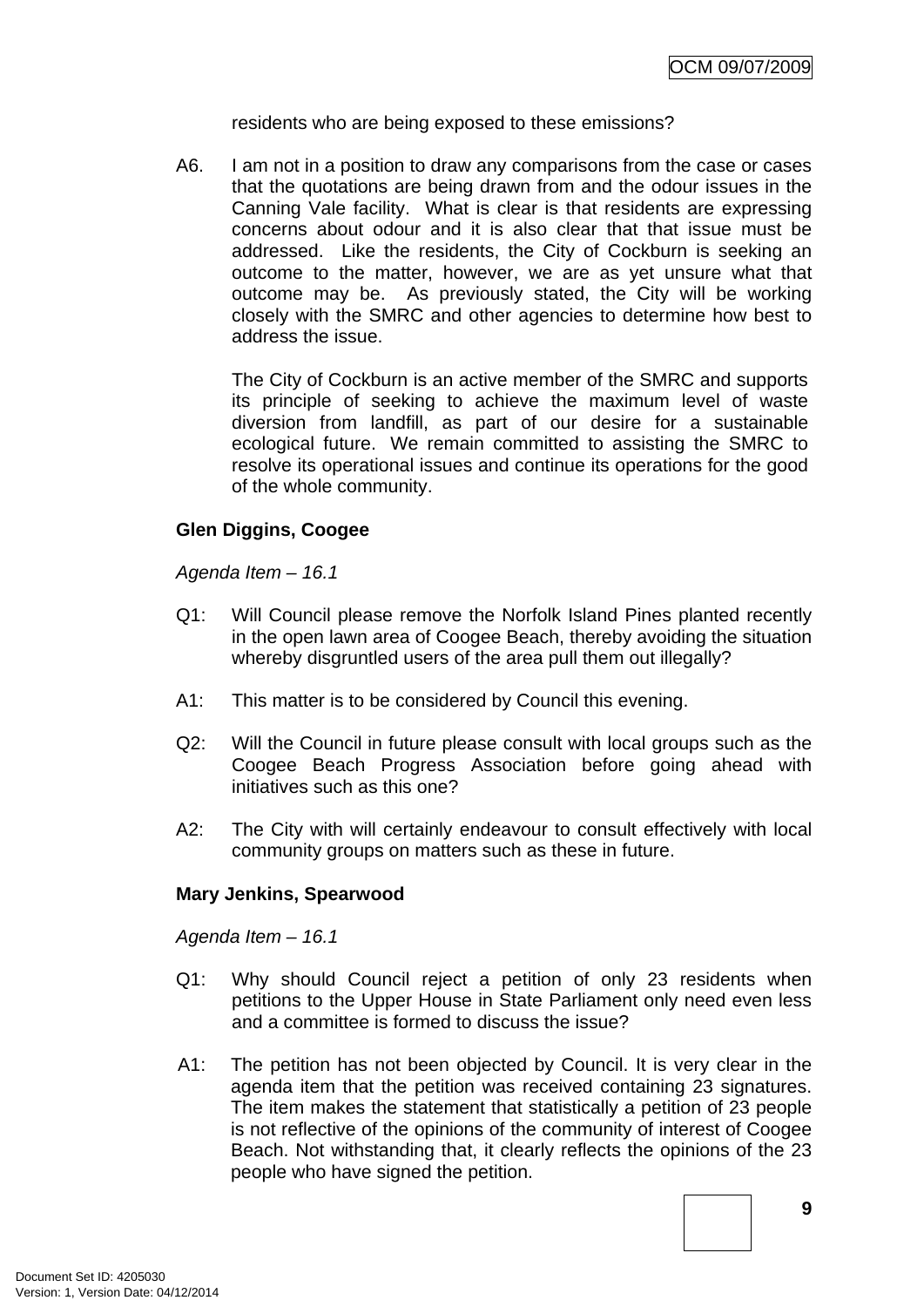- Q2: There has been no community discussion on these Norfolk Pines. What evidence is there determine the suitability of these planted with no community discussion?
- A2: The suitability of the trees was certainly considered by the City and the item clearly demonstrates why the Norfolk Island Pines were determined suitable for the area. The City acknowledges that broader consultation should have occurred on this issue and in future will endeavour to do this.
- Q3: Was research done on mature Norfolk Pines? If not, why not? Norfolk Pines on the Esplanade have had a really bad effect on the surrounding grass, that's the mature Norfolk Pines. This would in itself indicate to experts, suggest that these trees are not suitable for the Coogee grass reserve used by the community.
- A3: The City employ's quality and qualified people to assist in making these decisions. Whilst Norfolk Island Pines may not be everybody's preferred choice of plant, these same trees are planted all along the coastline of Western Australia. They were therefore believed to be a suitable species to plant in the current location.

# **Robyn Scherr, Coogee**

*Agenda Item – 16.1* 

- Q1: Do the Councillors recognise that the petition was asking for the preservation of the lawn area? The significant point of the petition is that the lawn area be preserved as an assembly area; as a place of large picnic areas or for large events such as the triathlon. We are asking you to recognise that the lawn area is historically significant and we want it to remain clear of trees.
- A1: Council acknowledges and recognises the importance of retaining the open space area. The item has tried to provide a range of options for the Council to consider here tonight.

#### **John Curnai, Spearwood**

*Item no on the Agenda* 

Q1: I am aware that a meeting will take place at Hon. Phil Edman MLA's office on Tuesday 21 July 2009 with the Minister for Water, Dr Graham Jacobs MLA, the CEO Stephen Cain and the Mayor Logan Howlett. Following this meeting Len Glamuzina, Carolyn Taylor and myself will accompany the Minister on a tour and a talk with residents that have failing septic tanks. Will you allow me to be present at this 9.30am meeting as a Community Research Officer/Delegate?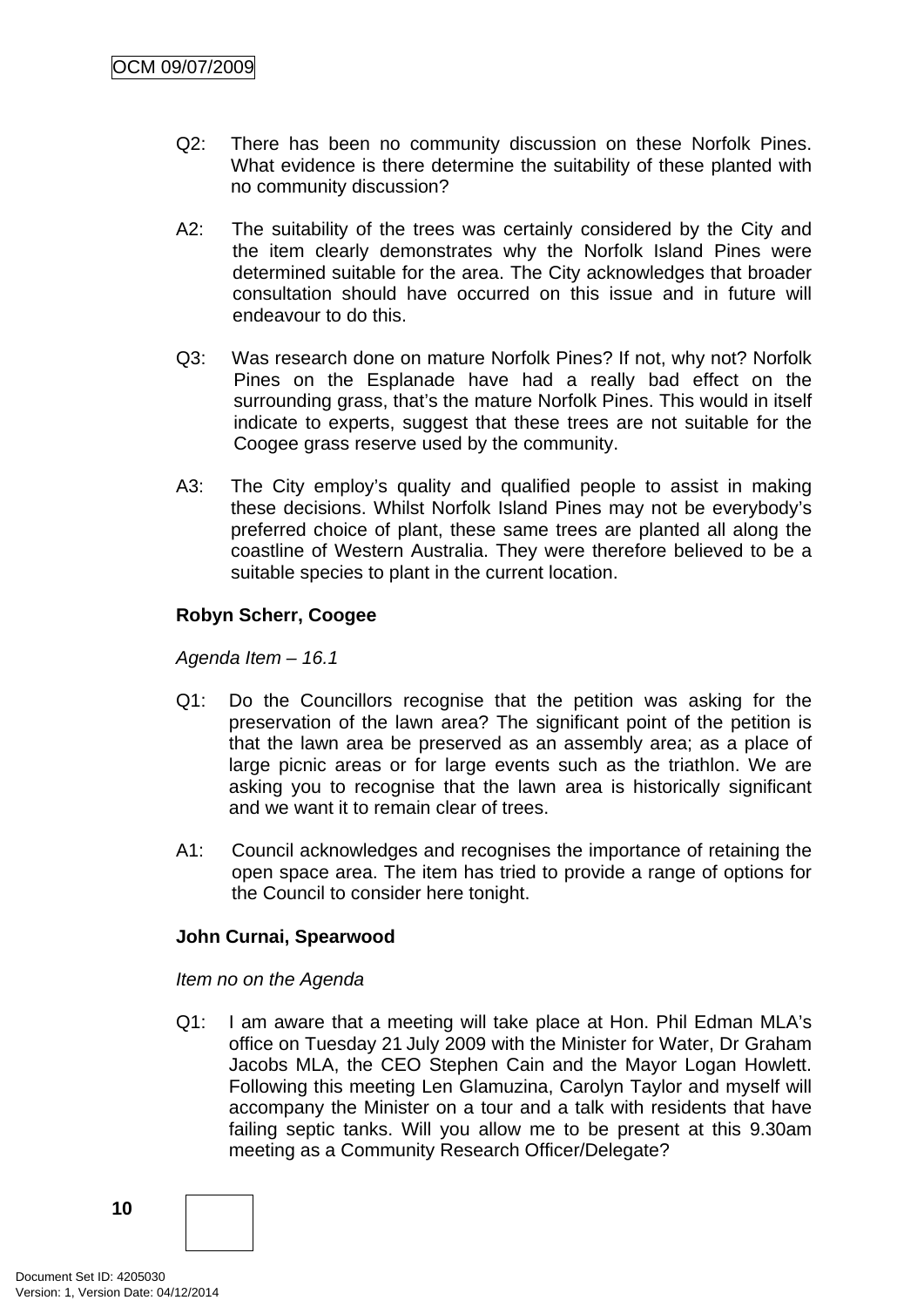- <span id="page-10-0"></span>A1: The City is not in the position to invite people or allow people to attend as we have ourselves been invited by Mr Phil Edman and the Minister to attend. We could certainly request your presence there or you may wish to contact the Minister's office to seek and invitation.
- Q2: After all this Infill lobbying predominantly by Spearwood Progress Association, if it should come to nothing and the Government stands firm on the Infill deferment, will the CEO Stephen Cain, the Mayor Logan Howlett and the Deputy Mayor Kevin Allen and Councillors, join the Spearwood, Hamilton Hill and Coogee residents in protest at State Parliament?
- A2: That would be a matter that would be considered at the time should the Government decide this. If the Spearwood Progress Association chooses to take this form of action, individual invitations may be sent to Council inviting persons to join in protest. Council however, is not permitted to direct Councillors or Officer's to partake in this form of activity.

 It should also be noted, the reason this meeting is occurring with both the new Upper House Member and the Minister, is because the City of Cockburn has requested it through personal contact by the Mayor, the Deputy Mayor and CEO. The City is very much engaged with members of the community, particularly the Spearwood Progress & Community Associations in seeing that the rest of Spearwood have Infill Sewerage, and will do everything in our power to achieve it.

# **Mary Jenkins, Spearwood**

#### *Item not on the Agenda*

- Q1: Have Councillors considered Pensioners concessions in their rates and done a comparison of other Metropolitan Councils and ask why refuse costs are not included in the whole rates in Cockburn?
- A1: Councils such as Fremantle and East Fremantle certainly don't charge a separate levy for Waste Management, it is incorporated within their rate structure. That is a deliberate policy taken by those Councils so they can get a bigger discount from the State Government. The City has tried to go back to that method however the State Government has made a ruling some time ago that once you have these rates separated, you can not go back. The City had separated our rates from our rubbish many years ago and the State Government does not want to pick up 50% of the City's rubbish charges as well. As such, we cannot go back.
- Q2: Could we go to our State Parliament and explore this for the sake of the pensioners in Cockburn please?
- A2: There has been a formal approach by the West Australian Local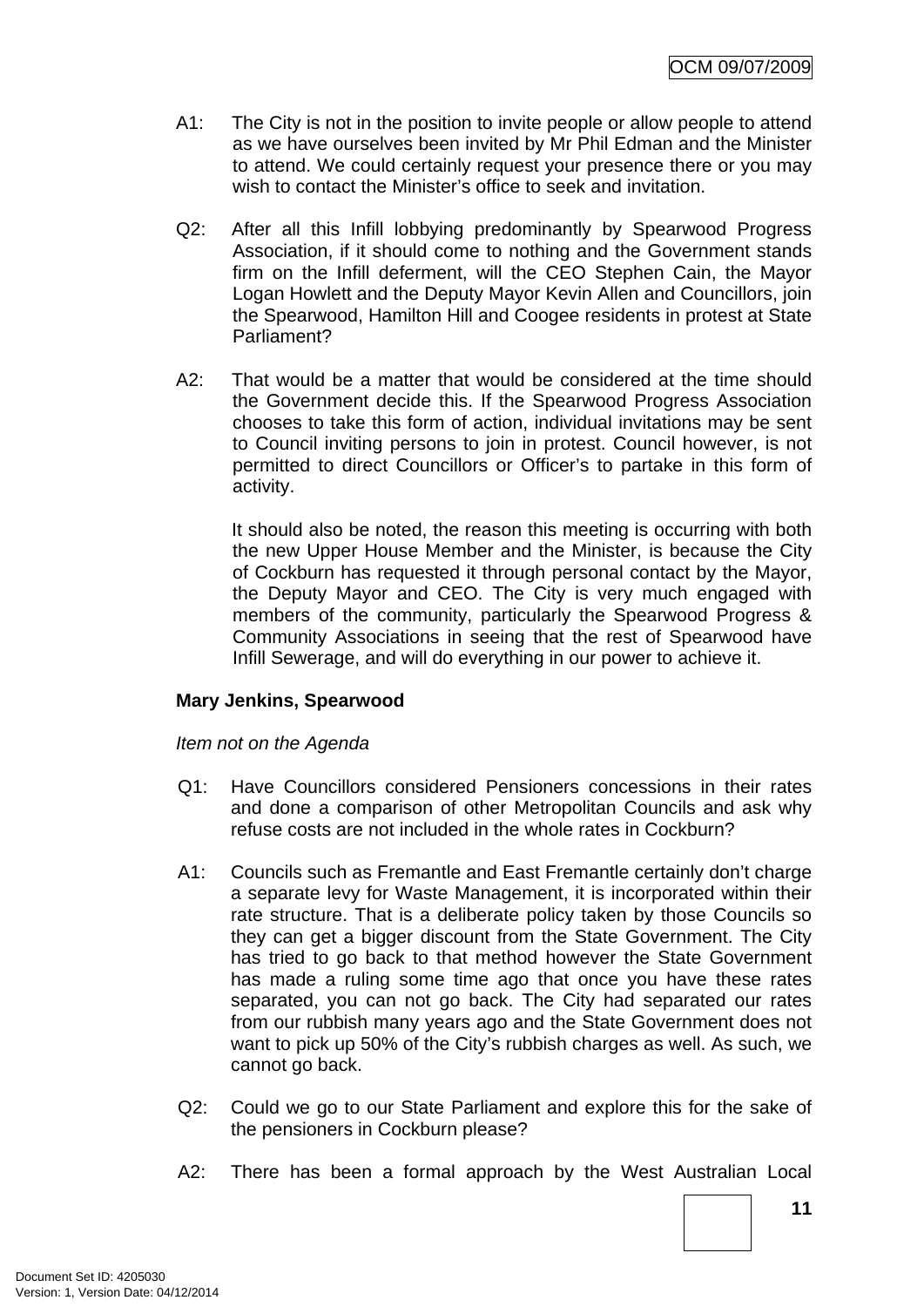Government Association, not to join the rates again, but to seek the Government to initiate or to extend the discount to the implementation of the rubbish levy as well. There has been a substantial amount of lobbying and the City is well aware of the issue and believes it unfair and we can only request that they reconsider it.

# **Robyn Scherr, Coogee**

#### *Item not on the Agenda*

- Q1: A large amount of Limestone Rocks have been deposited on a track just south of Port Road. They have been there for some months. Do we know what they are there for because they are beginning to break up and leave rubbish and rubble there? Do we know who deposited them and what they are there for?
- A1: The City will follow this up and advise you of the outcome.
- Q2: Regarding the fire at the SMRC plant, there have been news reports that possibly facilities in Coogee may be used on a temporary basis. Has there been any development with this issue?
- A2: The City has entered into an interim agreement with a Principal of Perth Engineering which is operating out of Gosh Leather. He has operated out of that site for a period of in excess of 12 months and has sought some extensions to his approvals, to deal with all of the waste that will be generated from the recycling products from the 5 member Council participants from the SMRC.
- Q3: When you say recycling products, what exactly are you talking about?
- A3: Materials as collected from the yellow topped kerb side collection bins will be able to be processed.

#### **8. CONFIRMATION OF MINUTES**

# **8.1 (MINUTE NO 3989) (OCM 9/7/2009) – ORDINARY COUNCIL MEETING – 11/06/2009**

#### **RECOMMENDATION**

That the Minutes of the Ordinary Council Meeting held on Thursday, 11 June 2009, be adopted as a true and accurate record.

# **COUNCIL DECISION**

MOVED Clr S Limbert SECONDED Clr V Oliver that the recommendation be adopted.

**CARRIED 9/0**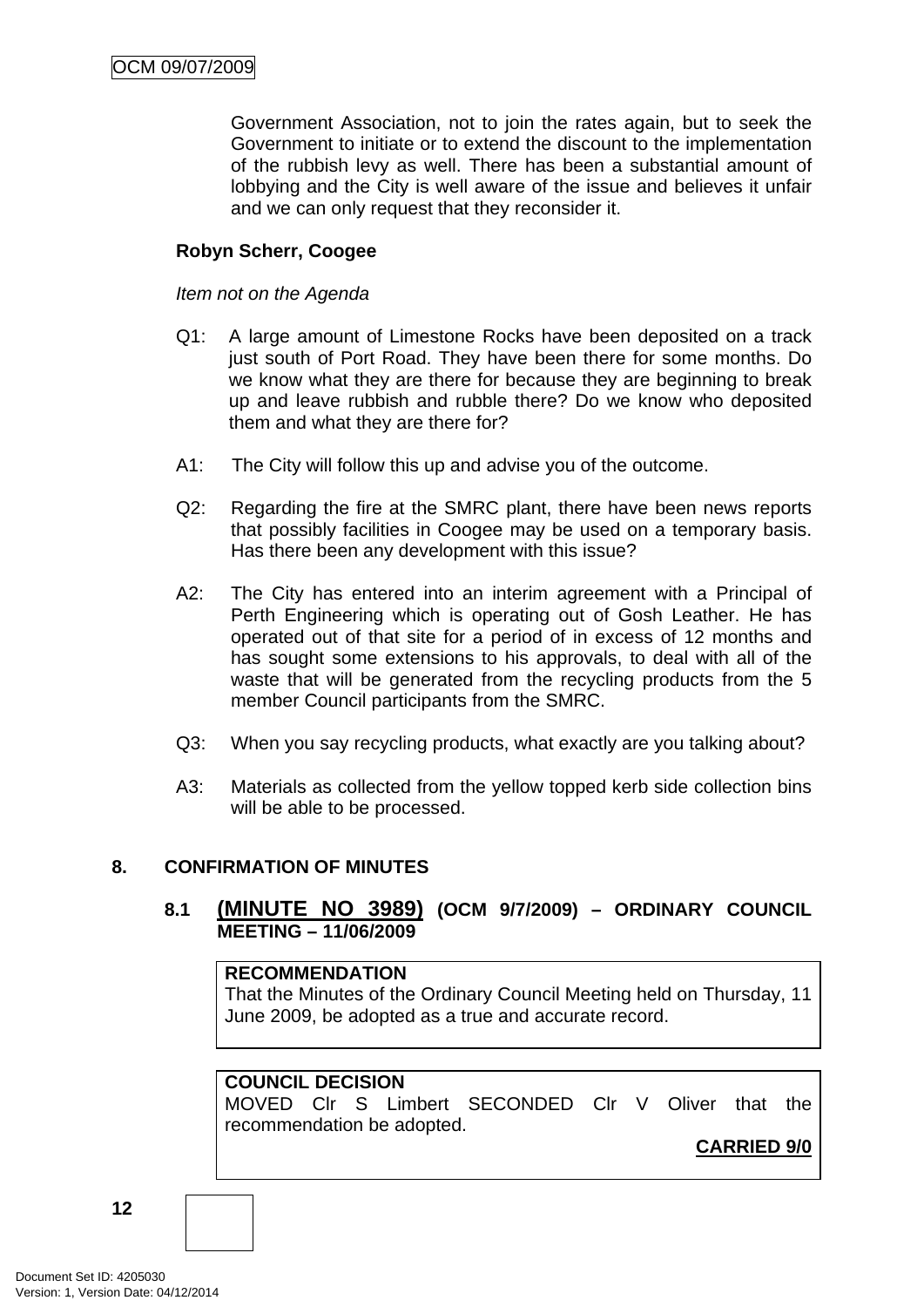# <span id="page-12-0"></span>**8.2 (MINUTE NO 3990) (OCM 9/7/2009) – SPECIAL COUNCIL MEETING - 18/06/2009**

# **RECOMMENDATION**

That the Minutes of the Special Council Meeting held on Thursday, 18 June 2009, be adopted as a true and accurate record.

**COUNCIL DECISION** 

MOVED Clr S Limbert SECONDED Clr I Whitfield that the recommendation be adopted.

**CARRIED 9/0**

#### **9. WRITTEN REQUESTS FOR LEAVE OF ABSENCE**

Nil

#### **10. DEPUTATIONS AND PETITIONS**

Nil

#### **11. BUSINESS LEFT OVER FROM THE PREVIOUS MEETING (If adjourned)**

Nil

#### **12 (OCM 9/7/2009) - DECLARATION OF COUNCILLORS WHO HAVE NOT GIVEN DUE CONSIDERATION TO MATTERS IN THE BUSINESS PAPER**

Nil

NOTE: AT THIS POINT IN THE MEETING, THE TIME BEING 7:35PM THE FOLLOWING ITEMS WERE CARRIED BY AN 'EN BLOC' RESOLUTION OF COUNCIL:

| 14.1 | 14.5 | 15.1 | 17 <sub>1</sub> |  |  |
|------|------|------|-----------------|--|--|
| 14.2 |      | 15.2 | 17.3            |  |  |
| 14.3 |      | 15.3 |                 |  |  |

#### **13. COUNCIL MATTERS**

Nil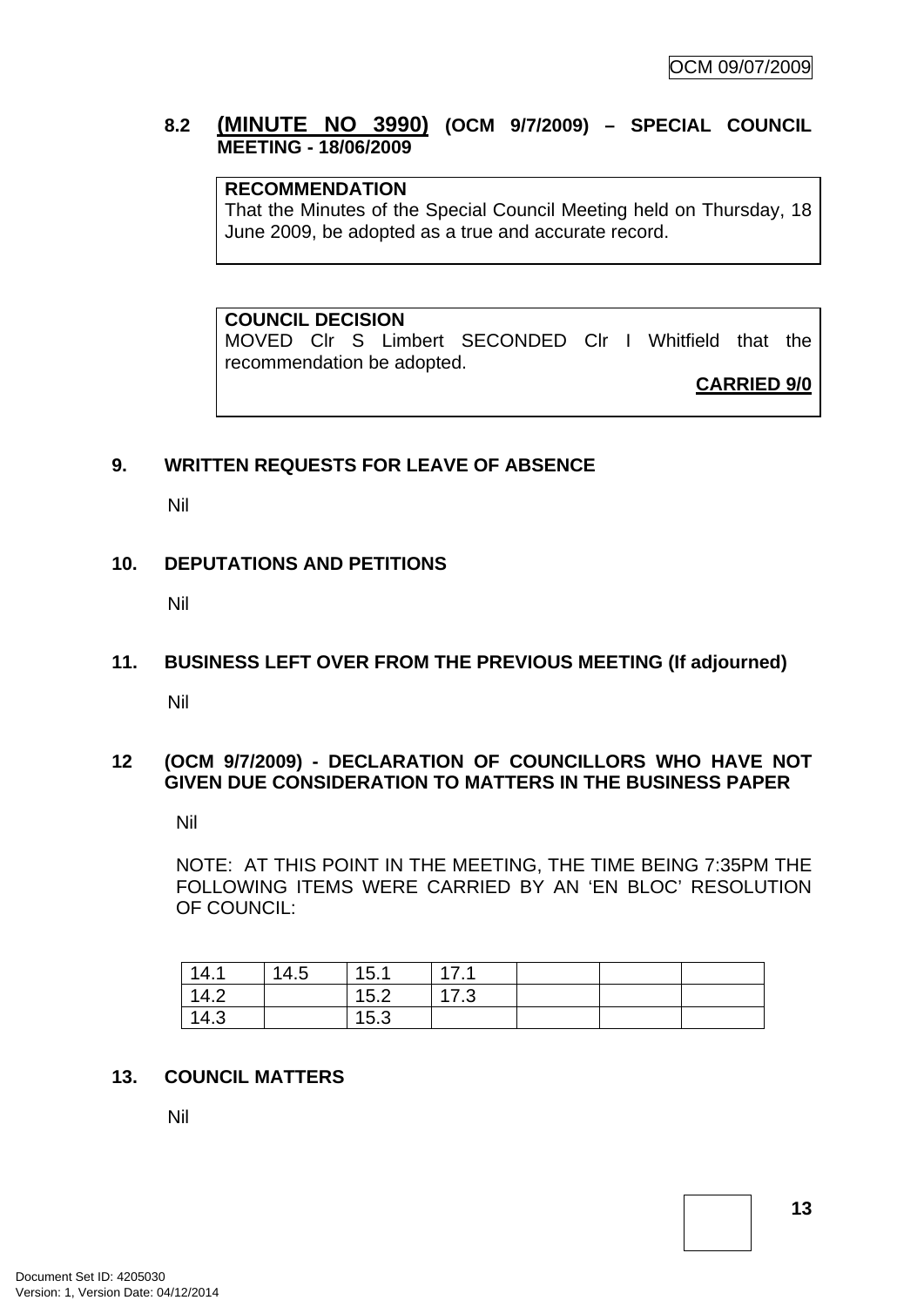#### <span id="page-13-0"></span>**14. PLANNING AND DEVELOPMENT DIVISION ISSUES**

#### **14.1 (MINUTE NO 3991) (OCM 9/7/2009) - FINAL ADOPTION OF PROPOSED SCHEME AMENDMENT NO. 72 TO TOWN PLANNING SCHEME NO. 3 (93072) (V LUMMER) (ATTACH)**

**RECOMMENDATION** That Council:-

- (1) adopt the Schedule of Submissions;
- (2) adopt the amendment for final approval with modifications as outlined in the report;
- (3) in anticipation of the Hon. Minister's advice that final approval will be granted, the documents be signed, sealed and forwarded to the Western Australian Planning Commission; and
- (4) advise the proponent and persons lodging submissions of Council's decision accordingly.

#### **COUNCIL DECISION**

MOVED Clr V Oliver SECONDED Clr S Limbert that the recommendation be adopted.

**CARRIED 9/0**

#### **Background**

Council at its meeting held on 11 December 2008 resolved to initiate Scheme Amendment No. 72 to Town Planning Scheme No. 3 for the purposes of public consultation.

The City of Cockburn Town Planning Scheme No. 3 was gazetted on 20 December 2003 and a major omnibus amendment to the scheme was gazetted in 2004, which made a significant number of improvements to the scheme text.

Through the administration of the scheme a smaller number of important amendments have are considered necessary to ensure its usability.

Town Planning Scheme No. 3 will require refinement and amendment from time to time as it is an evolving document

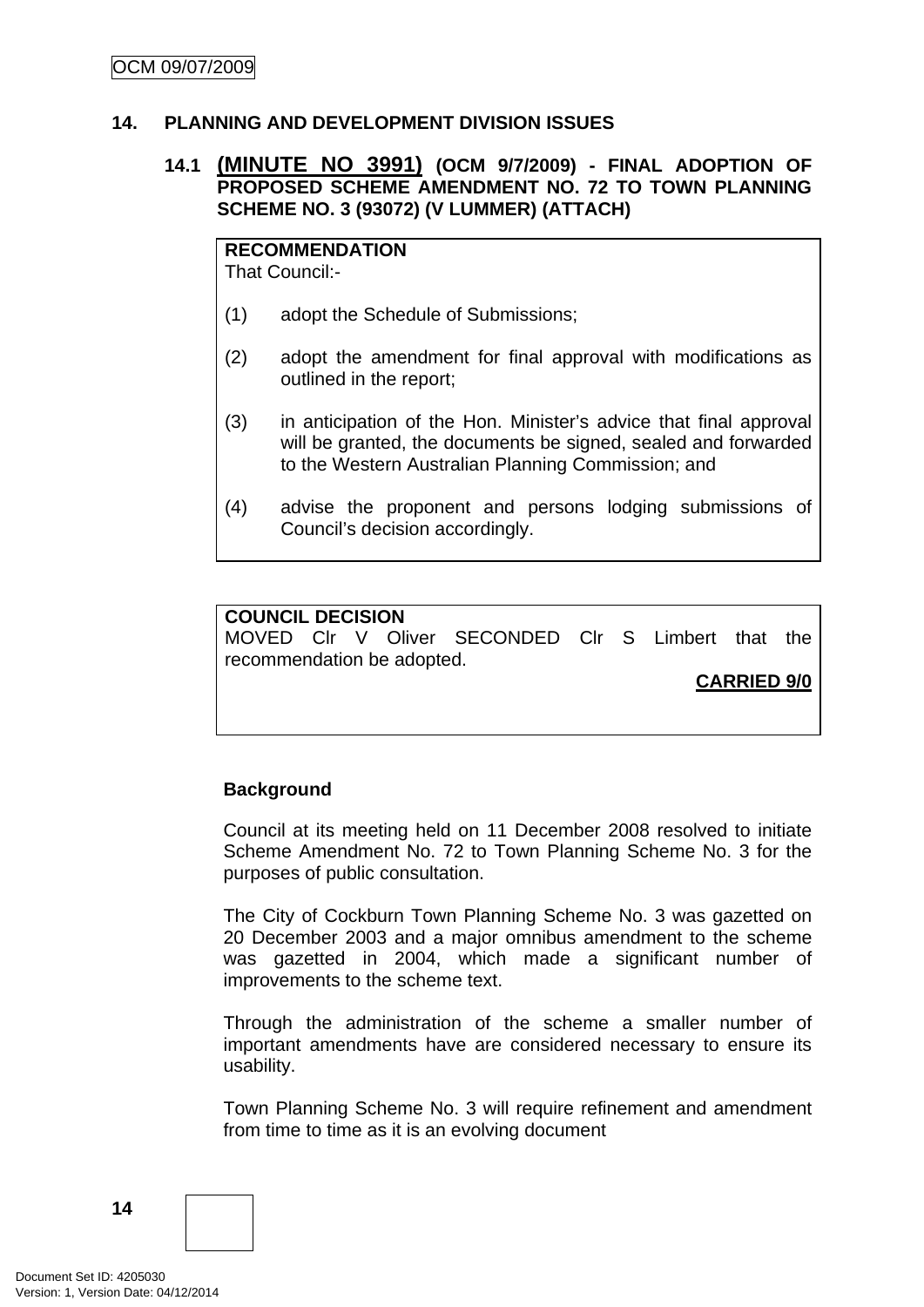# **Submission**

N/A

# **Report**

The scheme amendment was referred to the Environmental Protection Authority ("EPA") in accordance with Section 7A(1) of the EPA Act.

The EPA considered that the proposed scheme amendment should not be assessed under Part IV Division 3 of the *Environmental Protection Act 1986* and that it was not necessary to provide advice and recommendations in this instance.

Following clearance from the EPA, the amendment was advertised for public comment for a period of 42 days, concluding on 9 June 2008. The advertising procedure included an advertisement being placed in the Cockburn Gazette newspaper, affected landowners being invited to comment on the proposal, and information made available at Council's Administration Office and on Council's website.

Advertising of the amendment has resulted in the receipt of 7 submissions of no objection. The issues raised in the submissions are suitably addressed in the Schedule of Submissions (Attachment 3 refers) and further comment in this report regarding the above issues is unnecessary.

There are minor modifications recommended to the scheme amendment which have resulted from further officer consideration of the amendment during the advertising period. They are as follows:

1. The definition of a "Disused vehicle" should not include "sea container".

"Disused vehicle" is already in the zoning table of TPS 3 and is an "x" use (i.e. a use that is not permitted) in the residential and rural zones. Council has a policy (APD48) which allows sea containers in residential and rural zones in certain circumstances. It is considered that this recently adopted policy will deal adequately with sea containers in the city.

If "sea containers" are removed from the definition of "disused vehicle" there will be no conflict between the scheme and the policy.

- 2. Clause 5.8.5 (a) (ii) should not be deleted completely but amended to read:
	- (ii) A home occupation or home business can be undertaken subject to clause 5.8.5 (a) (i) by the owner or occupier of the land and is not transferrable."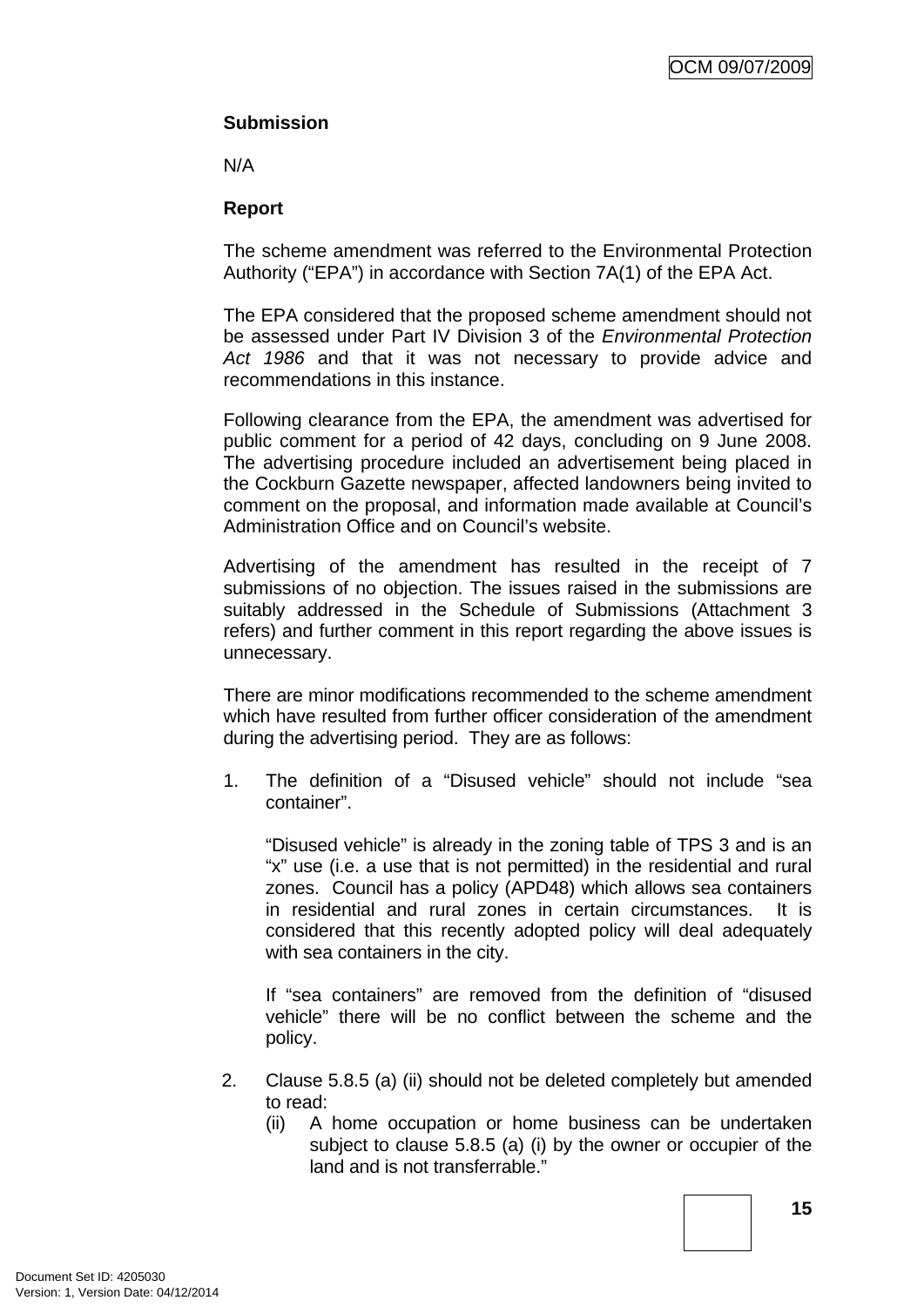The modification of this clause will allow "Occupiers" to undertake home business or home occupations and also retains the stipulation that home occupations or home businesses are not transferrable.

These two modifications have been made to Schedule A of the scheme amendment document.

# **Strategic Plan/Policy Implications**

#### **Demographic Planning**

• To ensure the planning of the City is based on an approach that has the potential to achieve high levels of convenience and prosperity for its citizens.

#### **Lifestyle and Aspiration Achievement**

To identify community needs, aspirations, expectations and priorities for services that are required to meet the changing demographics of the district.

#### **Employment and Economic Development**

• To plan and promote economic development that encourages business opportunities within the City.

#### **Budget/Financial Implications**

Nil.

#### **Legal Implications**

Town Planning Scheme No. 3 Planning and Development Act 2005 Town Planning Regulations 1967 (as amended)

#### **Community Consultation**

Following receipt of advice from the EPA, the amendment was advertised for a 42 day period. The 42 day public consultation period for Scheme Amendment No. 72 concluded on 9 June 2009. At the close of advertising, 7 submissions were received.

#### **Attachment(s)**

- 1. Amendment Schedule A (Modified)
- 2. Amendment Schedule B
- 3. Schedule of Submissions

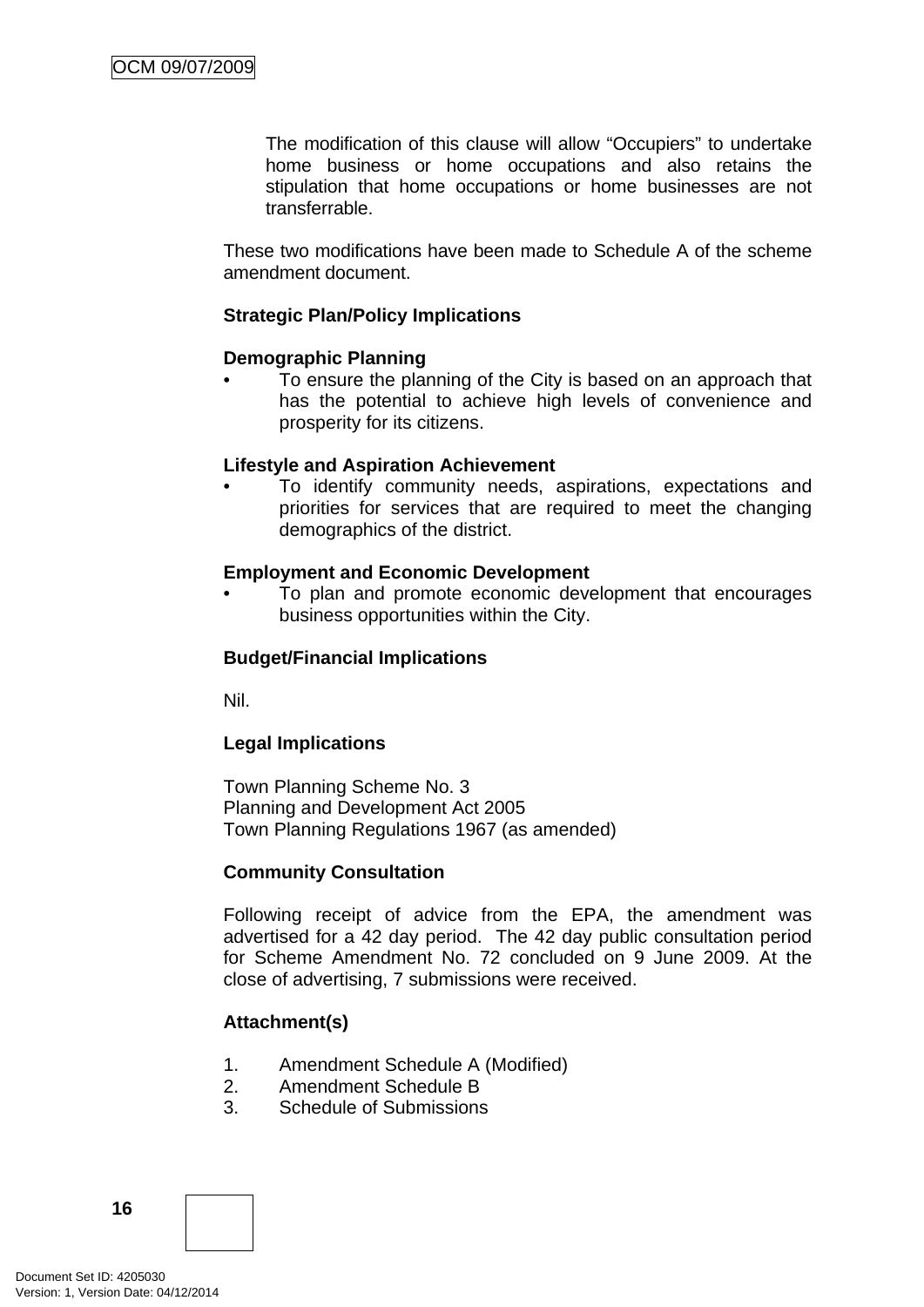# <span id="page-16-0"></span>**Advice to Proponent(s)/Submissioners**

The Proponent(s) and those who lodged a submission on the proposal have been advised that this matter is to be considered at the 9 July 2009 Council Meeting.

### **Implications of Section 3.18(3) Local Government Act, 1995**

Nil.

# **14.2 (MINUTE NO 3992) (OCM 9/7/2009) - FINAL ADOPTION OF LOCAL PLANNING POLICIES (9003) (V LUMMER) (ATTACH)**

# **RECOMMENDATION**

That Council:

(1) Finally adopts : APD4 'Public Open Space' APD6 'Residential Rezoning and Subdivision Adjoining Midge Infested Lakes and Wetlands' APD8 'Strata Titles' APD9 'Subdivision Retaining Walls' APD11 'Ancillary Accommodation on Rural and Resource Zone Lots' APD12 'Aged and Dependant Persons Accommodation – Development Guidelines' APD14 'Domestic Satellite Dishes' APD19 'Henderson Industrial Area – Development Control' APD20 'Design Principles for Incorporating Natural Management Areas Including Wetlands and Bushlands in Open Space and/or Drainage Areas' as Local Planning Polices without modification in accordance with clause 2.5 of Town Planning Scheme No. 3. (2) Publish a notice in the local newspaper in accordance with clause 2.5.3 (b) of Town Planning Scheme No. 3 and (3) forwards a copy of the policies to the Western Australian Planning Commission in accordance with clause 2.5.3 (b) of Town Planning Scheme No. 3.

# **COUNCIL DECISION**

MOVED Clr V Oliver SECONDED Clr S Limbert that the recommendation be adopted.

# **CARRIED 9/0**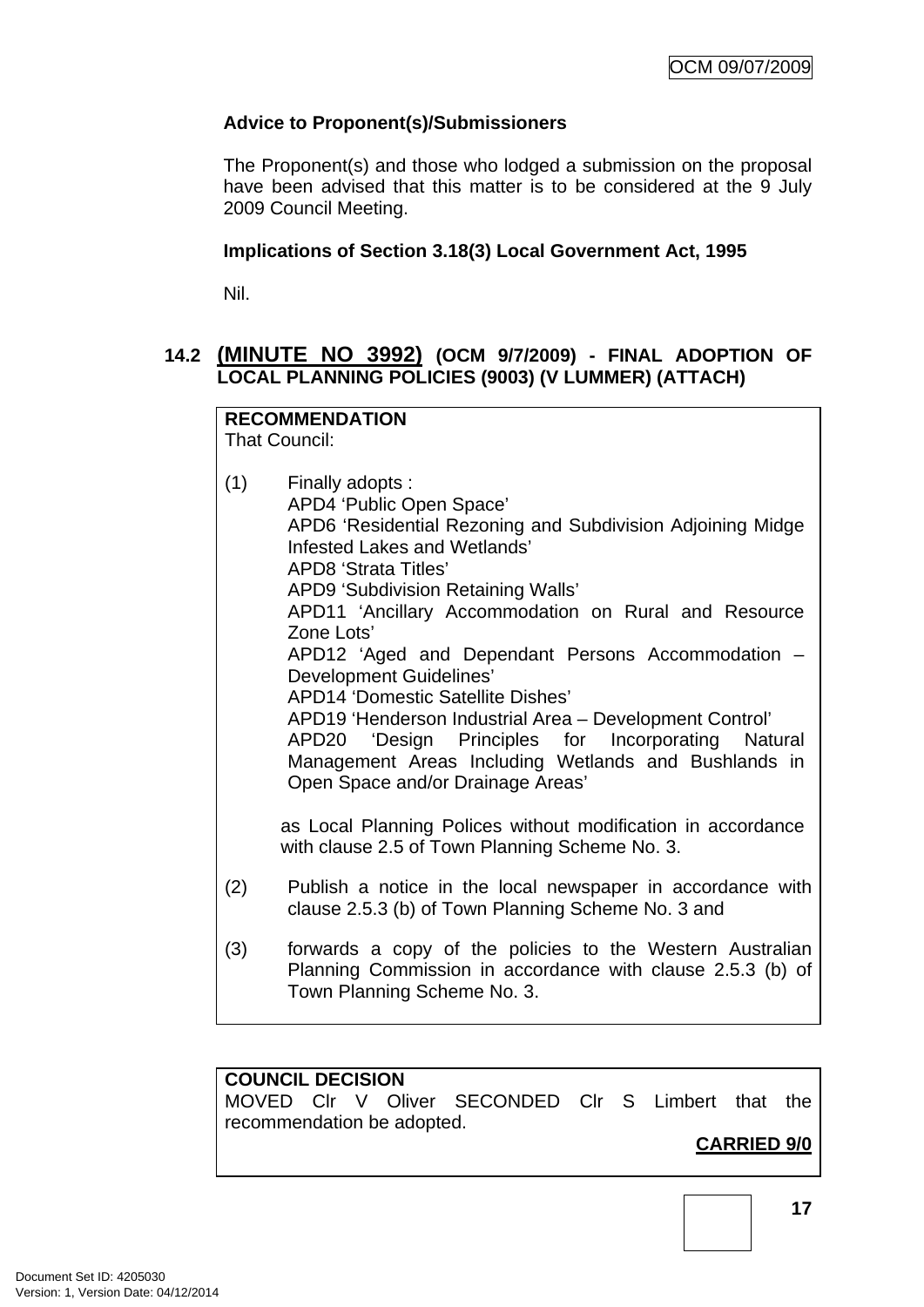# **Background**

At the Council Meeting of 9 April 2009 Council resolved to adopt the minutes of the Delegated Authorities, Policies and Position Statements Committee Meeting held on 19 March 2009 which included amendments to existing policies APD4, APD 8, APD6, APD9, APD11, APD12, APD14, APD19, and APD20.

The resolution included the necessity to advertise the policies in accordance with Town Planning Scheme No. 3 in order that they become properly adopted Local Planning Policies.

These policies have now completed advertising.

#### **Submission**

N/A

#### **Report**

The policies listed have been advertised for public comment in the Cockburn Gazette over 2 consecutive weeks on 28 April 2009 and 5 May 2009. A period of 21 days was provided for written submissions to be received by the City, closing on 19 May 2009.

One submission was received, a comment on policy APD6 'Residential Rezoning and Subdivision Adjoining Midge infested Lakes and Wetlands'. The submission is from an owner and resident of a property within 500 m of Thomson's Lake. The content of the submission is that they have not experienced any problems with midge and they make a general observation that *"this matter is being pushed to cater to the wishes of the hysteria being generated by the "no development at any price brigade"."* 

Policy APD6 aims to restrict residential subdivision, strata's and development in areas considered most likely to be subjected to midge nuisance. It also seeks to advise nearby residents of the potential midge nuisance prior to purchase. The Policy required certain additions and alterations to ensure its ongoing relevance and application to affected areas within the City. The amendments made were relatively minor and it is considered that the comments made in the submission should be noted, but do not warrant changes to the policy.

In view of the above, it is recommended that the advertised policies be finally adopted as Local Planning Policies without modification.

#### **Strategic Plan/Policy Implications**

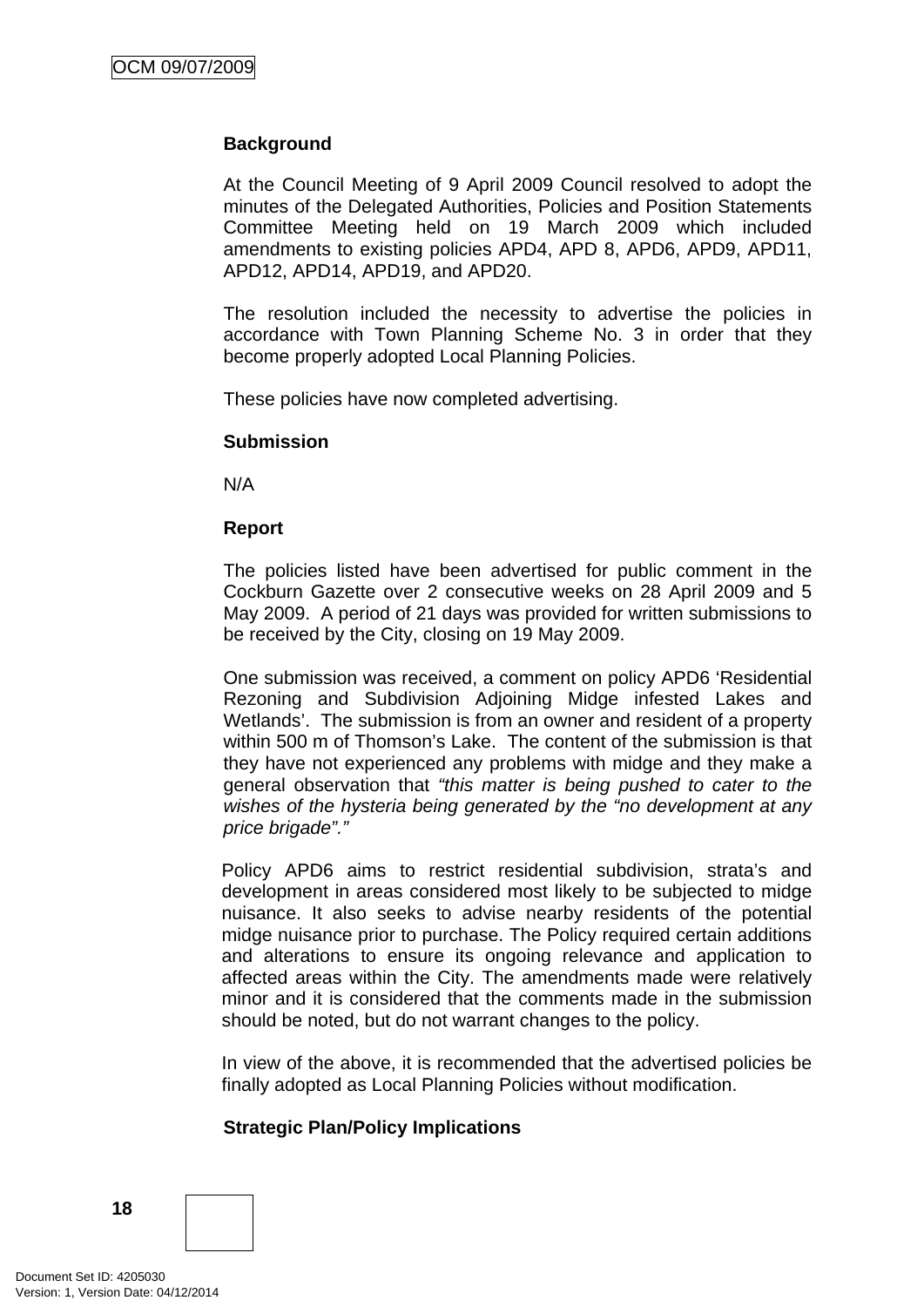# **Demographic Planning**

- To ensure the planning of the City is based on an approach that has the potential to achieve high levels of convenience and prosperity for its citizens.
- To ensure development will enhance the levels of amenity currently enjoyed by the community.

### **Budget/Financial Implications**

The cost of placing a notice in the newspaper will be covered in the operational budget.

# **Legal Implications**

In accordance with Town Planning Scheme No. 3 requirements.

#### **Community Consultation**

Advertised from 28 April to 19 May in The Gazette. See above.

# **Attachment(s)**

- 1. APD4 'Public Open Space'
- 2. APD6 'Residential Rezoning and Subdivision Adjoining Midge Infested Lakes and Wetlands'
- 3. APD8 'Strata Titles '
- 4. APD9 'Subdivision Retaining Walls'
- 5. APD11 'Ancillary Accommodation on Rural and Resource Zone Lots'.
- 6. APD12 'Aged and Dependant Persons Accommodation Development Guidelines'
- 7. APD14 'Domestic Satellite Dishes'
- 8. APD19 'Henderson Industrial Area Development Control'
- 9. APD20 'Design Principles for Incorporating Natural Management Areas Including Wetlands and Bushlands in Open Space and/or Drainage Areas''

#### **Advice to Proponent(s)/Submissioners**

The submissioner has been advised that the matter is to be considered at the Council Meeting to be held on 9 July, 2009.

#### **Implications of Section 3.18(3) Local Government Act, 1995**

Nil.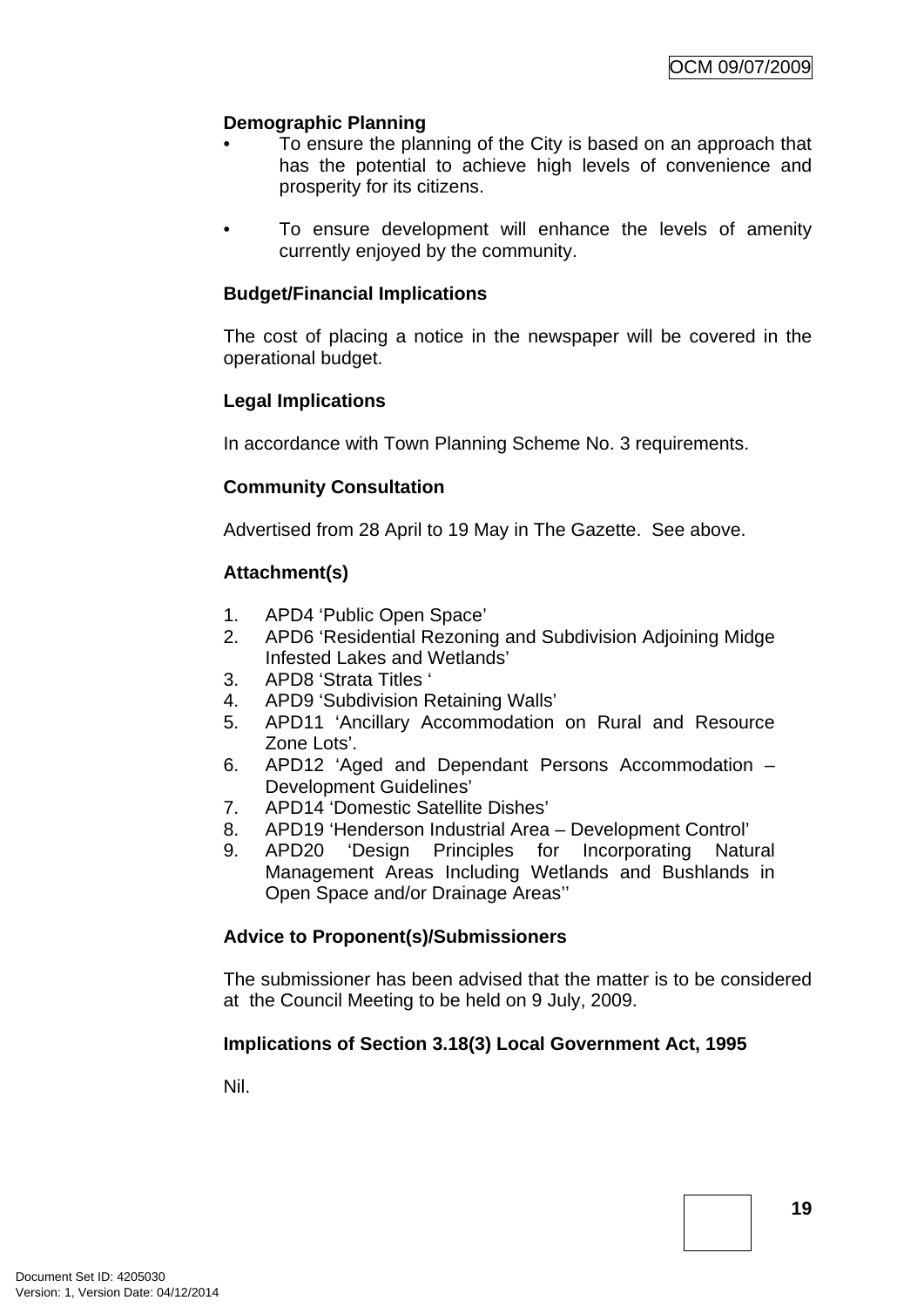# <span id="page-19-0"></span>**14.3 (MINUTE NO 3993) (OCM 9/7/2009) - EXTENSION TO OUTBUILDING - LOCATION: NO. 8 (LOT 256) DOOLETTE STREET SPEARWOOD - OWNER/APPLICANT: DENIS RAVLICH (2202119) (C SCHOOLING) (ATTACH)**

# **RECOMMENDATION**

That Council:

(1) grant its approval to the proposed development in accordance with the approved plans subject to the following conditions:

# STANDARD CONDITIONS

- 1. Development can only be undertaken in accordance with the terms of the application as approved herein and any approved plans.
- 2. Nothing in the approval or these conditions shall excuse compliance with all relevant written laws in the commencement and carrying out of the development.
- 3. Walls, fences and landscape areas are to be truncated within 1.5 metres of where they adjoin vehicle access points where a driveway and/or parking bay meets a public street or limited in height to 0.75 metres.
- 4. All stormwater being contained and disposed of on-site to the satisfaction of the City.
- 5. No activities associated with the construction of the development causing noise and/or inconvenience to neighbours being carried out after 7.00 p.m. or before 7.00 a.m., Monday to Saturday, and not at all on Sunday or Public Holidays.
- 6. Retaining wall(s) being constructed in accordance with a qualified Structural Engineer's design and a building licence being obtained prior to construction.

# SPECIAL CONDITIONS

- 1. The surface finish of the boundary wall abutting Lot 255 (No. 10) Doolette Street is to be either face brick or rendered the same colour as the external appearance of the respective dwellings unless otherwise agreed with the adjoining property owner/s. In all instances, the work is to be of a high standard.
- 2. The extension shall be in the same materials, colour and design as the existing outbuilding.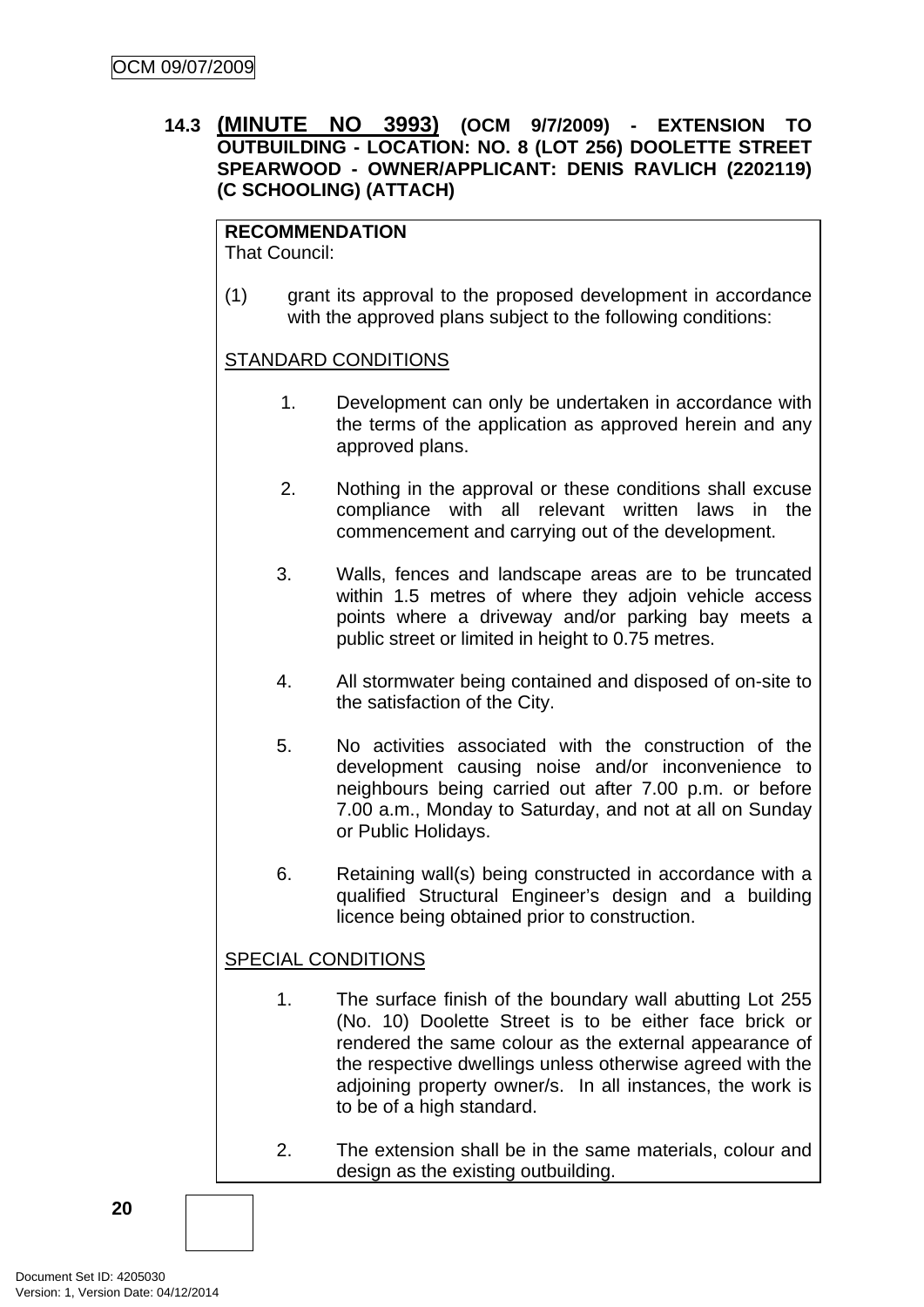#### FOOTNOTES

- 1. The development is to comply with the requirements of the Building Code of Australia.
- 2. With regards to Condition 7 the surface finish of the boundary wall of the adjoining lot should be to the satisfaction of the adjoining landowner and to be completed as part of the building licence. In the event of a dispute the boundary wall must be constructed with a clean or rendered finish to the satisfaction of the City.
- (2) issue a Schedule 9 Notice of Determination on Application for Planning Approval – Approval (inclusive of MRS Form 2 Notice of Approval).

**COUNCIL DECISION**  MOVED Clr V Oliver SECONDED Clr S Limbert that the recommendation be adopted.

**CARRIED 9/0**

#### **Background**

| Zoning:    | MRS:                           | Urban |  |  |
|------------|--------------------------------|-------|--|--|
|            | TPS3<br><b>Residential R20</b> |       |  |  |
| Land use:  | Single house                   |       |  |  |
| Lot size:  | 728 m <sup>2</sup>             |       |  |  |
| Use class: | Single house - Permitted       |       |  |  |

The Applicant submitted an application for Building Licence on 12 November 1998 for a single storey shed at 8 Doolette Street, Spearwood. The structure was to measure 12.3 metres long, along the southern boundary of the subject lot, by 6.3 metres wide. Included in the structure were a toilet and shower. As part of the application the Applicant sought and obtained a submission of no objection from the owner of the adjoining property to the south for the boundary wall. The dimensions of the boundary wall were considered acceptable under the Residential Planning Codes of Western Australia 1991 (1991 R-Codes). The Building Licence for this structure was granted on 24 November 1998.

#### **Submission**

The Applicant has submitted a development application to the City to extend the outbuilding approved in 1998, incorporating an additional storey above the existing floor and an external staircase on the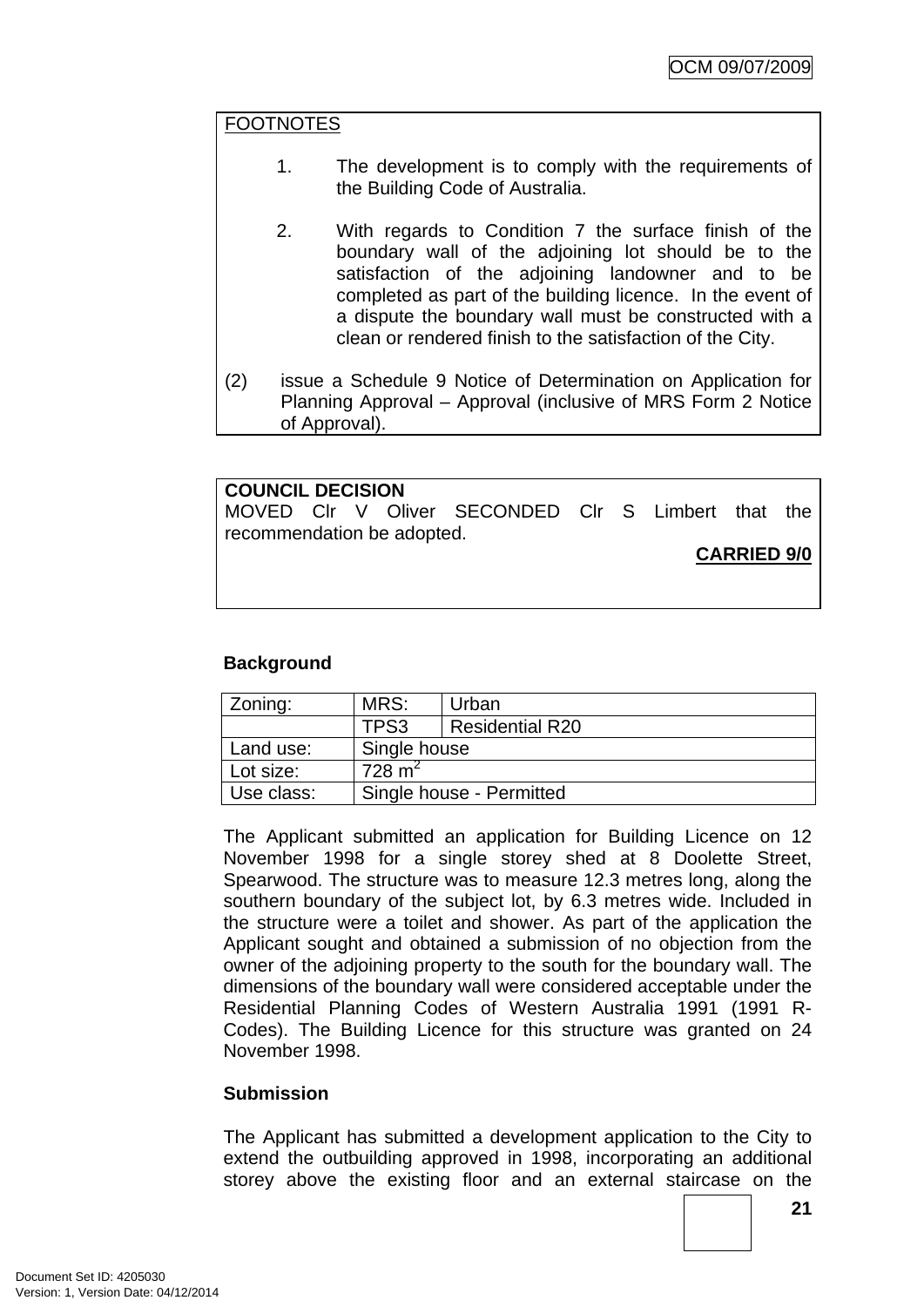northern elevation. The proposed extension maintains the building footprint of the existing structure, but increases its height to 4.8 metres along the southern boundary and 5.1 metres on the northern elevation. The Applicant states the proposed extension is to provide greater space for him to undertake his hobbies, and to provide additional storage space for his belongings upon redevelopment of the dwelling in the near future.

Additionally, the Applicant has supplied the following justification in support of his application:

- 1. The existing dwelling does not have sufficient space for the Applicant to pursue his art and craft hobbies.
- 2. The sloping topography of the subject lot serves to reduce the bulk and scale of the development from surrounding properties.
- 3. The development will complement the proposed dwelling redevelopment in terms of bulk and scale.

#### **Report**

The proposed development exceeds the acceptable development provisions of the Residential Design Codes of Western Australia 2008 (2008 R-Codes) and the City's Local Planning Policy APD18 'Outbuildings' in the following respects:

| <b>VARIATION</b>                                                                       | <b>PRESCRIBED MAXIMUM</b>                                                                                                                   | <b>COMMENTS</b>                                                                                                          |  |
|----------------------------------------------------------------------------------------|---------------------------------------------------------------------------------------------------------------------------------------------|--------------------------------------------------------------------------------------------------------------------------|--|
| Boundary wall length of<br>12.3 metres (southern<br>elevation).                        | 9.0 metres (as per 2008 R-<br>Codes).                                                                                                       | No change to boundary<br>wall length from previously<br>approved development<br>(1998). Acceptable<br>on<br>performance. |  |
| Boundary wall height of<br>metres (southern<br>4.8<br>elevation).                      | 3.0 metres (as per 2008 R-<br>Codes).                                                                                                       | Applicant consulted with<br>surrounding landowners -<br>no objections received.                                          |  |
| Wall<br>height<br>5.1<br>οf<br>(northern<br>metres<br>elevation).                      | 2.4 metres (as per 2008 R-<br>Codes). APD18 permits a<br>variation to<br>10%<br>this<br>maximum to be approved<br>under delegation.         | Applicant consulted with<br>surrounding landowners -<br>no objections received.                                          |  |
| Floor space of 154.98<br>metres<br>square<br>(combined floor space<br>of both levels). | 60 square metres (as per<br>2008 R-Codes). APD18<br>permits a 10% variation to<br>this<br>maximum<br>be<br>to<br>approved under delegation. | Applicant seeks to utilise<br>extra space for storage<br>during the redevelopment<br>of the dwelling.                    |  |

It is considered that the above variations to the 2008 R-Codes are acceptable for the following reasons:

1. The increased floor space and height will provide more useable space for the applicant, particularly through the redevelopment of the existing dwelling.

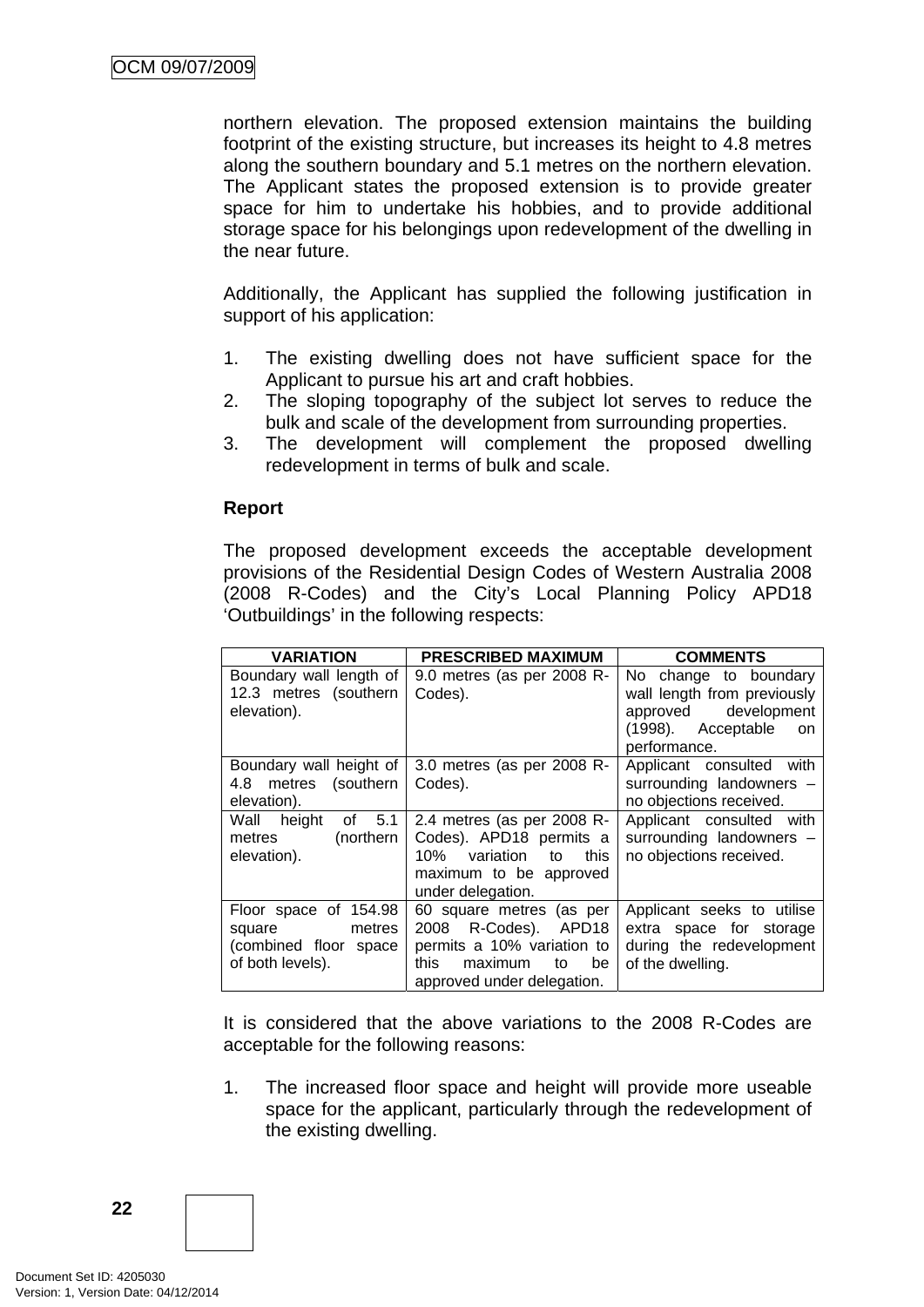- 2. The extension is intended to be constructed to a high finish from the same materials as the existing outbuilding, and therefore will not significantly detract from the streetscape or amenity of surrounding properties.
- 3. All property owners who share a common boundary with 8 Doolette Street have provided submissions of support for the proposed development (see Community Consultation).

It is therefore recommended that Council use its discretion and approve the development, as the development provides cost-effective use of space for the Applicant during the redevelopment of his dwelling and has not drawn objection from surrounding property owners.

#### **Strategic Plan/Policy Implications**

#### **Demographic Planning**

- To ensure the planning of the City is based on an approach that has the potential to achieve high levels of convenience and prosperity for its citizens.
- To ensure development will enhance the levels of amenity currently enjoyed by the community.

#### **Budget/Financial Implications**

Nil

#### **Legal Implications**

Nil

#### **Community Consultation**

The Applicant undertook consultation with the owners of the four properties which share a common boundary with 8 Doolette Street prior to submitting the development application to the City. Additionally the City consulted the owner of 42B Dubove Street Spearwood, directly opposite the subject property, as part of the assessment process. Four submissions of no objection were received in response to the Applicant's consultation, and no response was received as a result of the City's consultation. Of the four submissions of no objection, one respondent stated the submission was on the provision that the extension is to be constructed of the same materials as the existing outbuilding.

# **Attachment(s)**

- 1. Location Plan (including submissioners)
- 2. Submitted development plans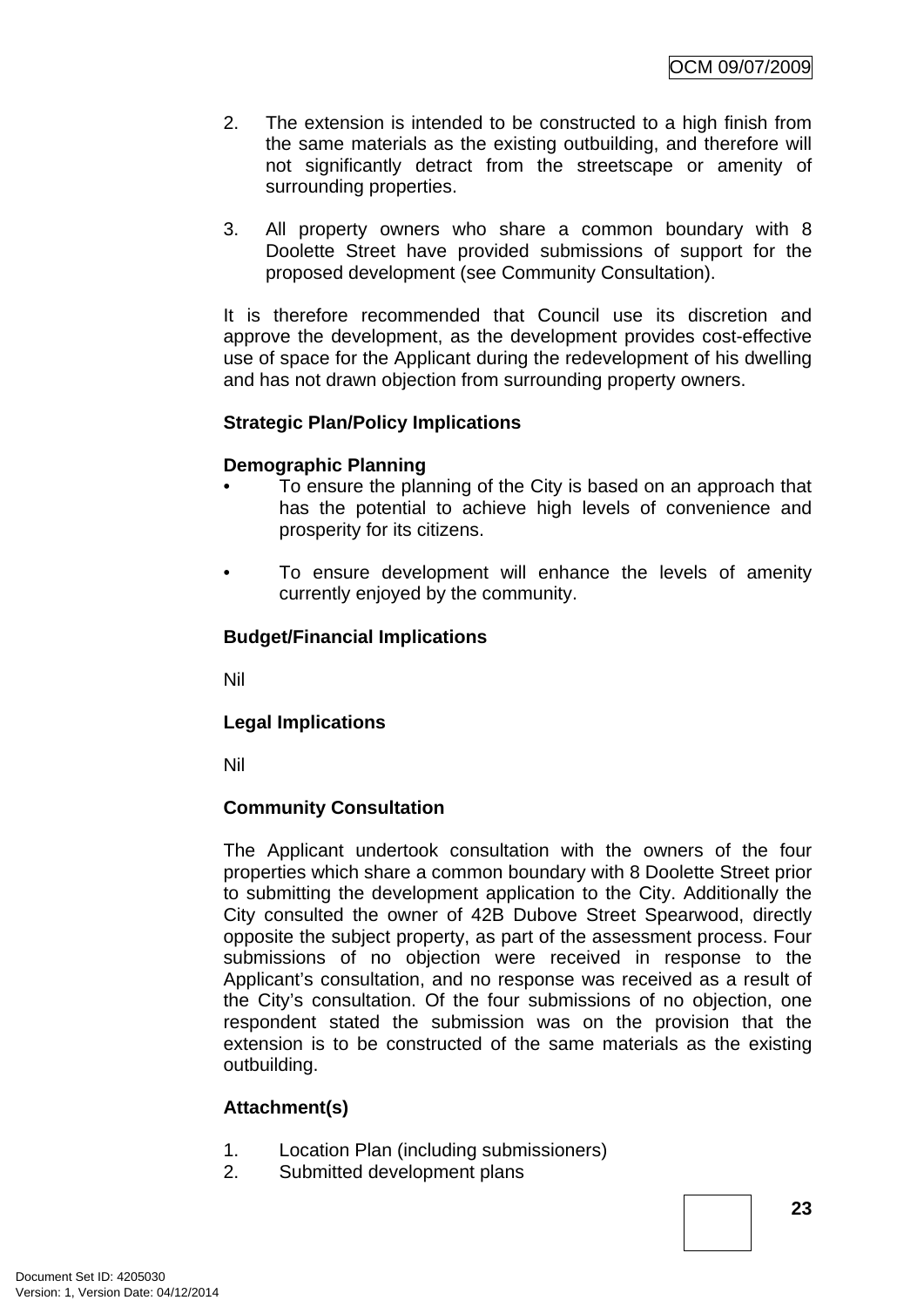# <span id="page-23-0"></span>**Advice to Proponent(s)/Submissioners**

The Proponent(s) and those who lodged a submission on the proposal have been advised that this matter is to be considered at the 9 July 2009 Council Meeting.

#### **Implications of Section 3.18(3) Local Government Act, 1995**

Nil.

# **14.4 (MINUTE NO 3994) (OCM 9/7/2009) - COOLBELLUP TOWN CENTRE PROJECT COOLBELLUP AVE, COOLBELLUP - OWNERS: VARIOUS (9624) (A BLOOD) (ATTACH)**

# **RECOMMENDATION**

That Council:-

- (1) note the community and officer support for Scenario 3 as the preferred option;
- (2) do not proceed further with this study;
- (3) do not proceed with the preparation of a Town Planning Scheme with resumptive powers, due to the real potential for Council to be exposed to significant financial risks:
- (4) not agree to fund any further studies in respect to redevelopment options for the shopping centre on its current site;
- (5) agree that strategic planning officers be available to be part of a working group or to provide planning information in respect to future studies commissioned by the owners; and
- (6) advise those who returned surveys, made submissions as well as all owners in the Coolbellup Town Centre Precinct of this decision.

# **COUNCIL DECISION**

MOVED Clr V Oliver SECONDED Deputy Mayor K Allen that Council defer its decision on this matter for 3 months, to allow the various ownders of the Shopping Centre to prepare an alternative scenario.

**CARRIED 8/1**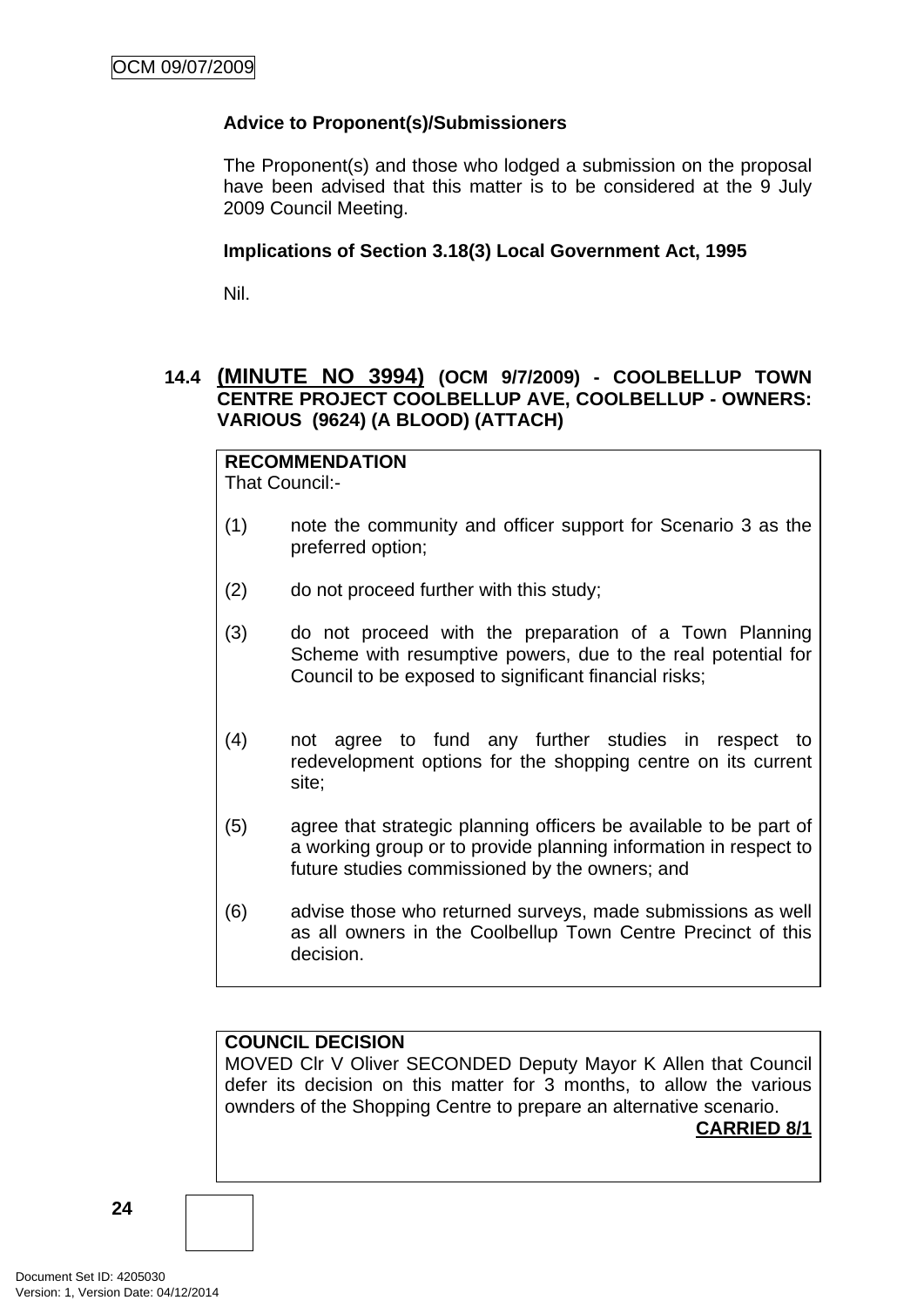### **Reason for Decision**

Although the City has been dealing with this issue for a number of years and whilst there has been no consensus between the various owners of the local shopping centre as to the different proposed scenarios the new owners of the Coolbellup Hotel and the owners of the local shopping centre have indicated that they wish to work on a redevelopment proposal for the town centre (the area bounded by Coolbellup Avenue, Waverly Road and Cordelia Avenue) working with all the parties in this area. They have indicated a need for the City to partake in the preparation of any redevelopment proposal and do not wish to be constrained by any particular scenario at this stage. The various owners of the shopping centre have asked that it be deferred.

#### **Background**

On 20 November 2001 Council agreed to request the Department for Housing and Works ("DHW") and the Department for Planning and Infrastructure ("DPI") to undertake a joint planning study of the Coolbellup Town Centre Precinct.

An Enquiry by Design community consultation workshop established as a result of the agreement with DHW and DPI investigated options for the redevelopment of the existing underperforming Coolbellup Town Centre. One of the options investigated - Scenario 3 - involved the relocation and redevelopment of the existing Coolbellup Town Centre on the former Koorilla Primary School site.

Council at its meeting held on 17 February 2004 (Minute No. 2316) resolved to pursue Scenario 3 as the preferred option for the redevelopment of the Coolbellup Town Centre and to establish a consultative process to include landowners and tenants within the commercial precinct, government agencies and Council. The purpose of this was to further investigate Scenario 3, and to develop an implementation strategy.

Council at its meeting held on 14 December 2006 resolved to accept the tender from Syme Marmion & Co ("Syme Marmion") to assess the possible redevelopment of the Coolbellup Town Centre on the former Koorilla Primary School site, and the development of the existing site for residential purposes (Item 14.13 Minute No. 3335).

Following an initial assessment, Syme Marmion advised that they could not support the former Koorilla Primary School site option and recommended investigation of options for the redevelopment of the existing shopping centre or the development of a new shopping centre on the hotel site at the corner of Coolbellup Avenue and Waverley Road. A report on the outcomes of the investigations on the redevelopment of the existing shopping centre site and the development of a new shopping centre on the hotel site was presented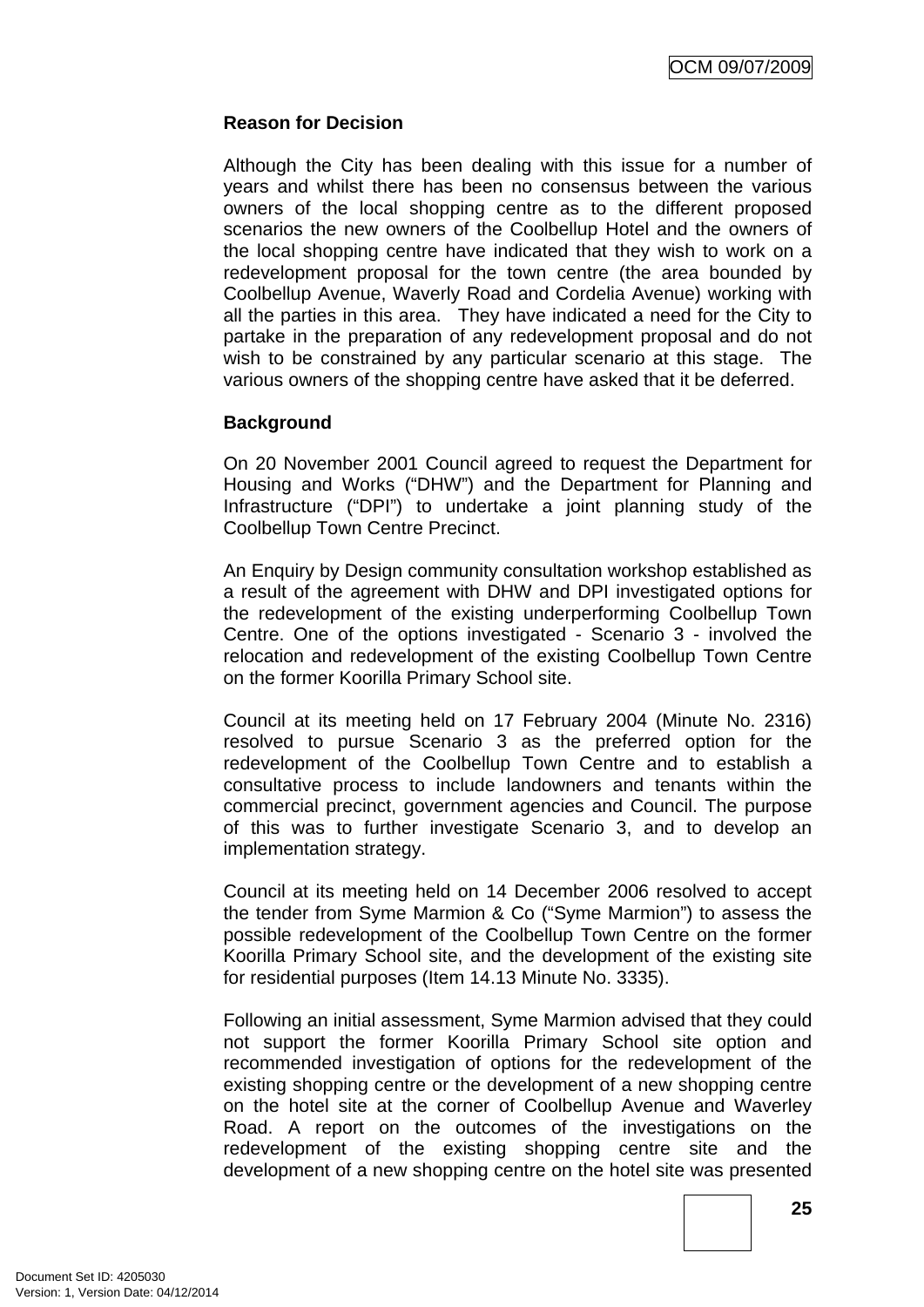to Council at its meeting held on 13 December 2007. At that meeting Council resolved to seek community, landowner and tenant feedback on the options and proposals prepared by Syme Marmion, in order to gauge the level of support for the redevelopment of the Coolbellup Town Centre (Minute No. 3629). This report contains the analysis of feedback, and recommends a course of action for Council to pursue.

#### **Submission**

Nil

#### **Report**

Consultation on the possible redevelopment options for the Coolbellup Town Centre prepared by Syme Marmion for the City was undertaken for three months commencing on 6 November 2008.

The Coolbellup Town Centre Redevelopment Options brochure provided background information, details of options and the results of the static feasibility analysis for Scenarios 1-3. The brochure also included a survey seeking feedback on the scenarios and some details of the respondents' use of the centre now and if it was to be redeveloped.

The scenarios outlined in the brochure are shown in the Agenda attachments. Relevant details are as follows:-

#### Scenario 1

New commercial centre on the former Koorilla Primary School Site and redevelopment of the old site for residential (not supported by the consultants and accordingly no layout was provided). Potential loss of \$4.1m, potential profit of \$1.4m to the City.

#### Scenario 2

Redevelopment of the existing centre including refurbishment of retained section. Resulted in a smaller centre with surplus land developed for residential to help pay for the works. Potential loss of \$3.1m, potential profit of \$1.3m to the City.

#### Scenario 3

Relocation of the shopping centre to the corner of Coolbellup Drive and Waverley Road (part of the hotel site) and redevelopment of the current shopping centre site for residential to help pay for the works. Potential loss of \$4.1m, potential profit of \$1.0m to the City.

#### Scenario 4

Do nothing - centre to continue unchanged with the owners undertaking repairs, upgrades and refurbishment on an as needed basis.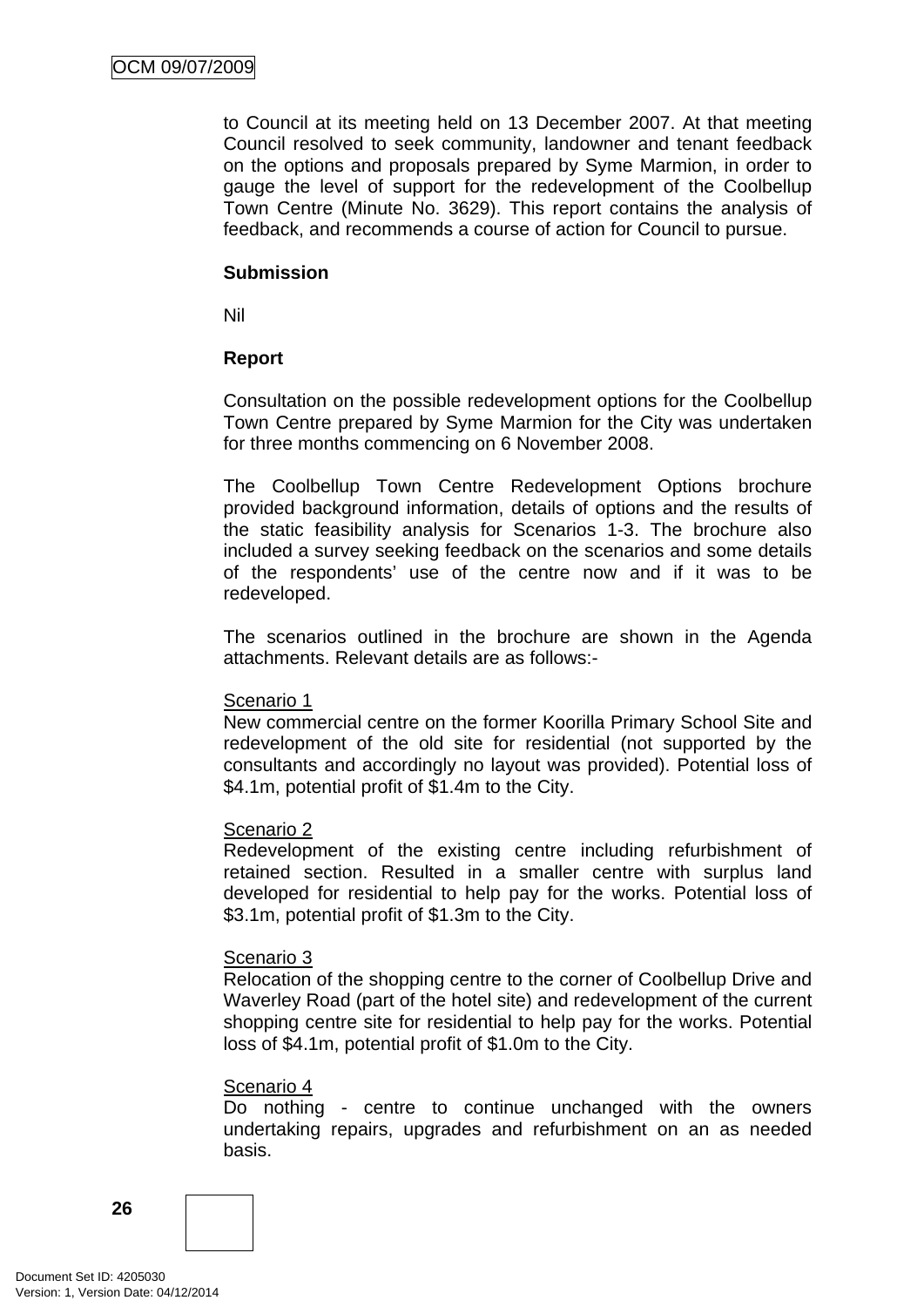The brochure and letter was sent to all residents in Coolbellup, landowners in the Coolbellup Town Centre Precinct, tenants in the shopping centre, Coolbellup Community Association and servicing authorities. The brochure was also available on the City's website. The survey was confined to the suburb of Coolbellup given the Town Centre precinct and shopping centre is primarily a local neighbourhood facility and is therefore a local issue.

There are 2311 dwellings in Coolbellup and 39 individual owners in the Town Centre Precinct. There were 397 survey responses received (17.1%), as well as five written submissions including a joint response from the strata manager of the main shopping centre on behalf of the 36 strata owners. A schedule of the submissions is contained in the Agenda attachments.

| <b>Scenario</b> | Support* | $%$ of<br>responses* | $%$ of<br><b>Coolbellup</b> |
|-----------------|----------|----------------------|-----------------------------|
| Korilla         | 83       | 20.9                 | 3.6                         |
| 2 Current site  | 102      | 25.7                 | 4.4                         |
| 3 Hotel site    | 158      | 39.8                 | 6.8                         |
| 4 Do Nothing    | 58       | 14.6                 | 2.5                         |
| Total           | 401      |                      | 17.3                        |

A summary of the survey responses is as follows:

\* Note: some survey responses supported more than one scenario and hence numbers or percentages do not correlate with the number of surveys returned.

The survey shows that approximately 85% of respondents consider that the centre should be redeveloped in some way compared to only 14.5% who consider that the centre is acceptable and nothing should be done. The strongest support was for a new centre on the hotel site.

The main reasons given in support of Scenarios 1 and 3 were that people did not consider that the current centre could be satisfactorily redeveloped and it would be less disruptive to develop a new centre that met the needs of the community. Also the majority of those who supported Scenarios 1 and 3 said that they would shop more at Coolbellup if it was a new centre. By comparison, approx 60% of people supporting Scenario 2 said their level of shopping at the centre would be the same and only 40% said it would be more. Those who supported Scenario 4 generally said they would shop less or the same at the centre if it was redeveloped.

Two submissions were received from owners within the Town Centre Precinct being the medical centre as owner/occupiers and the strata manager of the main centre on behalf of the 36 strata owners. Copies of the written submissions are included in the Agenda attachments. The response from the strata manager is an outcome of a meeting of the strata owners on 10 December 2008. The Coordinator of Strategic Planning attended the meeting and provided an update on the project,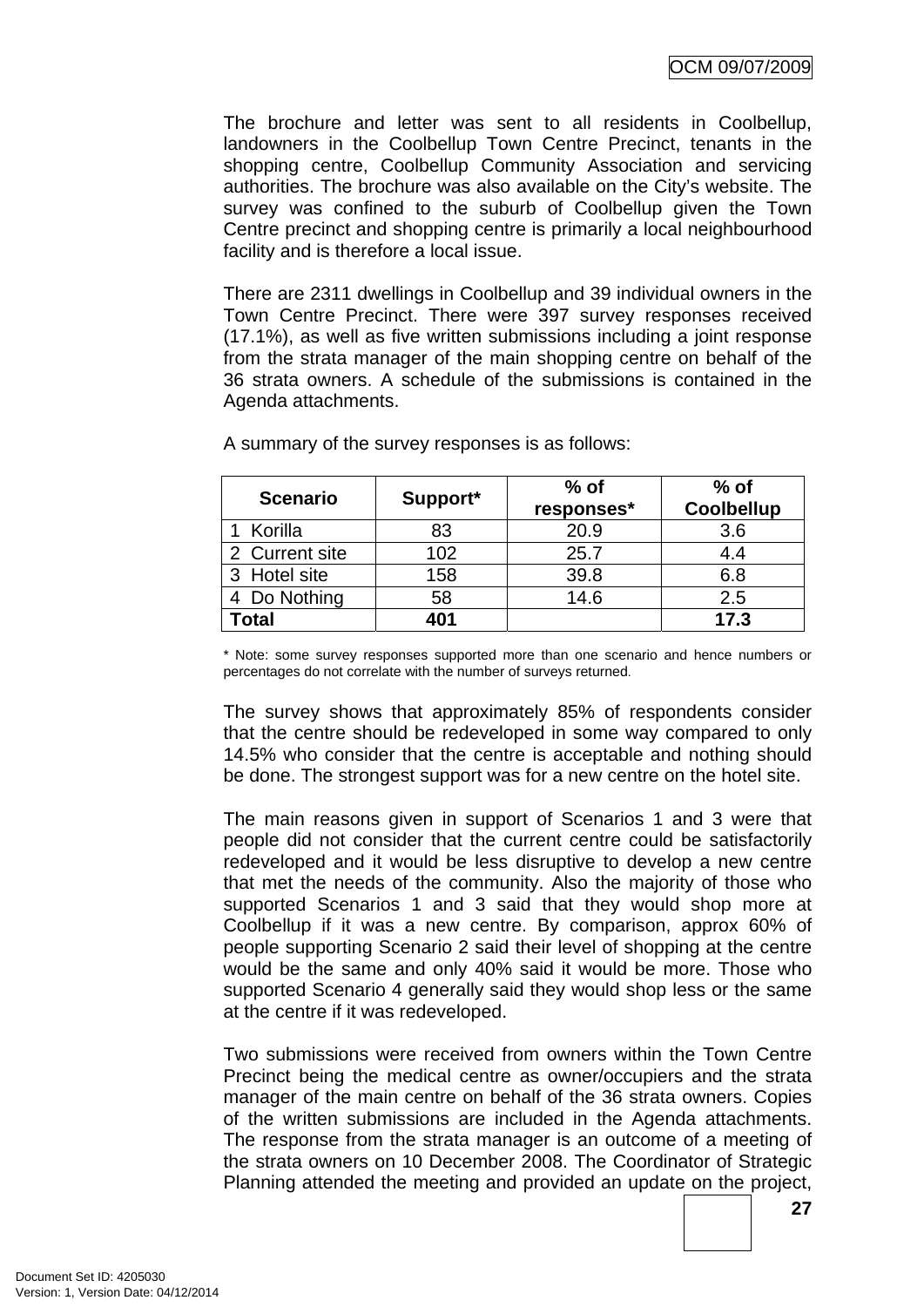the consultation process and answered questions from the owners and the strata manager. Cr Oliver was also present at the meeting at the request of the strata owners.

The response by the strata manager on behalf of the owners makes the following main points:

- 1. There is an absence of detail for the project.
- 2. Ability to gain unanimity among all owners is an issue.
- 3. The owners acknowledge that the residents of Coolbellup expect and deserve modern type retail facilities that can only be accomplished with the full support of the City of Cockburn.
- 4. Some owners and in particular the medical centre would be hard to convince of the justification for a further injection of capital.
- 5. Need to maintain independence of business operation and zoning is essential particularly for the professional medical suites.
- 6. If redeveloped, it will be critical for no or minimal interruption to normal business operations unless totally compensated for consequential loss.
- 7. Of the options presented, the strata owners have an interest in further exploring Scenario 2.
- 8. The owners' expression of interest to further explore Scenario 2 does not come with any commitment of its execution or any contribution of resources or money to the City.

The submission from the medical centre was to generally support the submission by the strata manager but emphasised that the practice was not in a position to inject further capital, the need to maintain independence, no interruption to the business and that they are opposed to the demolition of the south wing they occupy. They also point out that the significant reduction in floor space proposed in Scenario 2 would also limit the shopping centre's ability to accommodate all the current businesses.

An inspection of the Town Centre revealed that there is only one small external shop for lease in the main shopping centre, and three vacant shops in the northern complex of which one was for sale and two for lease. This is a significant turn around from earlier surveys where approximately one third of the centre was vacant. This situation is attributed to the medical centre moving into the shopping centre and taking up much of the previously vacant floor space.

Three submissions were received from exiting tenants in the shopping centre. They all supported to need to do something but were divided between Scenarios 1, 2 and 3.

Separate written submissions were received from Amana Living which supported Scenario 3 as it provides easy walking access for the hostel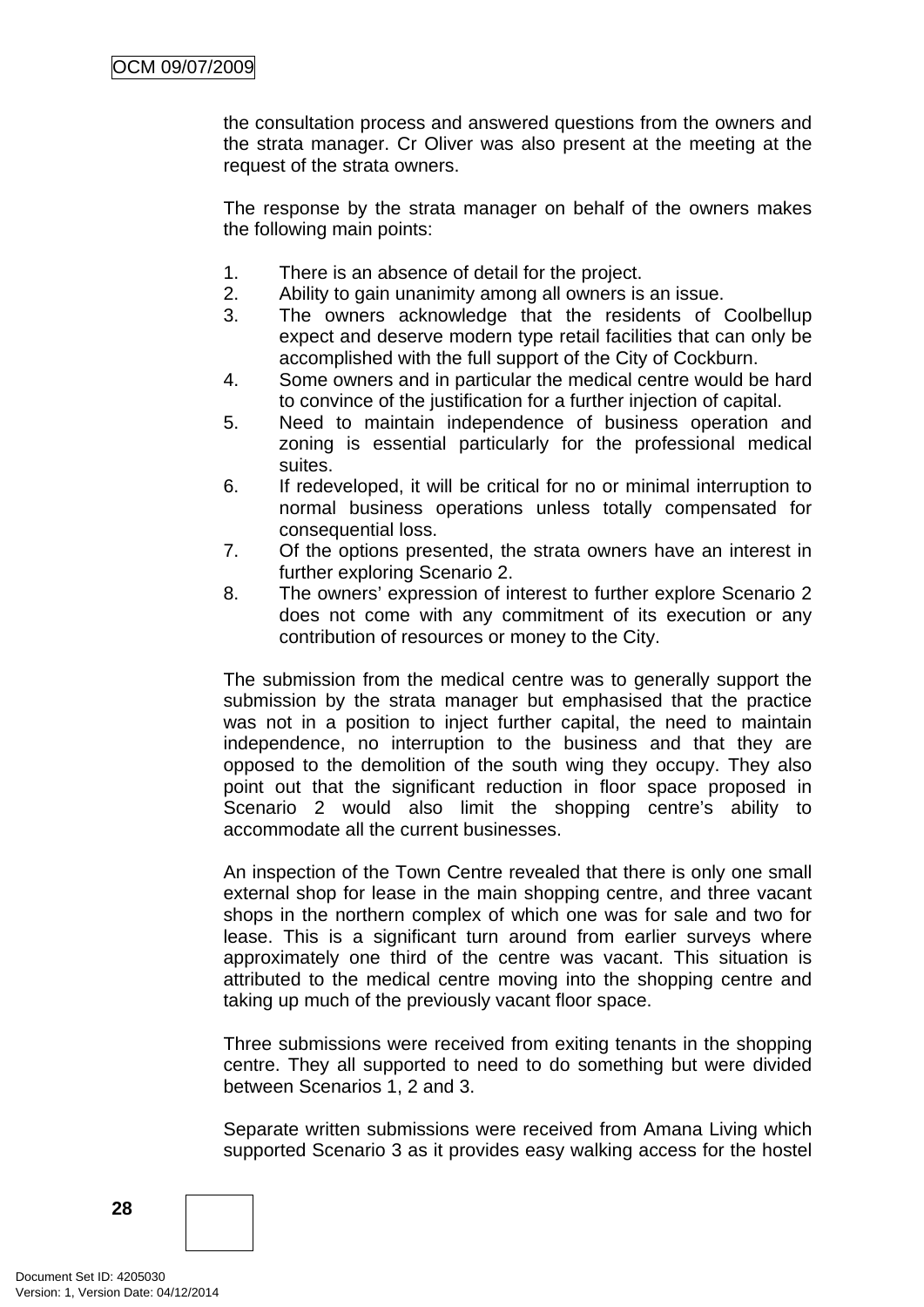and village residents, and letters of technical advice from Main Roads and Water Corporation.

Having received the above comments from the community, landowners and tenants during the consultation process, Council needs to now determine what is the most appropriate course of action to follow. This ranges from do nothing to full intervention through a Town Planning Scheme with resumptive powers. There are a number of points that need to be taken into consideration in determining an appropriate response. These are as follows:

- 1. Need for a better shopping centre in Coolbellup
	- The community, shopping centre owners and tenants acknowledge the need for change and better facilities in Coolbellup but there is no clear overall preference.
- 2. Changed circumstances
	- Previously there were a significant number of vacancies in the centre and it was in significant decline. This is no longer the case with only four vacant shops. The change is largely attributable to the bottle shop moving to the old service station site, the old food hall being developed as a child care facility and the medical centre relocating into the shopping centre.
	- The potential to reduce the size of the shopping centre and free up some of the value in the site through residential development is now considered difficult especially given the views expressed by the medical centre and the potential loss of services to the community.
	- Increased occupancy has had an effect on the values of the strata shops and the value of potential compensation thus negatively affecting the feasibility of the various scenarios. This is particularly important given there was only a small potential profit, but a significant loss across Scenarios 1 to 3.
- 3. Owners position
	- The submission from the strata owners and the medical centre stress the need to keep the existing centre and in particular the southern wing accommodating the medical centre that was proposed to be demolished in Scenario 2.
	- It is not possible to keep the southern wing under Scenario 2 and it is inevitable that there will be disruption to businesses under any redevelopment proposal. Accordingly, there is a risk of claims for losses that are not part of the initial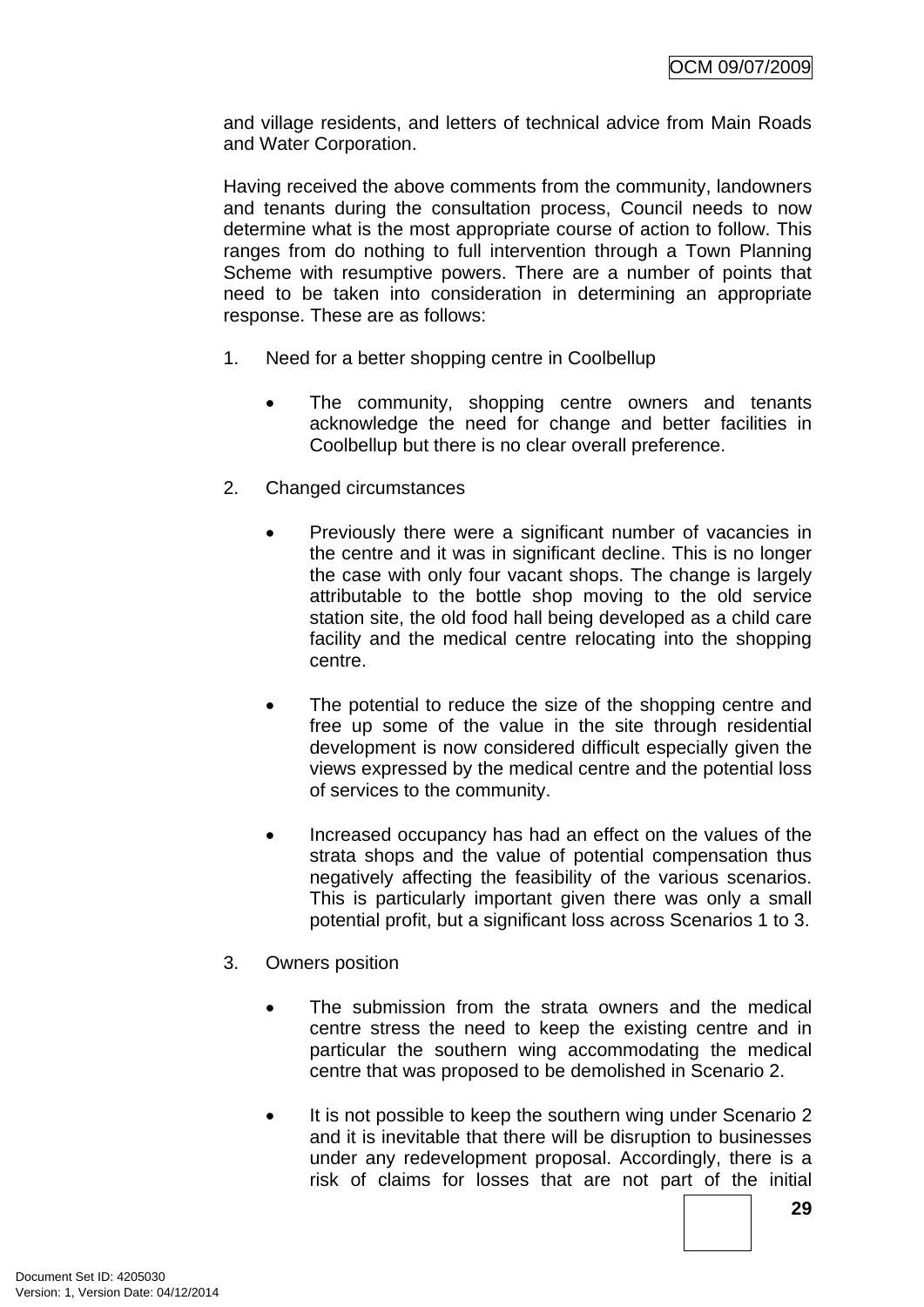feasibility study nor could they be accurately quantified in any review.

- It is completely unrealistic of the owners to expect the City to meet the total cost of any further studies, given that it is private land and to do so without any commitment to the implementation of a Scenario.
- It is evident that it is going to be difficult if not impossible to get a unanimous view of the owners in respect to proposals for the centre. Accordingly to implement any meaningful redevelopment it is clear that there will need to be a resumption of private property by the City through the provisions of a Town Planning Scheme. This would expose the City to significant financial risk, given the rights for compensation which both strata owners and their tenants would have under relevant legislation (namely *Planning and Development Act 2005* and *Land Administration Act 1997*).
- 4. Disruption to Business
	- The owners have stated that any redevelopment of the shopping centre site under Scenario 2 should have no or minimal disruption to existing business and if there is then there be compensation for consequential loss. The feasibility does not include any compensation for losses to businesses and it is inevitable that redevelopment will have an impact. Accordingly this is an additional cost/risk to the project if undertaken by the City.
- 5. Principles for redevelopment
	- The Scenarios and broad feasibility prepared by Syme Marmion were predicated on freeing up value in the Town Centre by reducing and consolidating the retail and developing surplus land for residential purposes and having the shopping centre in a single ownership to maximise its value. This is contrary to the general views of the shopping centre owners who oppose the reduction of the centre's size and some of the community who expressed the desire for more shops to create competition.
	- To maintain the current shopping centre size and develop some residential is not an option as the centre would not be able to meet the parking requirements. Also significantly increasing the size of the existing centre on the current site is not an option as it would not be able to provide the required number of parking bays on site.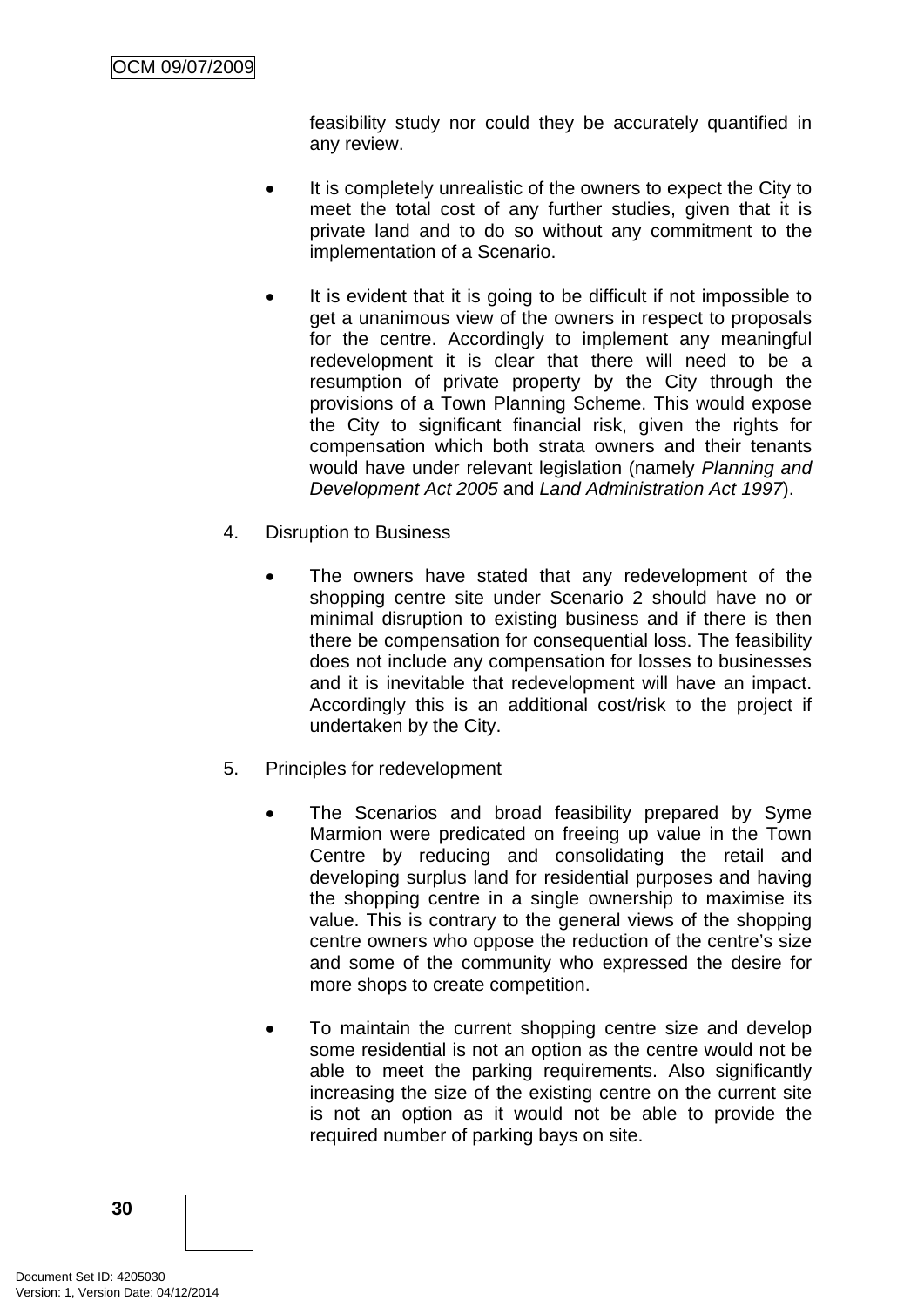- The community has expressed the most support for Scenarios 1 and 3 as they are of the view that it will be difficult to restructure and redevelop the existing centre and development of a new centre would be less disruptive. The idea of developing a new centre particularly on the hotel site is also supported by the Strategic Planning officers in preference to the redevelopment scenario.
- 6. Increased financial risks

Since Syme Marmion undertook the feasibility assessment of the various options, there have been a number of things that have increased the financial risk which is highly relevant given that the initial assessment showed the possibility of a small profit or a significant loss. The changes include the following:

- Unknown value of compensation including that arising from disruption to businesses which was not included in the initial assessment.
- One year period of finance cost is considered to be inadequate given the complications of the project especially if resumption is contemplated. The period should be at least two years adding another \$1.4m to the costs and wiping out any profit.
- The reduced prospects of finding a buyer for the centre and residential apartments in the current market which would enable the reduction in finance costs.
- The reduced possibility of obtaining funding for the project in the current situation particularly given the current range of returns.
- Possible expansion and therefore increased competition from other shopping centres as a result of the Western Australian Planning Commission deleting the retail floor space limits on centres that applied under the Metropolitan Centres Policy.
- The extent and value of general maintenance works required on the existing structure as well as the refurbishing costs are not well understood and could be significant.
- The value of the residential land was based on R60 which is right in commercial land and R100. Depending on the proposal, there may be community opposition to higher densities.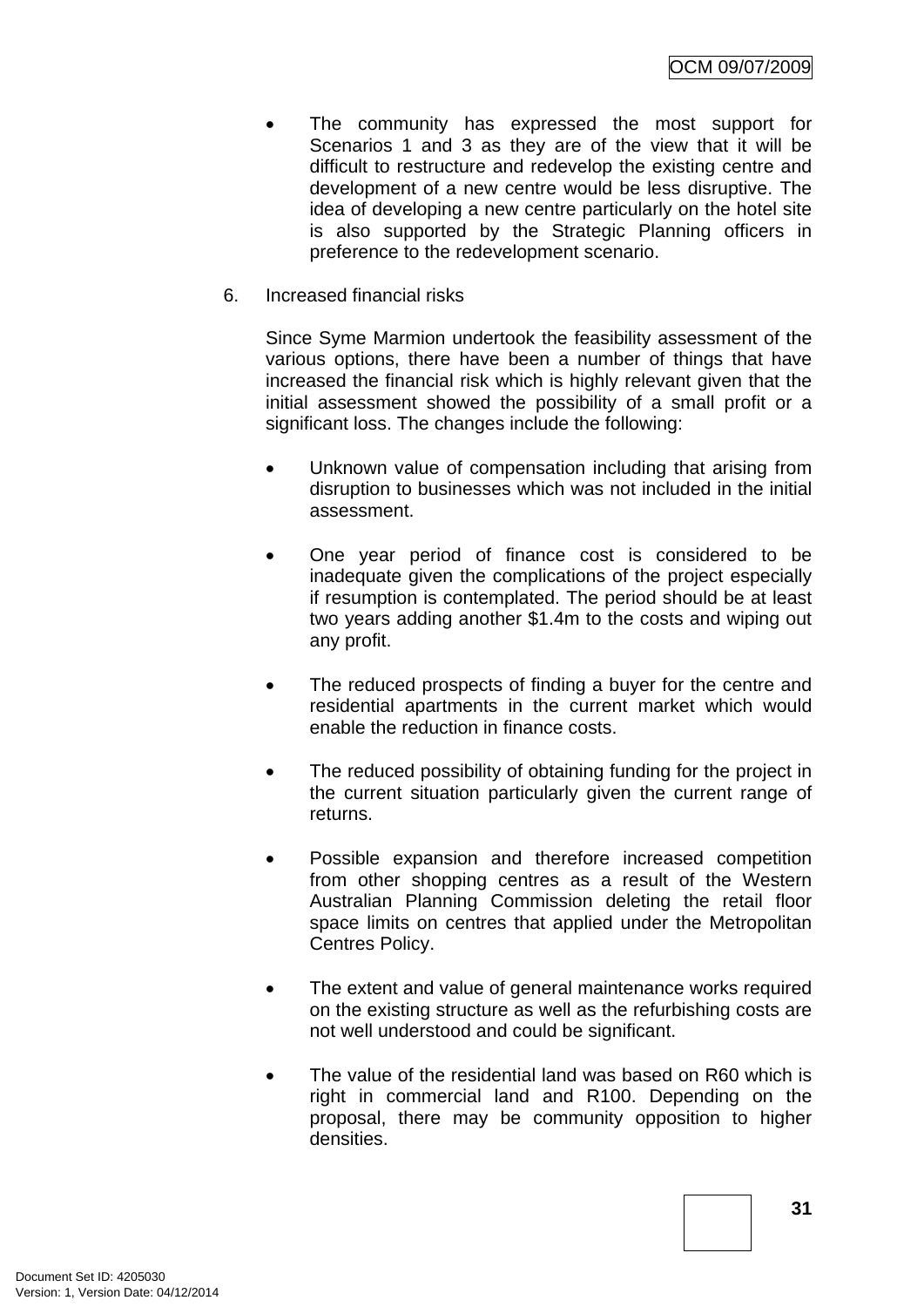- 7. Need to resume the land
	- Redevelopment of the Town Centre precinct is complicated due to the fact that there are some 39 individual owners in the Town Centre Precinct and it will be extremely difficult if not impossible to gain the support of all owners. It is clear that there is no unanimous agreement to development and without 100% landowner support the City would need to compulsorily resume land so that existing strata's can be extinguished and redevelopment undertaken without any impediment.
	- Resumption of land would give rise to compensation which is over and above the land value used in the feasibility study. This could add in excess of \$1.2m to the land costs depending on the scenario and the degree to which current owners participate.
- 8. Possible loss by the Council.
	- The preliminary feasibility assessment indicated the potential for a small profit in the order of \$1.0m or a significant loss in the order of \$4.0m. Subsequent investigations have identified increased and additional costs that will almost certainly eliminate the profit if the City were to resume the land.
	- Whilst there is merit in providing a newer and better centre for the residents of Coolbellup it is likely that a significant loss would attract strong criticism from the wider community and the media. This would make it very hard for Council to consider future redevelopment partnerships especially those with a far better financial prospect than this one.
- 9. Scenario 2 is substantially a private development
	- Owners of the shopping centre advise that they are prepared to work with Council on Scenario 2 which is for the redevelopment of the existing site but on the basis that the City meet all the costs and without a commitment to do anything at the end of the process. This is an unreasonable position for Council to consider.
	- Where the City has a physical interest through ownership there is justification for Council to expend funds on studies etc. However, the response by the owners for the redevelopment of the existing centre is considered to be a private development and should be funded by the owners. Accordingly Council's funds should not be spent in this situation.

**32**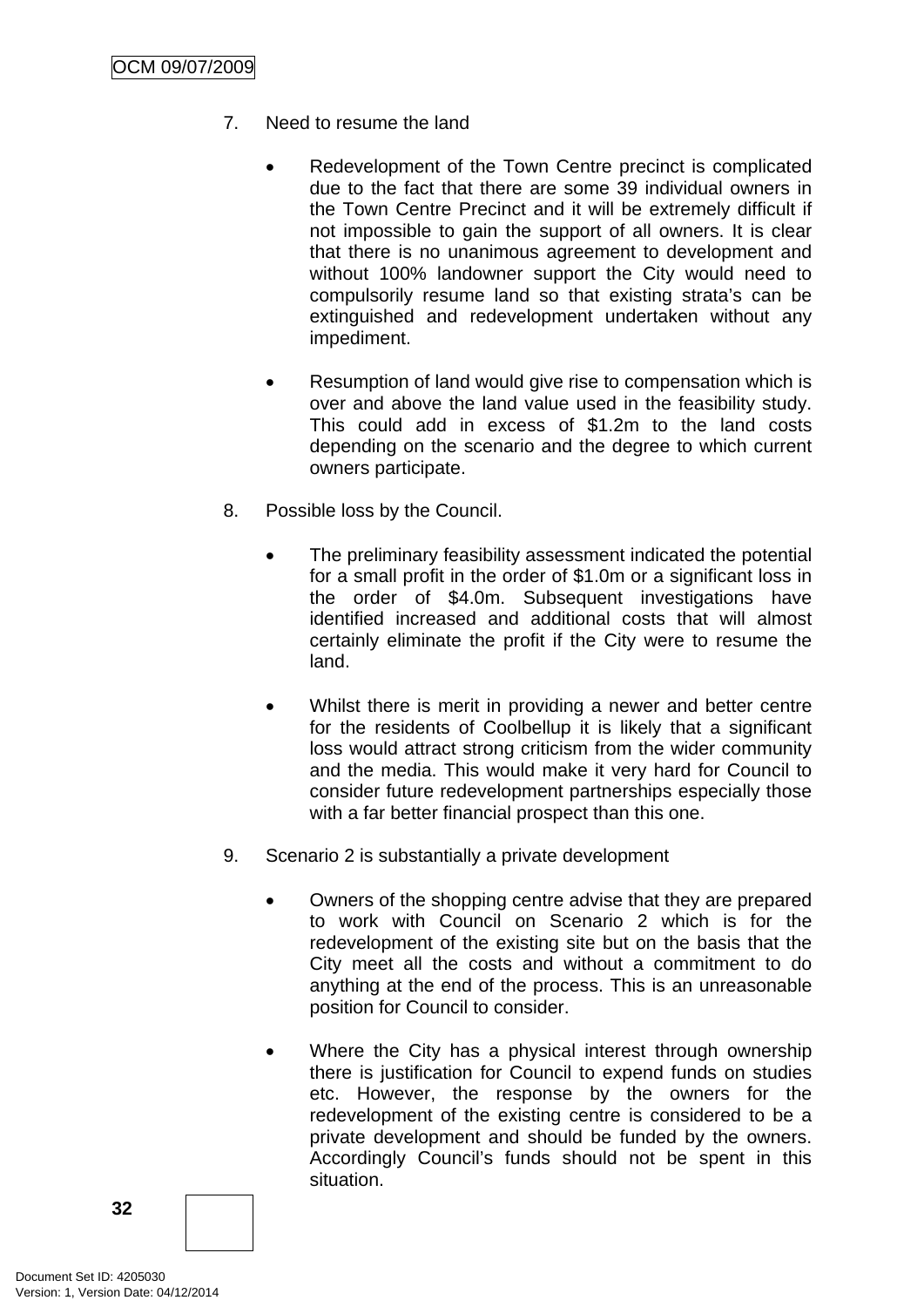There is a need for Council to provide a clear response to the community and owners/tenants within the Town Centre precinct as to what further action, if any, the Council is prepared to take. The options range from leaving it for the owners of the shopping centre to progress Scenario 2 with the City providing general advice as required, to fund further design work and feasibility assessments for the consideration of the owners or to agree to implement either Scenario 2 or 3 by resuming the land.

It is considered that based on the current information the project is at best marginally profitable and at worst extremely risky with the City standing to lose a considerable amount of money. On balance, it is considered that the City should not consider any resumption and the owners should be encouraged to self fund further studies of redevelopment options. The City should maintain contact with the strata owners and participate in any studies or be a member of any working group established by the owners.

#### Recommendations

- 1. Note the community and officer support for Scenario 3 as the preferred option.
- 2. Not proceed further with this study.
- 3. Not proceed with the preparation of a Town Planning Scheme with resumptive powers.
- 4. Not agree to fund any further studies in respect to redevelopment options for the shopping centre on its current site.
- 5. Agree that Strategic Planning officers be available to be part of any working group or to provide planning information in respect to future studies commissioned by the owners.
- 6. Advise those who made a submission and all owners within the Town Centre Precinct of Council's decision.

# **Strategic Plan/Policy Implications**

#### **Demographic Planning**

- To ensure the planning of the City is based on an approach that has the potential to achieve high levels of convenience and prosperity for its citizens.
- To ensure development will enhance the levels of amenity currently enjoyed by the community.

#### **Lifestyle and Aspiration Achievement**

• To foster a sense of community spirit within the district generally and neighbourhoods in particular.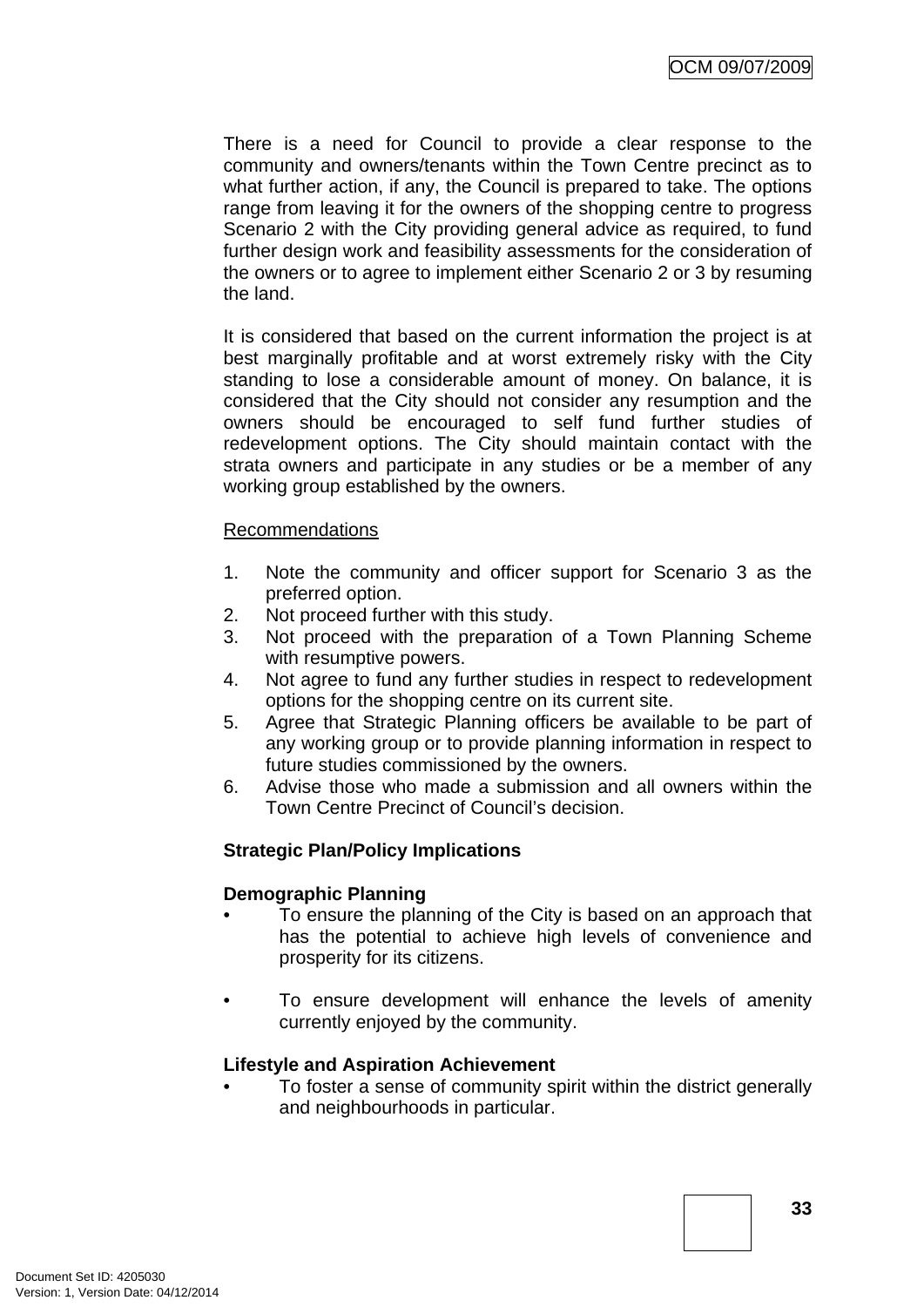# **Employment and Economic Development**

• To plan and promote economic development that encourages business opportunities within the City.

### **Budget/Financial Implications**

The 2009/10 budget has no allocation of funds for additional studies for this project. Should Council wish to undertake additional studies this will need to be considered at the time of the budget review.

The initial feasibility assessment of the various scenarios indicates the potential for a small profit or a significant loss should the Council want to proceed with Scenarios 1, 2 or 3.

#### **Legal Implications**

Legal advice has been received from McLeods Barristers & Solicitors. (under separate cover).

# **Community Consultation**

The Coolbellup Town Centre Redevelopment Options brochure was sent to all residents in Coolbellup, landowners in the Town Centre Precinct, tenants in the shopping centre, Coolbellup Community Association and servicing authorities. The brochure was also available on the City's website.

The proposal was advertised between 6 November 2008 and 6 February 2009.

397 surveys and five written submissions were received.

#### **Attachment(s)**

- 1. Scenarios 2 and 3 from the brochure
- 2. Schedule of Submissions
- 3. Written submissions
- 4. Legal advice "Confidential" (under separate cover)

#### **Advice to Proponent(s)/Submissioners**

The Proponent(s) and those who lodged a submission on the proposal have been advised that this matter is to be considered at the 9 July 2009 Council Meeting.

#### **Implications of Section 3.18(3) Local Government Act, 1995**

Nil.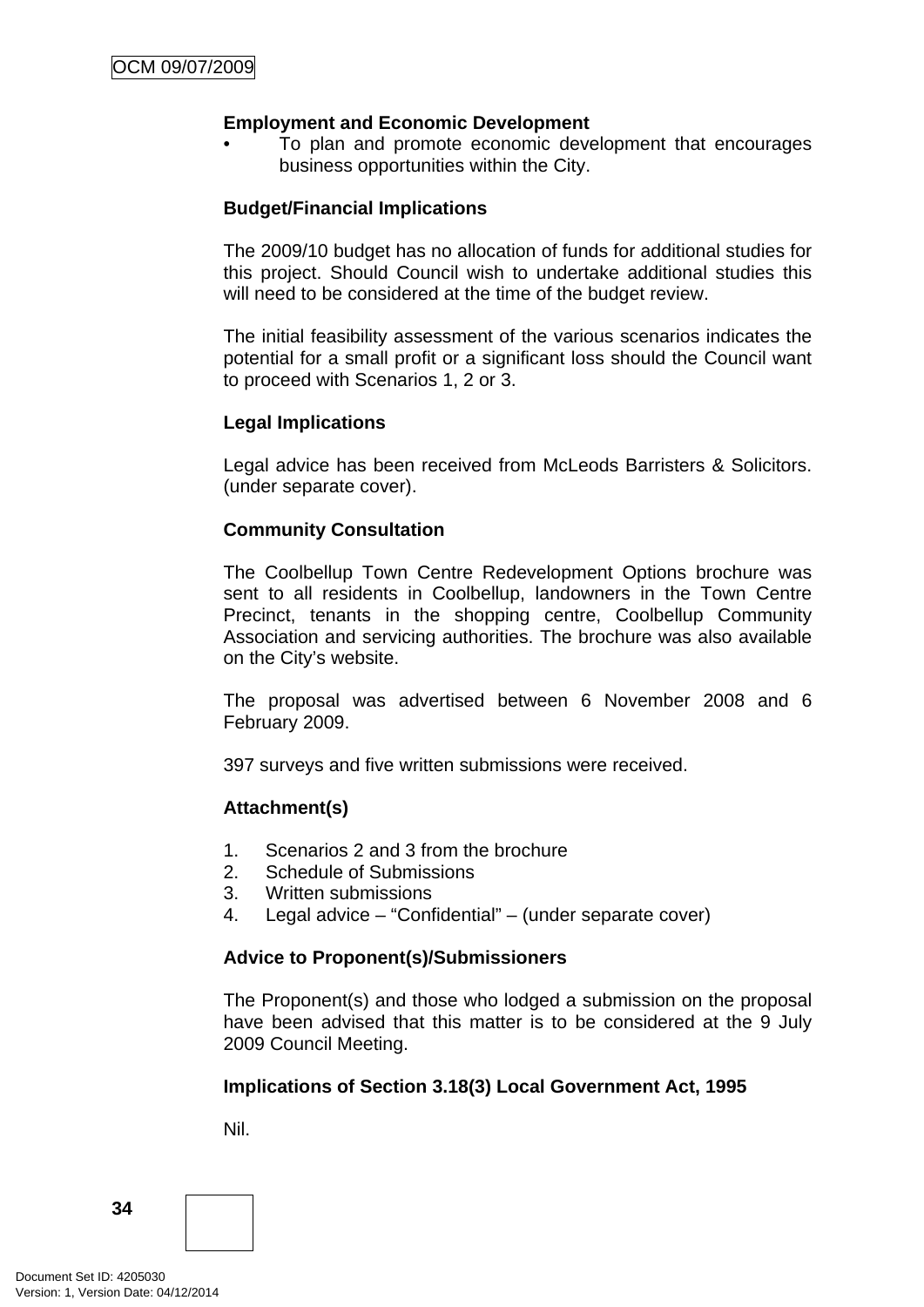<span id="page-34-0"></span>**14.5 (MINUTE NO 3995) (OCM 9/7/2009) - CLOSURE OF PORTION OF STOCKTON BEND ADJACENT TO LOTS 14 AND 15 STOCKTON BEND, COCKBURN CENTRAL - APPLICANT: WOODHEAD ARCHITECTS - OWNER: FIRE AND EMERGENCY SERVICES AUTHORITY OF WA (9629) (A BLOOD) (ATTACH)** 

**RECOMMENDATION** That Council:-

- (1) subject to the proponent agreeing in writing to meet all costs associated with the proposal, advertise the proposed road closure of two portions of Stockton Bend, Cockburn Central in accordance with Section 58 of the *Land Administration Act 1997*;
- (2) at the conclusion of the statutory advertising period and subject to no objections being received, request the Minister for Lands to close two portions of Stockton Bend, Cockburn Central in accordance with Section 58 of the *Land Administration Act 1997*;
- (3) subject to the road closure, the land being made available for purchase by the adjoining landowner as per the normal procedures of the *Land Administration Act 1997*; and
- (4) advise the applicant of Council's decision accordingly.

**COUNCIL DECISION**  MOVED Clr V Oliver SECONDED Clr S Limbert that the recommendation be adopted. **CARRIED 9/0**

#### **Background**

Nil.

#### **Submission**

By letter dated 11 June 2009 Woodhead Architects on behalf of the Fire and Emergency Services Authority of WA ("FESA") requested that the City initiate the closure of two portions of Stockton Bend, Cockburn Central (letter included in Agenda attachments).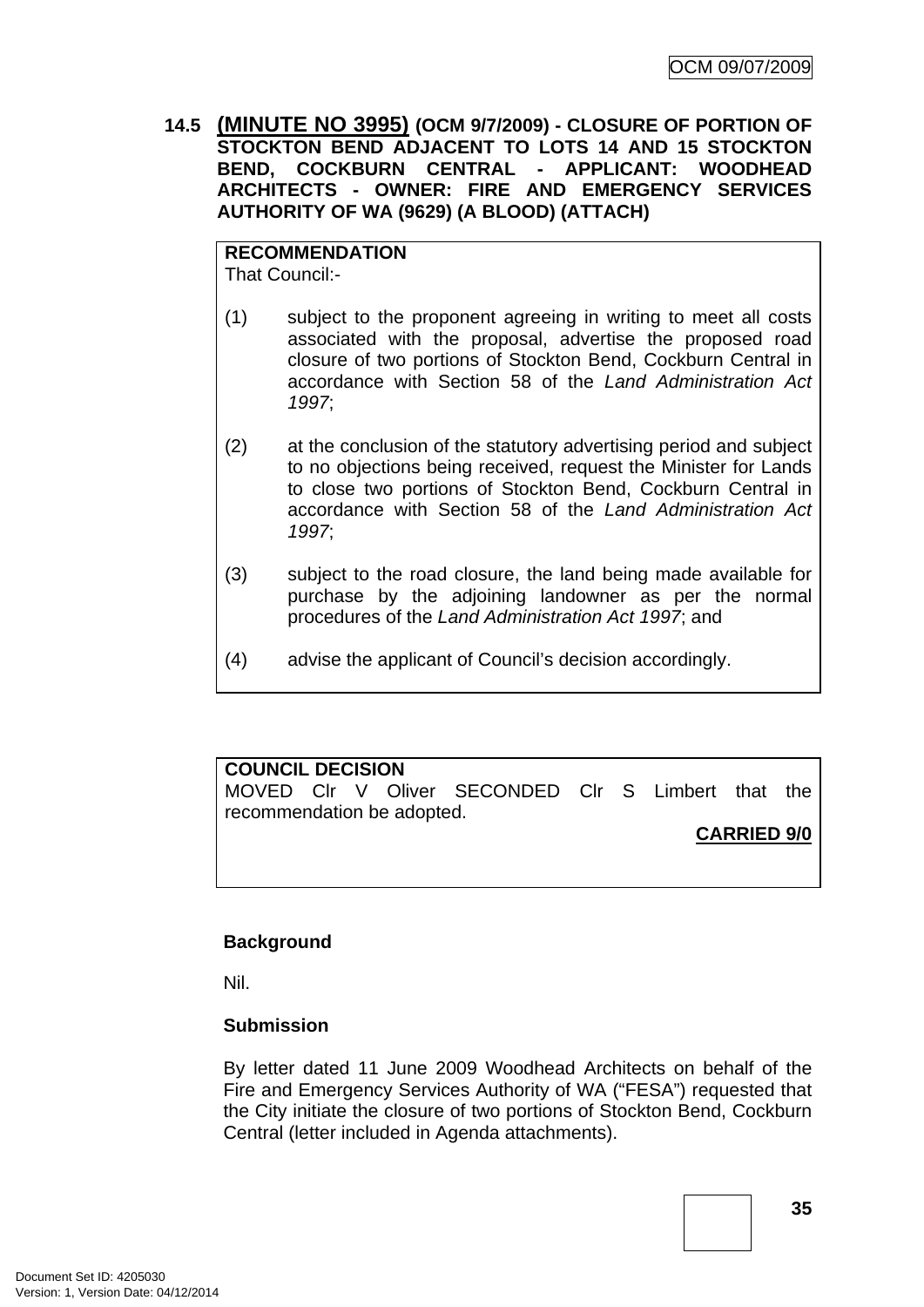#### **Report**

Woodheads Architects have prepared detailed proposals for the development of the new FESA headquarters on Lots 14 and 15 Stockton Bend, Cockburn Central.

At the time of creating Lots 14 and 15, two small road widenings of 17.5  $m<sup>2</sup>$  were created to accommodate Western Power transformers (see plan in Agenda attachments for their location). These now conflict with the detailed proposals for the lots and associated building design, and accordingly it is proposed to close the widenings and for this land to be purchased by FESA and incorporated into Lots 14 and 15.

There is no infrastructure in the widenings and Western Power has agreed to the proposal on the basis that an alternative site be provided on the land (see Agenda attachments for letter of agreement from Western Power).

It is recommended that Council support the request from Woodhead Architects and initiate closure of the two portions of Stockton Bend in accordance with Section 58 of the *Land Administration Act 1997*.

#### **Strategic Plan/Policy Implications**

#### **Governance Excellence**

• To conduct Council business in open public forums and to manage Council affairs by employing publicly accountable practices.

#### **Budget/Financial Implications**

Proponent to meet all associated costs.

#### **Legal Implications**

To be undertaken in accordance with Section 58 of the *Land Administration Act 1997*.

#### **Community Consultation**

To be advertised in accordance with Section 58 of the *Land Administration Act 1997*.

#### **Attachment(s)**

- 1. Letter of request from Woodhead Architects
- 2. Location Plan
- 3. Western Power letter of support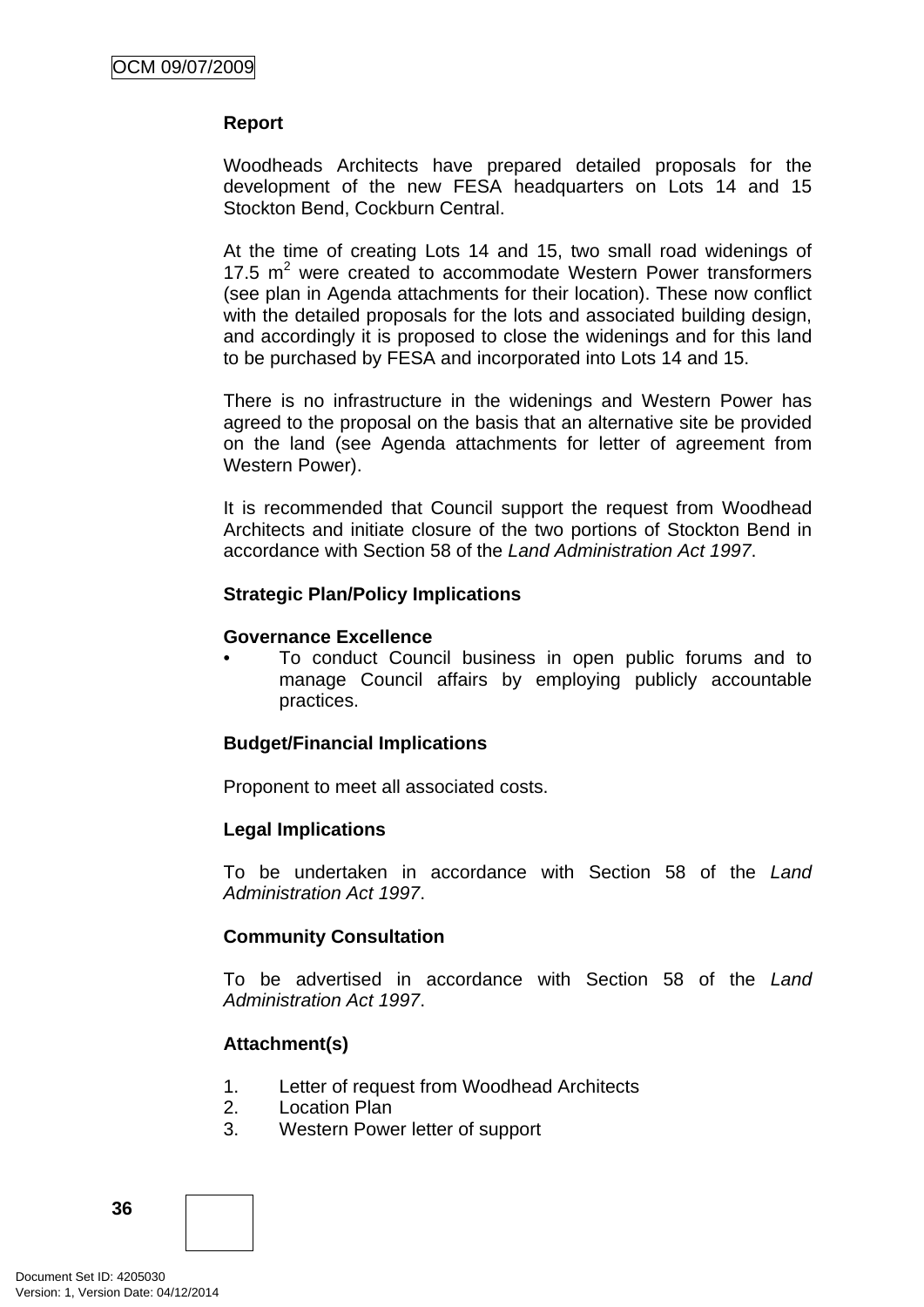## **Advice to Proponent(s)/Submissioners**

The Proponent has been advised that this matter is to be considered at the 9 July 2009 Council Meeting.

#### **Implications of Section 3.18(3) Local Government Act, 1995**

Nil.

## **14.6 (MINUTE NO 3996) (OCM 9/7/2009) - PARKING AND TRAFFIC AT COCKBURN CENTRAL (5515220) (R DONG / R AVARD / J RADAICH) (ATTACH)**

# **RECOMMENDATION**

That Council:

- (1) request the Minister for Transport to expedite the proposed parking and road realignment related to the area to the east of the freeway that serves Cockburn Central;
- (2) request the Department for Planning and Infrastructure to include the impact of the North Lake Road bridge over the freeway in the traffic modelling component of their land use and transport network study of the South metropolitan area;
- (3) request the Minister for Transport to bring forward the realignment of North Lake Road over the freeway in accordance with the Cockburn Central Structure Plan to address the steady increase and regional traffic congestion in the Cockburn Central area;
- (4) liaise with and assist the Public Transport Authority to expedite the provision of temporary car parking on Lots 601 and 11 Knock Place; and
- (5) liaise with the Public Transport Authority to investigate the possibilities of improving the efficiency and convenience of the feeder bus services to the surrounding residential areas.

## **COUNCIL DECISION**

MOVED Deputy Mayor K Allen SECONDED Clr S Limbert that Council adopt sub-recommendations (1) to (5) and that sub-recommendations (6) and (7) be included, as follows:

(6) Council seek legal advice on whether it is possible to only issue infringements for specific penalties contained within its Parking and Parking Facilities Local Law, 2007 and imposing a moratorium on others; and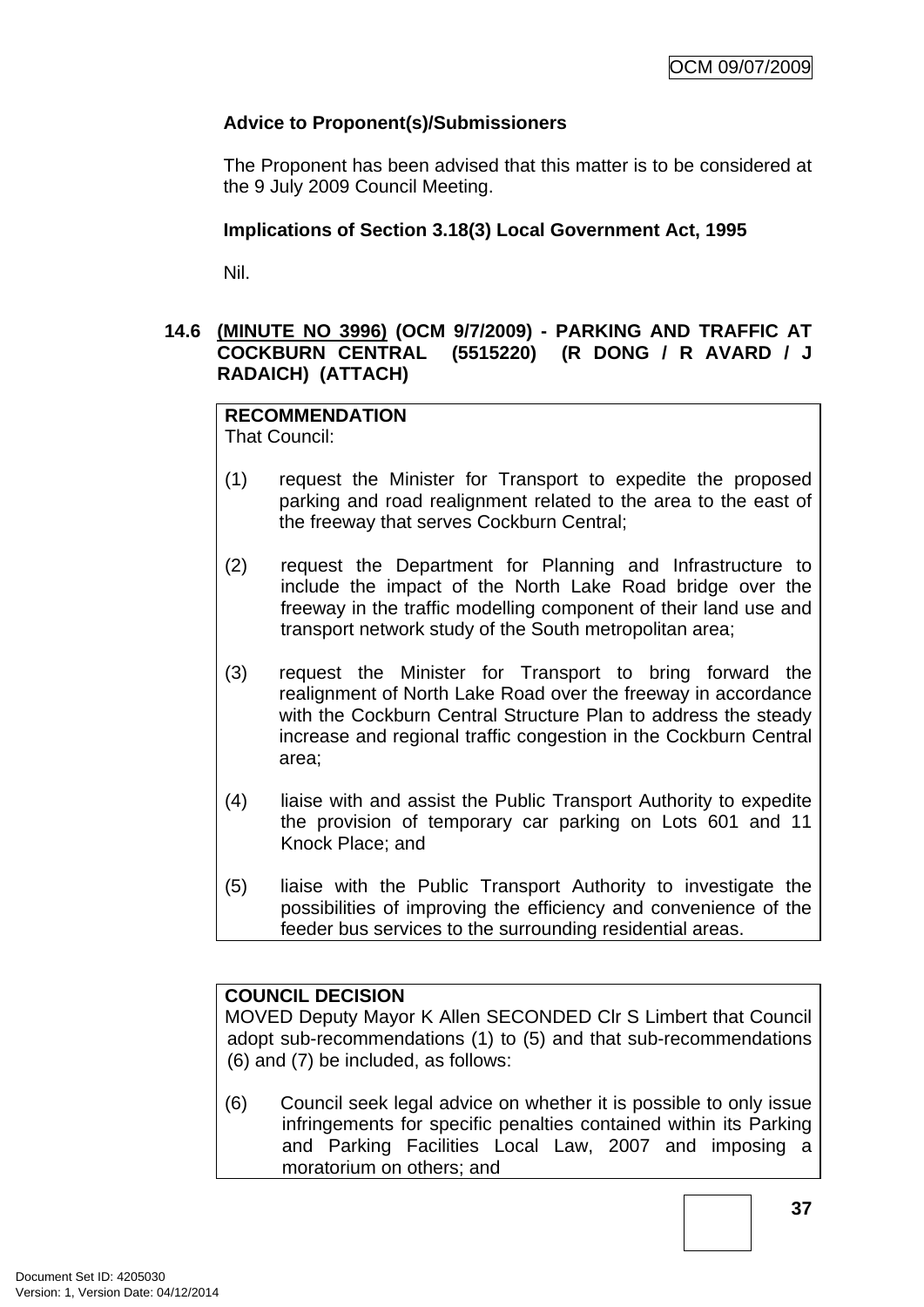(7) Subject to the legal advice confirming Council's ability to do so, adopt a moratorium on issuing parking infringements in the vicinity of Cockburn Central and the railway station until the additional parking bays inclued in the 2009/2010 State Government Budget are completed, with the exception being where vehicles are parked over fire hydrants.

## **CARRIED 8/1**

## **Reason for Decision**

Given that this issue has been continuous for a number of years, and many infringements have and are being issued, it is considered there needs to be a halt until more amenities are constructed. Many residents strongly object to the way that parking infringements have been applied in this area, areas they deem appropriate and safe, only to then return from work to find \$100 fines on their windscreens. Whilst there may be some instances of illegal parking most are trying to find appropriate parking. Therefore, urgent advice should be sought to endeavour to relieve this situation until the additional parking bays are constructed by the State Government.

## **Background**

At its Ordinary Meeting held on 9 April 2009 Mayor Howlett requested that a report be prepared on options to assist in minimising the traffic congestion and parking problems at Cockburn Central.

#### **Submission**

N/A

## **Report**

The requested report has been broken up into three (3) sections that addresses the issues of parking related to the Cockburn Central railway station; traffic flow in the Cockburn Central Gateways shopping centre area; bus connections to the site and from the station to/through Gateways Shopping Centre.

#### Parking issues

There have been many complaints concerning the lack of parking to serve the requirements of the Cockburn Central Train Station. There have been complaints by those who have received fines and requests from businesses such as Cockburn Gateways and those in Knock Place for the City to control parking. There will be little benefit in community consultation for this situation as the imposition of parking controls in all constituencies is a matter of ongoing conflicting views.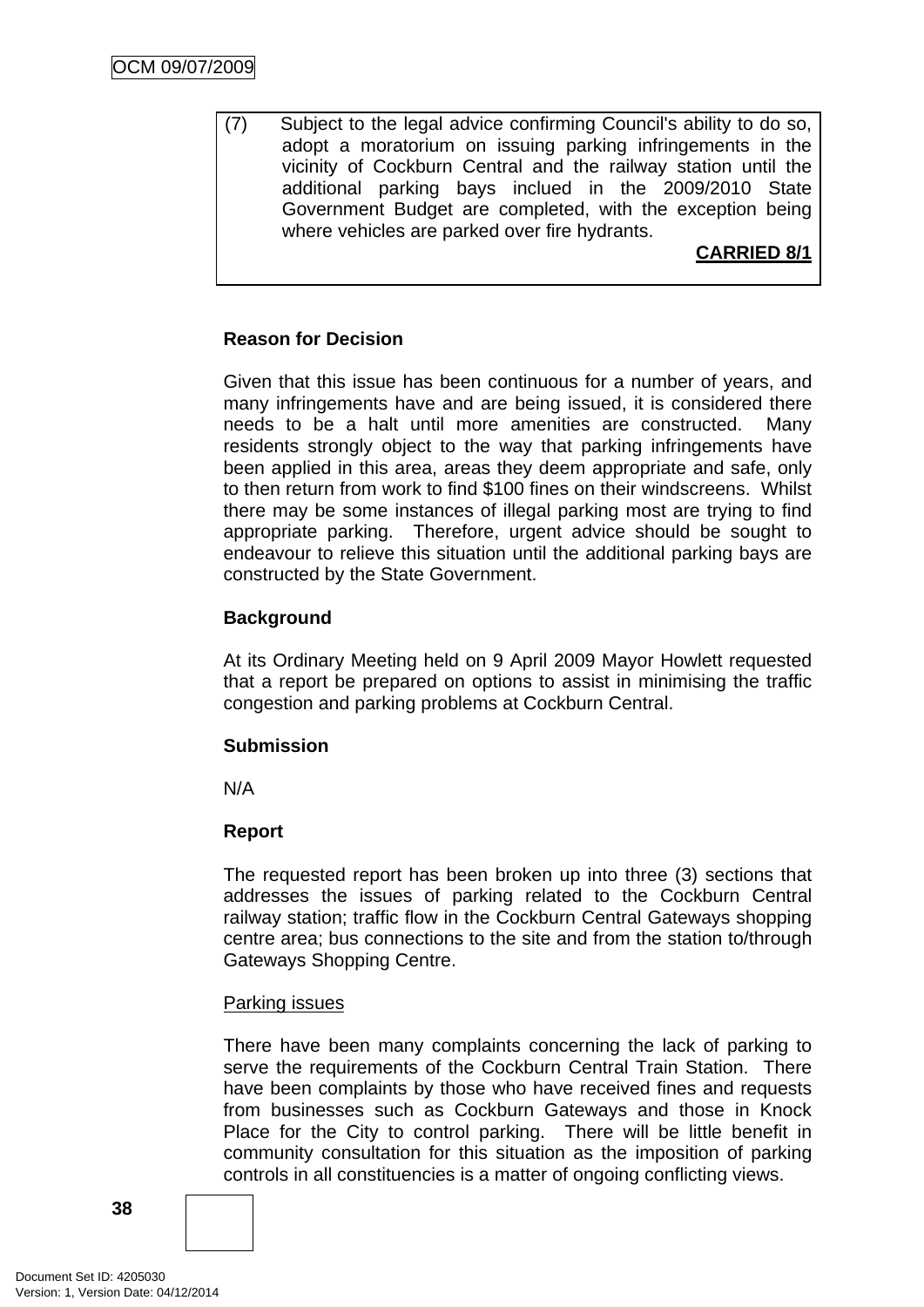There is a general acknowledgment that the amount of public parking available provided by the Public Transport Authority (PTA) to patrons of the railway station at Cockburn Central is inadequate. The result has been that railway patrons have sought alternative parking. Cockburn Gateways Shopping Centre approached the City seeking approval to control parking in their car parks as it was evident that railway patrons were parking in the shopping centre car park for extended periods which in the view of the shopping centre impacted on the convenience of parking for its customers.

Landcorp sort support from the City to control parking in the Cockburn central precinct on property they own as the footpaths were being damaged by vehicles parking on them. The vacant lots were also being used for parking by train patrons, particularly by four wheel drive vehicles which damaged the treatment provided to prevent soil erosion. Business owners on the east side of the freeway on Knock Place also sort the support of the City to control parking as access to their properties was being seriously impeded by vehicles parking along the verges close to the business entries resulting in trucks not being able to get in or out of the properties. A number of fire hydrants along Knock Place were also being parked over by train patrons.

In response to these issues the City was required to erect a number of signs in accordance with its Local Parking Laws to ensure that property was not damaged, and public safety and owners could have ready access to their properties. As a result of these actions, many individuals who had received infringement notices have complained to Local Members of Parliament, Elected Members and officers of the City.

There have been a number of inspections as a result the Mayor has written to the Minister for Transport, the Hon Simon O'Brien proposing several practical and immediate solutions (a copy of which is attached).

#### Parking Proposals

Recently, the Public Transport Authority (PTA) lodged a Development Application proposing 195 car parking bays be constructed on Lot 714 Knock Place which is an extension to the existing park & ride facility to the eastern side of the freeway. The City has recommended approval to the proposal and forwarded its recommendations to the Western Australian Planning Commission (WAPC) on 14 May 2009. It is understood that the PTA is intending to commence the construction of these parking bays as soon as possible.

Furthermore, the PTA has been actively liaising with the City with regard to its park & ride facility proposal (north-east of the train station) on portions of Lots 601, 11, 1, 803 and 905 Knock Place. However, this park & ride facility cannot be fully implemented because Lots 1 and 905 Knock Place are currently still under private ownership. It is understood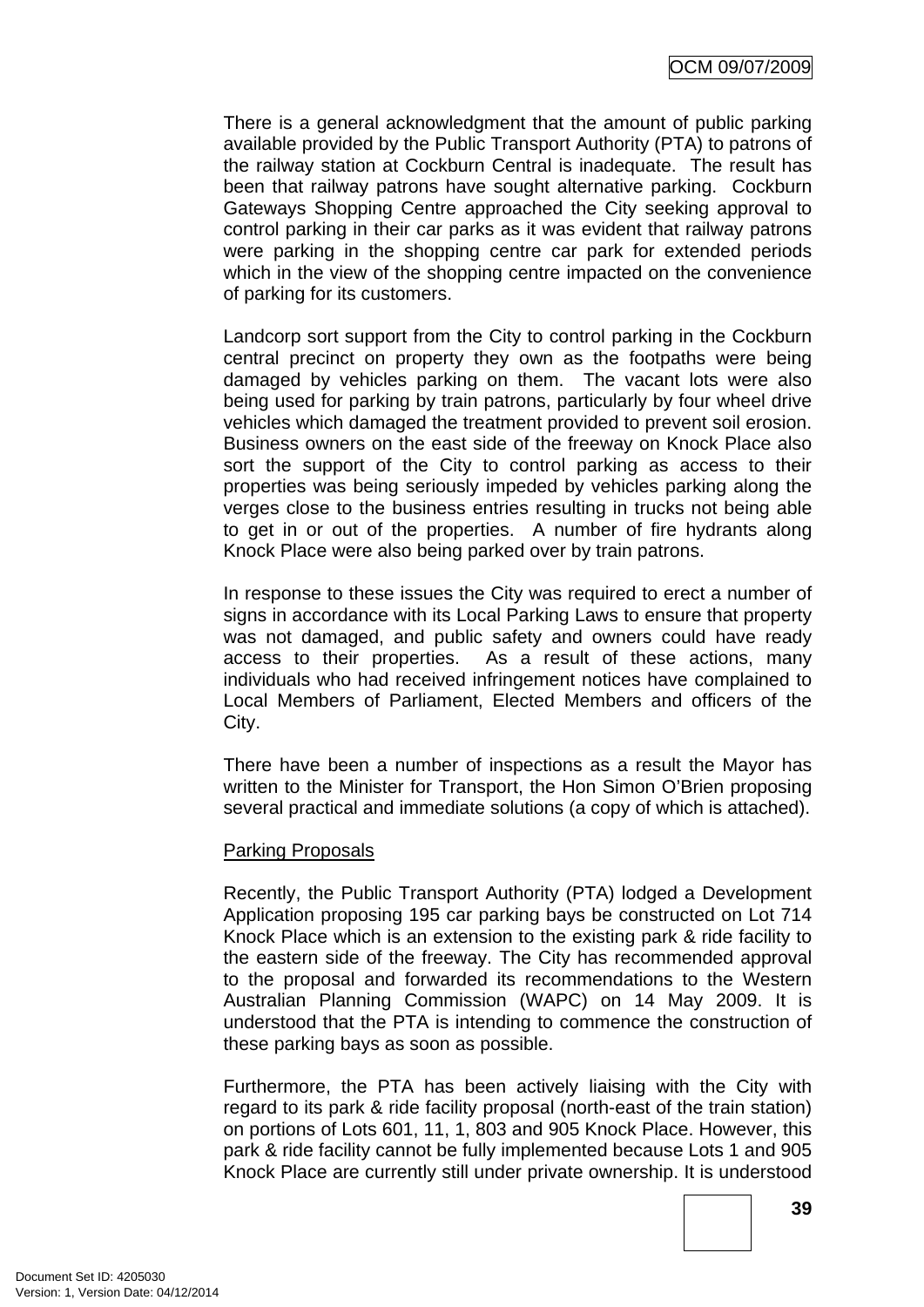that the WAPC is in the process of negotiating the acquisition of Lots 1 and 905 to enable the PTA to implement the park & ride facility proposal in accordance with the Structure Plan. Given that the process of this land acquisition may take quite some time, the PTA is considering the construction of a temporary car park instead on Lots 601 and 11 Knock Place to alleviate the immediate pressure of car parking in the area. The City has expressed its support to this initiative and suggested that the PTA investigates the feasibility of ingress/egress provision of this car park as well as traffic management.

It is recommended that the City's Strategic Planning Department proactively liaise with and assists the PTA to expedite the construction of the temporary car parking facilities on Lots 601 and 11 Knock Place.

#### Traffic congestion

The issue of traffic is complex given the dynamic nature of the traffic environment in this precinct. Traffic management and network development will be an evolving outcome dictated as much by development as by traffic demand. A range of short and longer term solutions are currently being contemplated.

The immediate traffic congestion in and around the Gateways Shopping Centre is being addressed by the shopping centre as a condition of their expansion plans. They are currently undertaking modifications to their entry/ exit at Beeliar Drive that will allow easier egress from the shopping centre. The traffic light modifications will allow 2 right turn lanes out of the shopping centre instead of the current 1 right turn lane.

The longer term issues require a broader network review and thorough understanding of the drivers of traffic generation for this precinct. The shopping centre developer will undertake a traffic impact study as a requirement of the shopping centre expansion into stage 3. This study will address accessibility and congestion in and around the shopping centre, and should identify further traffic relief measures.

It is essential; however, that a broader study be completed which seeks to address the lack of capacity at the Armadale Rd/ Beeliar Dr/ freeway access ramps and bridge which is currently struggling to cope with the increased regional traffic. Our network is already under pressure which is only compounding the traffic congestion problem. Serviceability of a number of major intersections is poor:

- Armadale Road and Tapper Road
- Exit/Entry ramps at Kwinana Freeway and Armadale Road
- Exit/Entry ramps at Kwinana Freeway and Beeliar Drive
- North Lake Road and Beeliar Drive
- Beeliar Drive and Wentworth Parade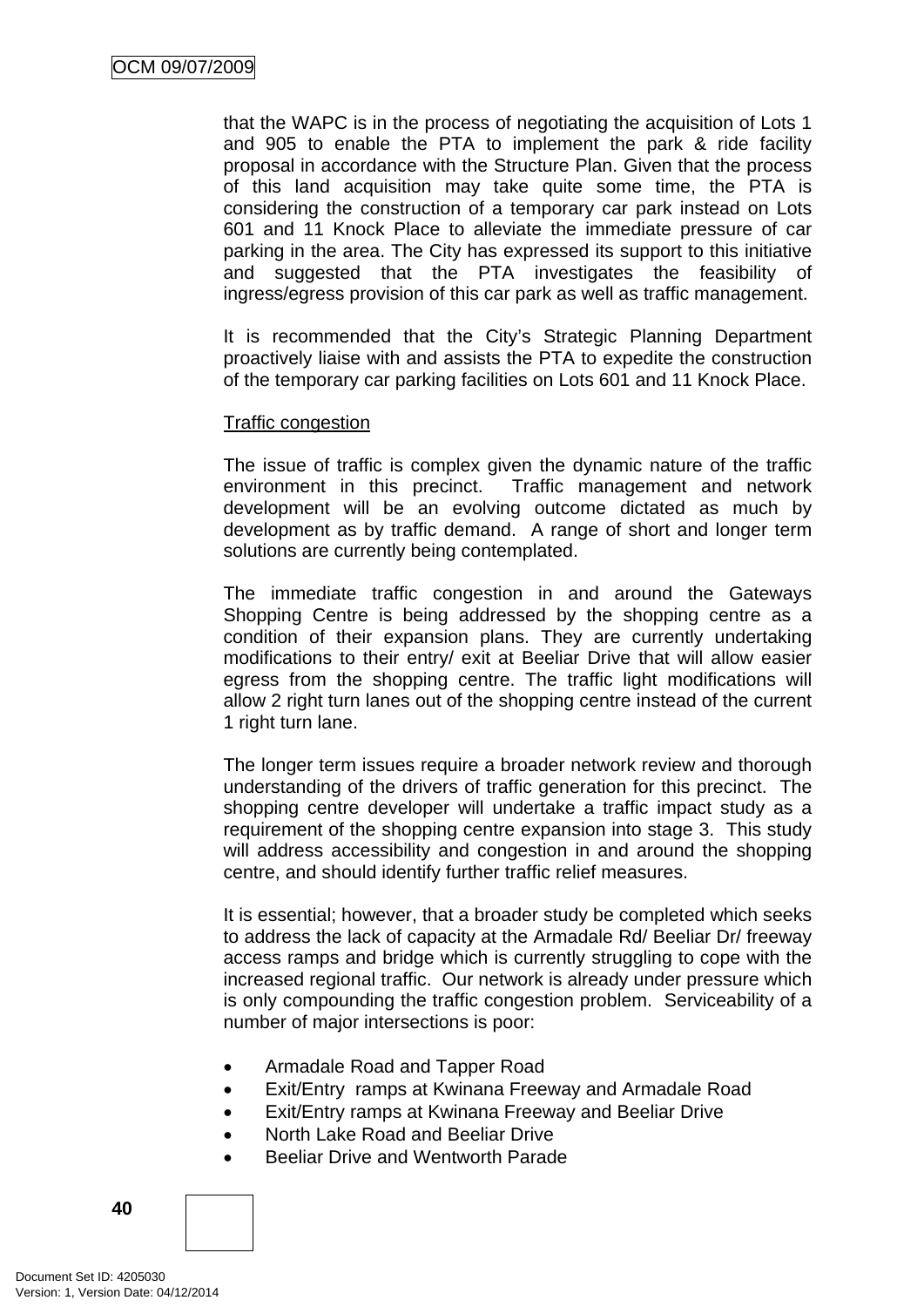DPI have advised that they are undertaking a comprehensive land use and transport network study for this area, taking into consideration the traffic generated by the significant nearby development proposals currently being prepared (Kwinana Quay, Murdoch Activity centre, Jandakot City, Latitude 32 and intermodal terminal). The study involves complex traffic modelling by DPI and Main Roads, and completion is anticipated by the end of the year (a copy of DPI letter is attached). The City needs to ensure that alternative scenarios can be modelled to identify measures to relieve traffic congestion in this area.

One such solution that officers believe requires further consideration is the continuation of North Lake Road across the freeway and its connection to Armadale road. This connection relieves pressure from the current freeway access and potentially better distributes traffic in the precinct. Modelling of this outcome and various configurations of the freeway connection is important to our planning processes.

MRWA have acknowledged that they are responsible for the funding of the North Lake Road traffic bridge; however, have indicated that it is not a high enough priority and do not see it receiving funding in the next 6-8 years (a copy of MRWA correspondence is attached). Currently a consortium group are undertaking a financial analysis of the benefits of such a proposal however the impacts of this connection on the traffic demand need to be determined through detailed modelling and review. It is important that we receive some confirmation from DPI or MRWA that this option will be included in their broader network review or alternatively, they agree to undertake detailed paramics modelling over this area as a separate exercise.

#### Feeder bus services

It is likely that parking demand at Cockburn Central will increase over time due to the continuous growth in residential development within the surrounding areas. It must be recognised that this growing parking demand will never be catered for by just one single measure – such as, the construction of an increasing number of car parking bays. Therefore, alternative measures such as improving the feeder bus services and improvements to the pedestrian/cycleway network are the ultimate viable solutions to address the parking issue at Cockburn Central.

The City of Cockburn has been in liaison with the PTA and the owners of the Gateways Shopping Centre seeking to negotiate an improved bus connection between the Railway Station and the shopping centre and beyond. It should be noted that this matter must be agreed by the City and the Planning Commission as part of the approval process for any expansion in the shopping centre floor area.

With regard to the feeder bus services to the surrounding residential areas, it is generally recognised that the more efficient and convenient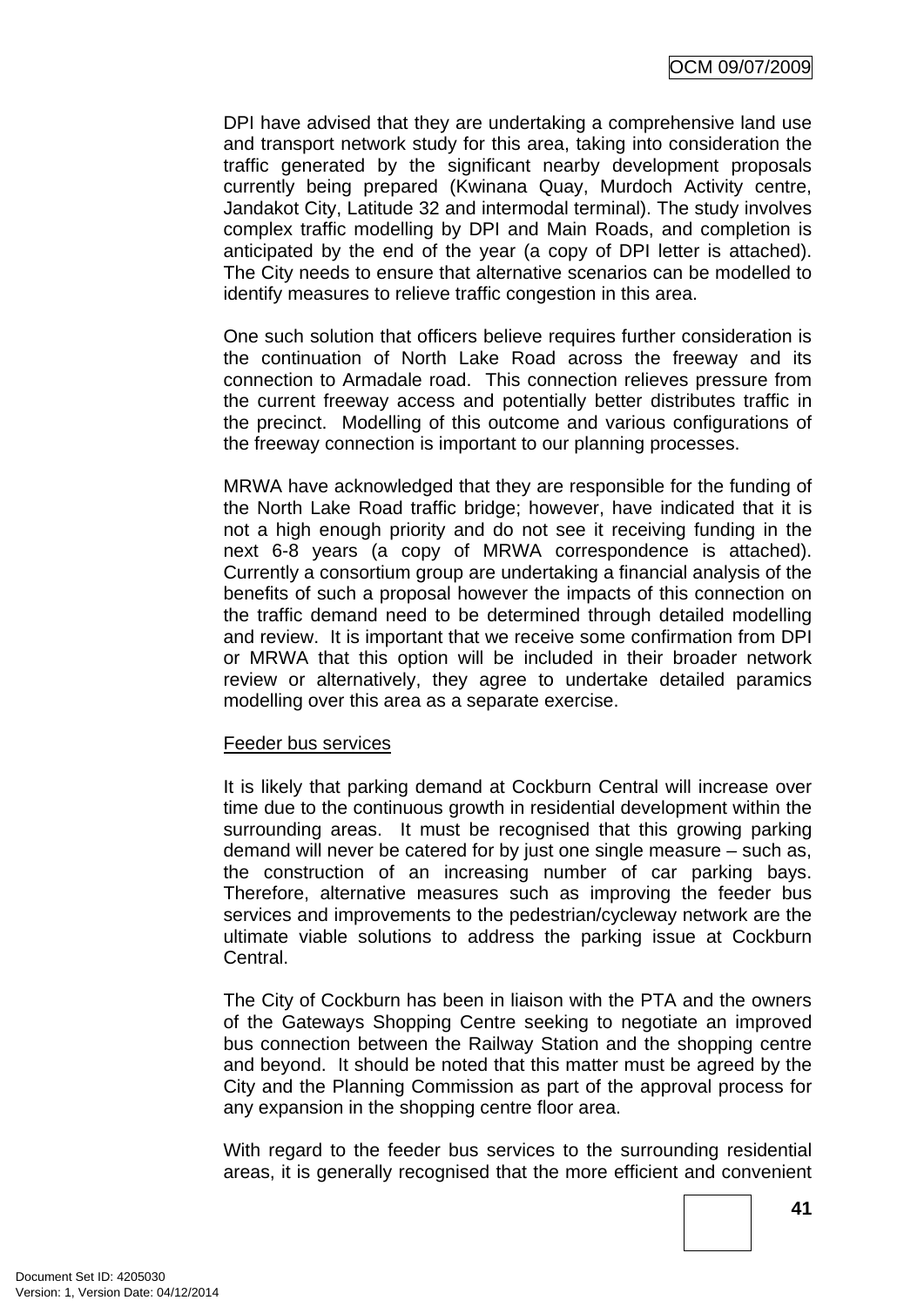feeder bus services would certainly encourage more commuters to give up their car and take the bus instead, and hence reduce car parking demand at the train station. The following aspects are the key elements in terms of improving the efficiency and convenience of the feeder bus services:

- Reducing waiting time Many studies show that lengthy waiting time is one of the most significant factors which discourage commuters using bus services particularly during the peak hours. Although it is understood that the PTA does allocate more buses during the peak hours, the waiting time may still not be seen as efficient enough to encourage more commuters to use the services. It is recommended that the City liaises with the PTA to investigate possibilities of reducing the current bus waiting time and improve its efficiency particularly during the peak hours.
- Improving the convenience particularly in terms of the bus stop walkable catchments – The distances from individual houses to the nearest bus stop is also a significant factor which affects commuters' attitude in using the feeder bus services. It is necessary to investigate the current bus stop locations and their walkable catchments in order to identify deficiencies in the areas. It is therefore recommended that the City liaises with the PTA to carry out this investigation.

## **Strategic Plan/Policy Implications**

#### **Governance Excellence**

To provide effective monitoring and regulatory services that administer relevant legislation and local laws in a fair and impartial way.

#### **Transport Optimisation**

• To achieve provision of an effective public transport system that provides maximum amenity, connectivity and integration for the community.

#### **Budget/Financial Implications**

N/A

## **Legal Implications**

The City of Cockburn Parking and Parking Facilities Local Laws apply.

## **Community Consultation**

N/A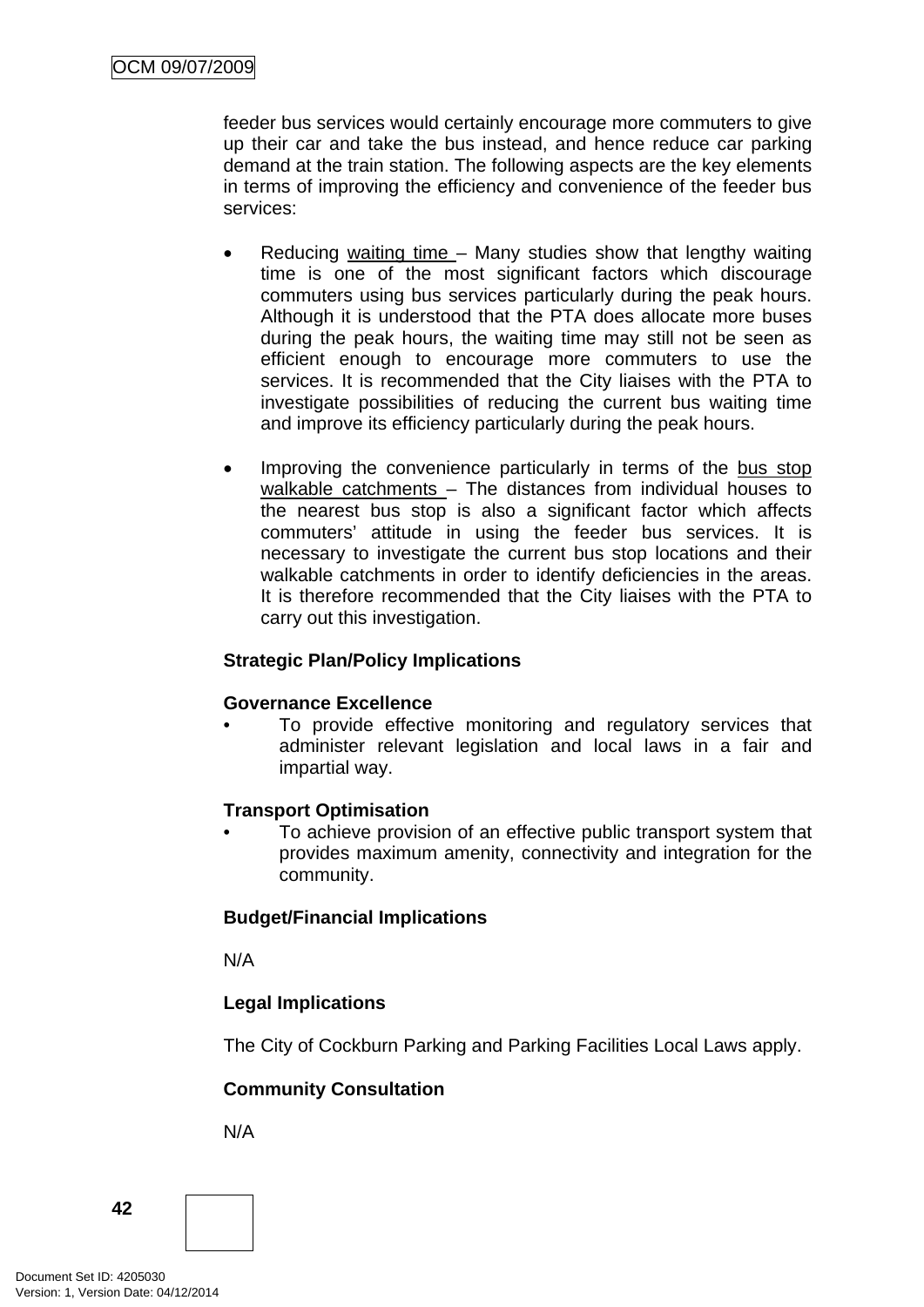## **Attachment(s)**

- 1. Location Plan
- 2. Composite Structure Plans Cockburn Central
- 3. DPI correspondence regarding traffic modelling
- 3. Mayoral Correspondence
- 4. MRWA correspondence (5 May 2009)

## **Advice to Proponent(s)/Submissioners**

N/A

## **Implications of Section 3.18(3) Local Government Act, 1995**

Nil

## **15. FINANCE AND CORPORATE SERVICES DIVISION ISSUES**

## **15.1 (MINUTE NO 3997) (OCM 9/7/2009) - LIST OF CREDITORS PAID - MAY 2009 (5605) (K LAPHAM) (ATTACH)**

## **RECOMMENDATION**

That Council receive the List of Creditors Paid for May 2009, as attached to the Agenda.

#### **COUNCIL DECISION**

MOVED Clr V Oliver SECONDED Clr S Limbert that the recommendation be carried.

**CARRIED 9/0**

## **Background**

It is a requirement of the Local Government (Financial Management) Regulations 1996, that a List of Creditors be compiled each month and provided to Council.

## **Submission**

N/A

## **Report**

The list of accounts for May 2009 is attached to the Agenda for consideration. The list contains details of payments made by the City in relation to goods and services received by the City.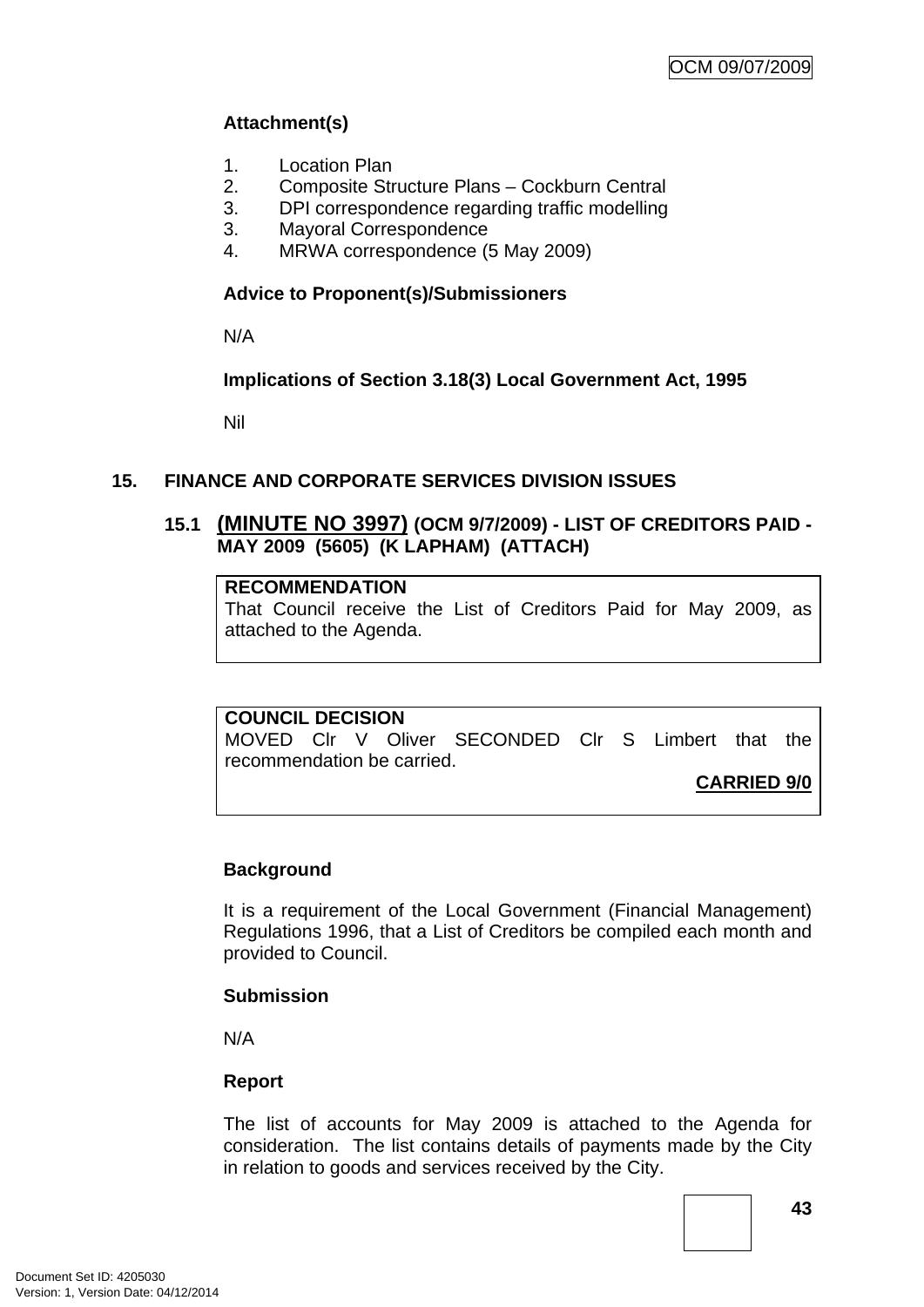## **Strategic Plan/Policy Implications**

## **Governance Excellence**

• To conduct Council business in open public forums and to manage Council affairs by employing publicly accountable practices.

## **Budget/Financial Implications**

N/A

## **Legal Implications**

N/A

## **Community Consultation**

N/A

## **Attachment(s)**

List of Creditors Paid – May 2009.

## **Advice to Proponent(s)/Submissioners**

N/A

**Implications of Section 3.18(3) Local Government Act, 1995**

Nil.

## **15.2 (MINUTE NO 3998) (OCM 9/7/2009) - STATEMENT OF FINANCIAL ACTIVITY AND ASSOCIATED REPORTS - MAY 2009 (5505) (N MAURICIO) (ATTACH)**

**RECOMMENDATION** That Council receive the Statements of Financial Activity and associated reports for May 2009, as attached to the Agenda.

## **COUNCIL DECISION**

MOVED Clr V Oliver SECONDED Clr S Limbert that the recommendation be carried.

**CARRIED 9/0**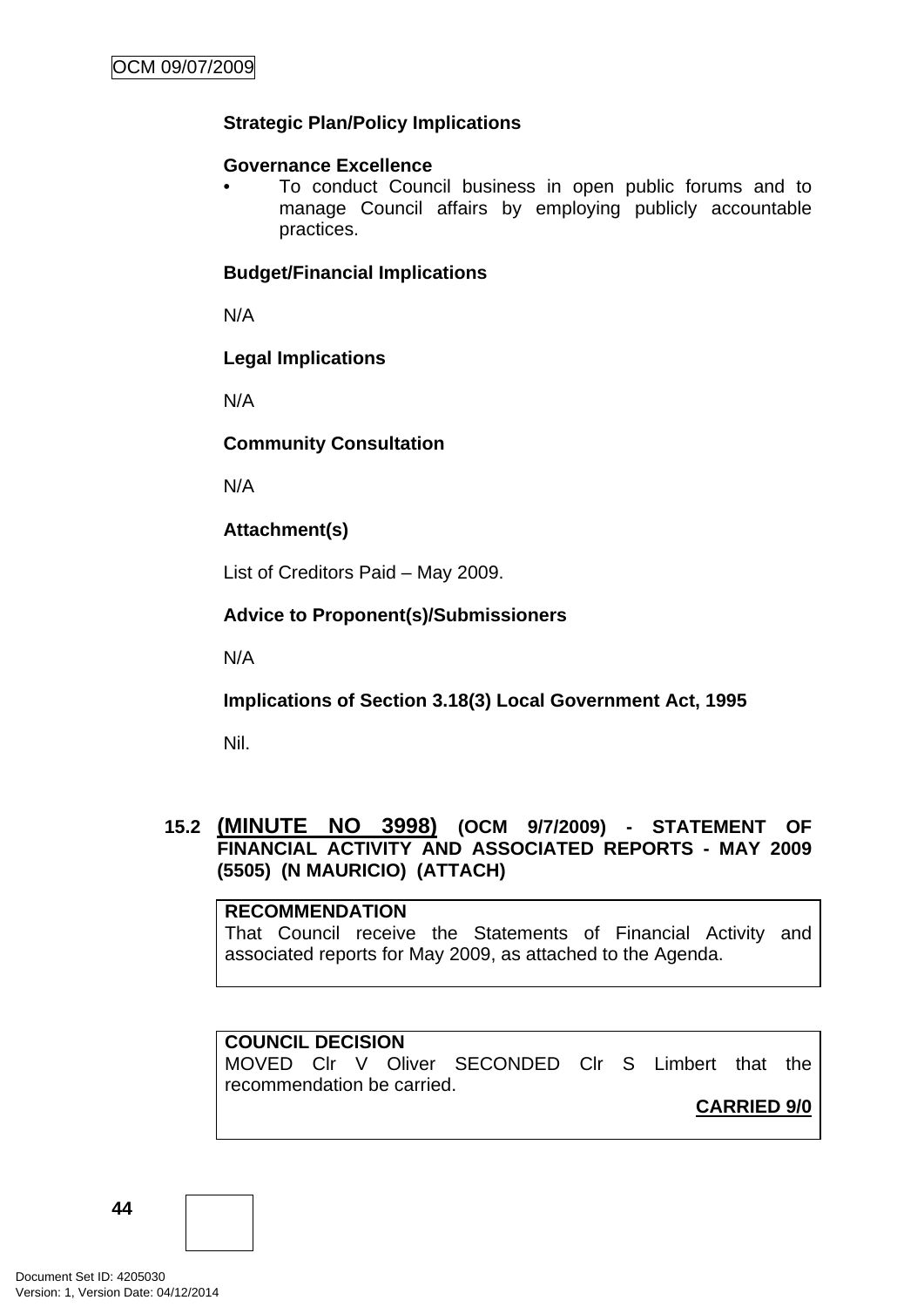## **Background**

Regulation 34(1) of the Local Government (Financial Management) Regulations 1996 prescribes that a local government is to prepare each month a Statement of Financial Activity.

Regulation 34(2) requires the Statement of Financial Activity to be accompanied by documents containing:–

- (a) details of the composition of the closing net current assets (less restricted and committed assets),
- (b) explanations for each material variance identified between YTD budgets and actuals; and
- (c) any other supporting information considered relevant by the local government.

Regulation 34(4)(a) prescribes that the Statement of Financial Activity and accompanying documents be presented to Council within 2 months after the end of the month to which the Statement relates.

The regulations prescribe that the information reported in the Statement can be shown either by nature and type, Statutory Program or Business Unit. To date, the City has prepared the Statement by Statutory Program utilising a very similar format to that presented of guidelines issued by the Department of Local Government.

#### **Submission**

N/A

#### **Report**

#### Introduction

Attached to the Agenda is a new and improved version of the monthly Statement of Financial Activity. This supersedes the previous format that has been unchanged for the past several years.

The City conducts its business and service delivery through a clearly defined organisational structure. This structure is encapsulated within Council's Position Statement PSES11 'Structure for Administering the City of Cockburn'. The structure comprises a number of Directorates broken up into Business Units, which are further broken up into service units/areas.

Having due regard for the above, the previous format with generic Statutory Program headings was seen to be lacking in usefulness for the purposes of financial reporting and management. Whilst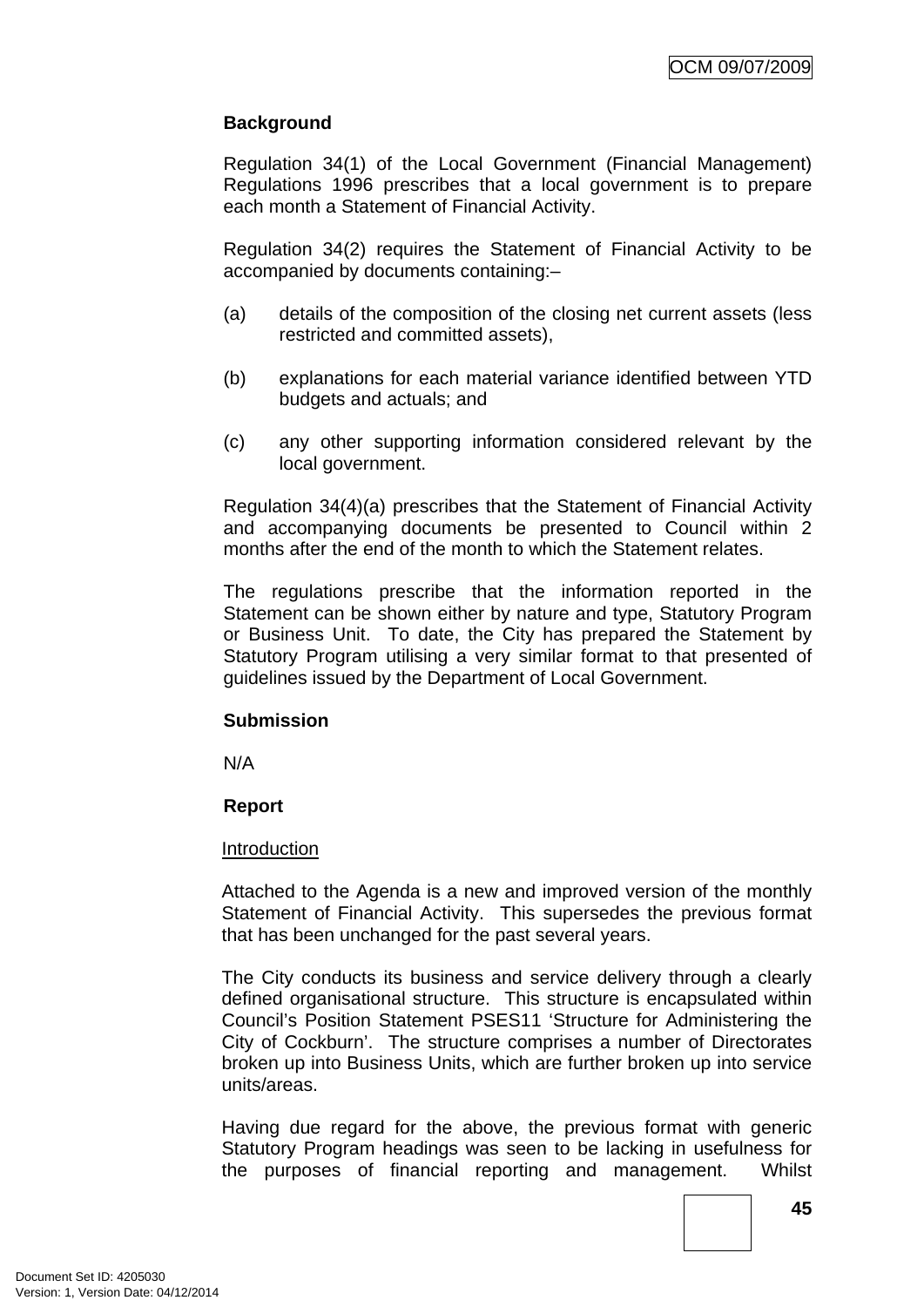compliance motives were being satisfied, it was questionable whether it's intended purpose as a measuring tool for budgetary performance was being truly met.

Accordingly, the new format reports financial performance under the City's Business Unit organisational structure. This better aligns the City's financial performance with management hierarchies and accountabilities. The new format also includes a view of the financial data by Nature and Type, providing a more complete picture of the financial performance and aiding understanding.

As the demands on Council's financial resources continue to increase exponentially and thereby eroding future financial capacity, it becomes increasingly critical to rigorously monitor, review and assess financial performance. It is envisaged that this new format will deliver the rigor desired through greater transparency in budgetary performance and consequently, improved accountability for this performance.

#### The New Statement of Financial Activity

As previously mentioned, the single biggest change is the switch from a 'program' reporting to a 'business' reporting structure. As our organisational structure defines Directorates broken into Business Units and then Service Units, the decision had to be made as to what level was most appropriate for meeting the objectives of the new statement.

There are currently 14 Business Units comprising a total of 36 service units. Each Business Unit is managed by a Manager belonging to the Strategic Business Management Group (SBMG). It was considered that Business Units were the most logical reporting level for the new report, given the numbers involved and the level of management responsibility.

Many of the other changes made to the format are considered unique to Cockburn and representative of particular accounting methods and systems employed by the City (eg. accounting treatments for developer contribution plans and internal recharging). Following are some explanations for various sections of the report and any significant changes made.

#### Operating Revenue

The operating revenue section is now shown by Business Unit. It includes all of Council's revenue deemed operating in nature. Any income received for the purpose of asset acquisition or development is considered capital in nature and is excluded from this section, as was previously the case.

Profit or loss from the sale of assets is now also excluded, as this has capital origins and is a non-cash entry. It was considered that budget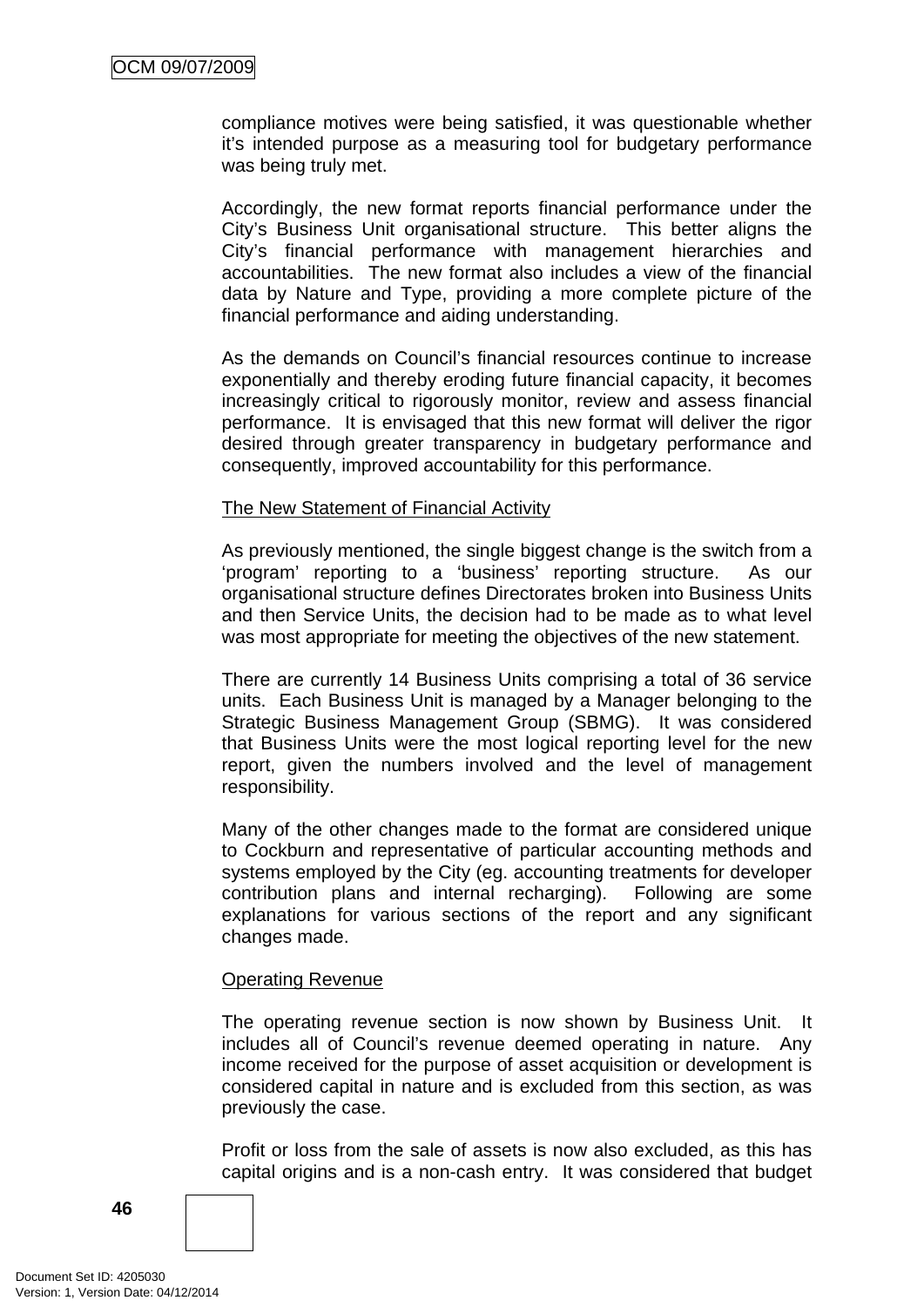variations in this area unfairly distort performance in the operating revenue category.

A new disclosure in this section is the amount of restricted cash revenues received in prior years that have been allocated to fund current year spending. As these are included within the Business Unit totals, they need to be reversed out (below the line) in order to balance the current year's revenue total. This is because restricted cash is not revenue in the current year, having been recognised in prior reporting years (and not spent on the intended purpose). The reason the revenue is included in the first instance, is to properly explain all funding sources. From an internal management and reporting perspective, it provides a complete picture of source and application of funds.

#### Operating Expenditure

Operating expenditure is also reported by the attributed Business Unit. Internally recharged amounts have been excluded from the Business Unit totals and consolidated below the line. These refer mainly to internal service provision costs that are redistributed through an Activity Based Costing (ABC) model. Whilst these are important in determining the true cost of any service delivery, from a cost control and accountability perspective, it is appropriate to have these excluded (deemed non-discretionary to units). The Net Internal Recharging totals will not always net to zero. The reasons will be explained in the variance analysis commentary.

Also included below the line, are any significant and abnormal expense items such as impairment charges for devalued assets and payments for Crown land under roads.

#### Depreciation on Non-Current Assets

Depreciation is a very significant and important expenditure item. In the previous format, this was included within the program line items under operating expenditure and reversed out as a non-cash item (below the line) to derive the closing net current position. The new format has a separate section for depreciation detailed by asset type. This treatment is more relevant (than by Business Unit) in this instance, as depreciation is deemed non-discretionary and thus not subject to unit management and control over the short term (similar to ABC costs).

#### Profit/(Loss) on Assets Disposal

As stated previously, this transaction item has been relocated out of operating revenue and like depreciation, is also reported by asset type.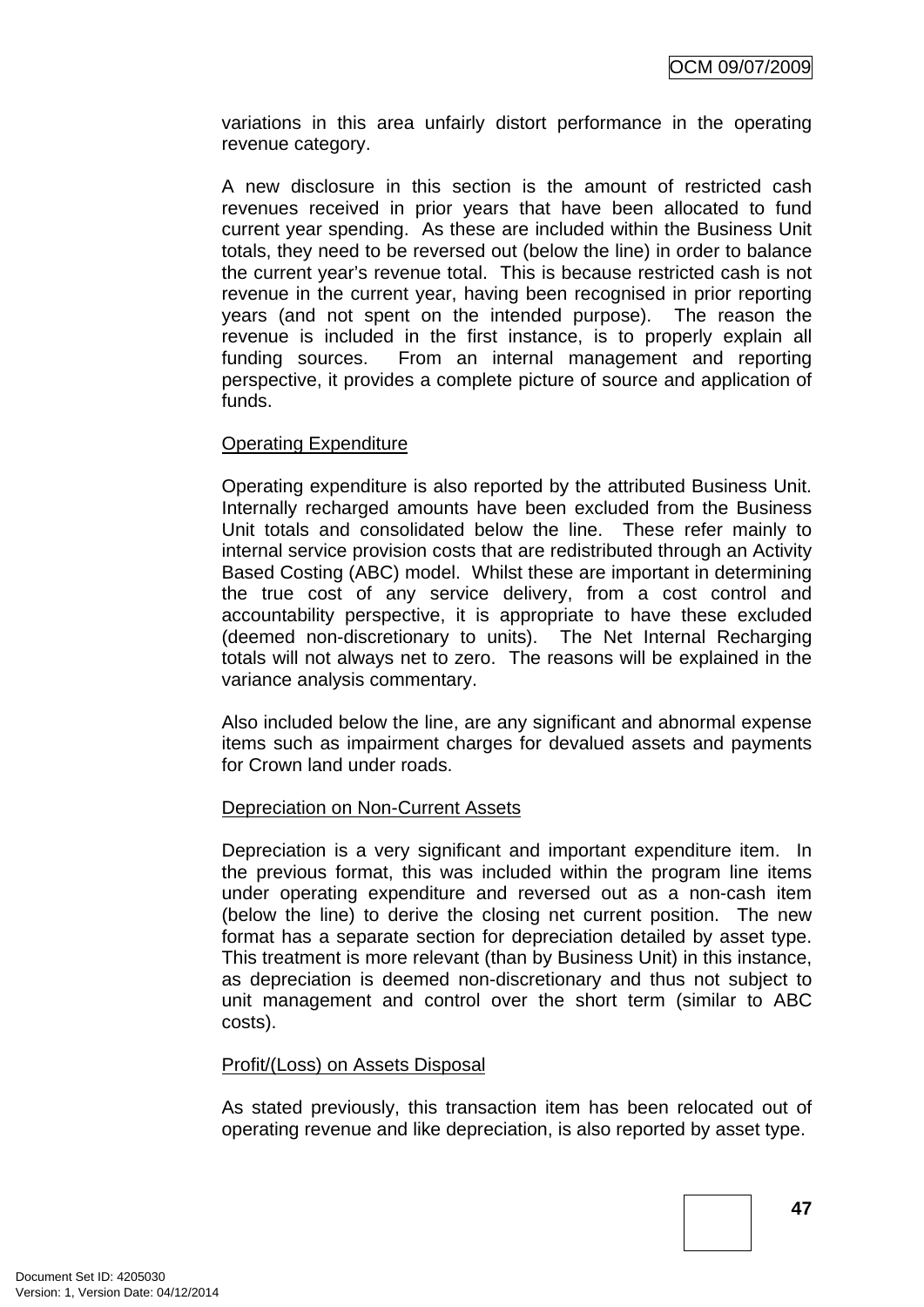#### Development Contribution Plans

Council has several active development contribution areas (DCA's) established under the Town Planning Scheme No.3. There are strict accounting and audit requirements for these funds and the need to keep them apart from the City's general operating funds.

The previous statement format allowed DCA transactions to distort financial performance. This was due to cashflows for these being extremely difficult to predict (if not impossible). Thus, it is warranted to isolate these within a separate section.

#### **Capital Items**

Items deemed capital in nature are grouped under this section. Whilst this includes true capital items such as spending on assets and reserve transfers, it also includes revenues received funding asset spending. Accounting concepts and standards direct that these be treated as operating revenues. However, for the purpose of this Statement, they are more useful being reported as a funding source for the capital spent.

#### Note 1 - Closing Funds used in Activity Statement

In accordance with the regulations, this note provides a reconciliation of Council's net current assets (adjusted for restricted assets and cash/investment backed reserves). This provides a financial measure of Council's working capital and an indication of its liquid financial health.

#### Material Variances Explained

The explanations for material variances within operating revenue and expenditure will now be reported by Business Unit (instead of program), providing a more transparent assessment. Budget variances in expenditure for capital works and projects will continue to be reported by asset class. Material variances are determined in accordance with Council's adopted Material Variance Threshold (see paragraph below).

#### Other Statements/Reports

A detailed Statement of Councils Cash/Investment backed Reserves will continue to be provided as well as a Restricted Funds Analysis report. These assist to substantiate the calculation of Council's net current assets position.

The Reserve Fund Statement reports the budget and actual position of Council's reserves, whilst the Restricted Funds Analysis summarises bonds, deposits and infrastructure contributions held by Council. The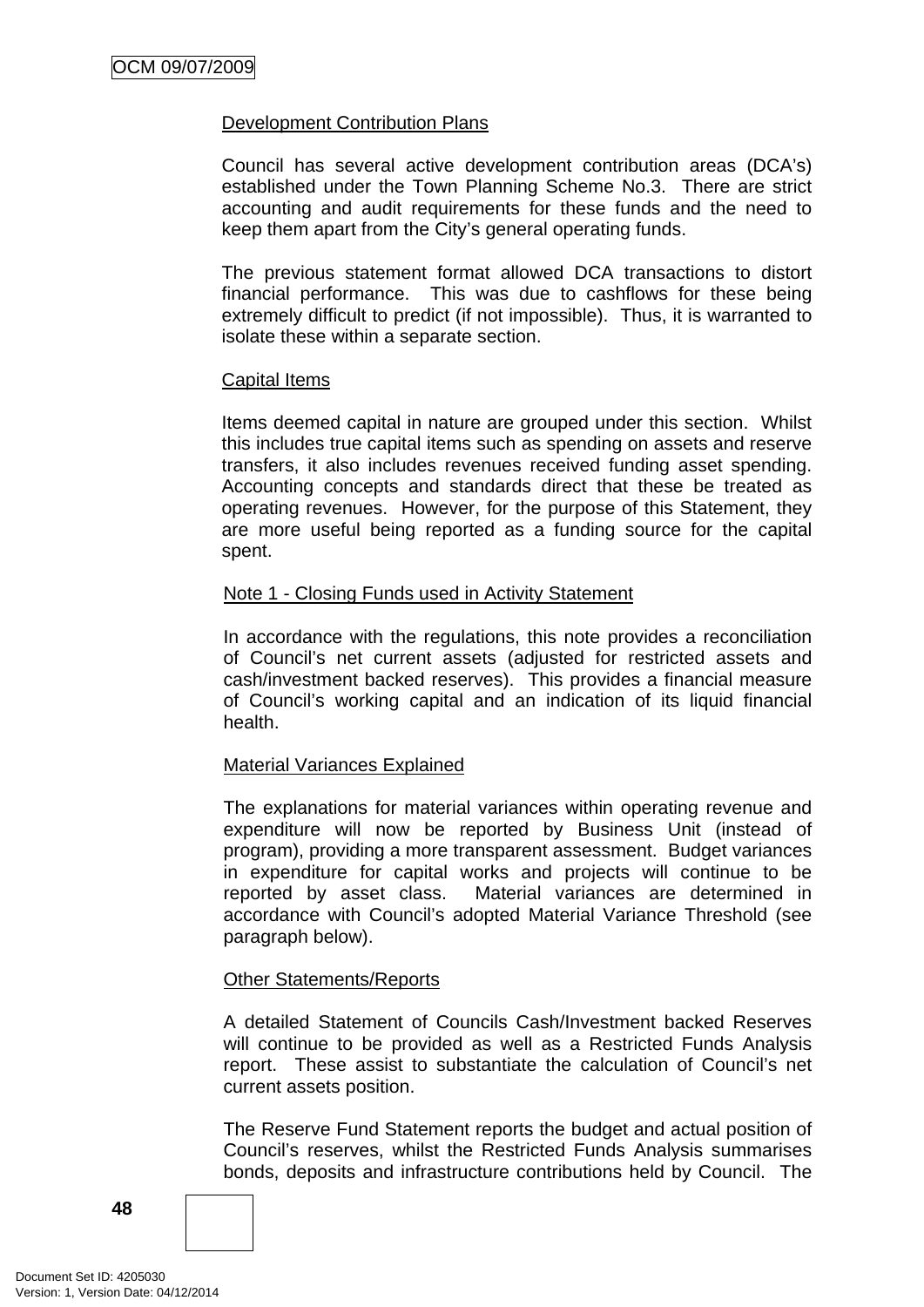funds reported in these statements are deemed restricted in accordance with Australian Accounting Standards.

#### Material Variance Threshold

For the purpose of identifying material variances in Statements of Financial Activity, Financial Management Regulation 34(5) requires Council to adopt each financial year, a percentage or value calculated in accordance with Australian Accounting Standard AAS5 - Materiality. This standard defines materiality in financial reporting and states that materiality is a matter for professional judgement. Information is material where its exclusion may impair the usefulness of the information provided. AAS5 does offer some guidance in this regard by stating that an amount that is equal to or greater than 10% of the appropriate base amount may be presumed to be material.

The materiality threshold adopted by Council for the 2008/09 financial year is \$50,000 or 10% (whichever is the greater). In applying the threshold, officers give due regard to the nature of the data and how it is best consolidated (eg. at an individual project level, specific works program, distinct activity, nature and type level etc).

#### **Conclusion**

Whilst this new Statement format represents a significant improvement over the previous version, it is intended to be a dynamic document that will be continuously improved and fine tuned as required.

Future enhancements planned include the reporting of financial KPI's, ratio analysis, and the better use of charts and graphs. It is also intended to improve the reporting and presentation of material variances to enhance understanding.

All subsequent changes made will similarly be brought to the attention of Council.

#### **Strategic Plan/Policy Implications**

#### **Governance Excellence**

• To conduct Council business in open public forums and to manage Council affairs by employing publicly accountable practices.

#### **Budget/Financial Implications**

Where variances reported are of a permanent nature (i.e. not due to timing issues), they will impact Council's end of year surplus/deficit position.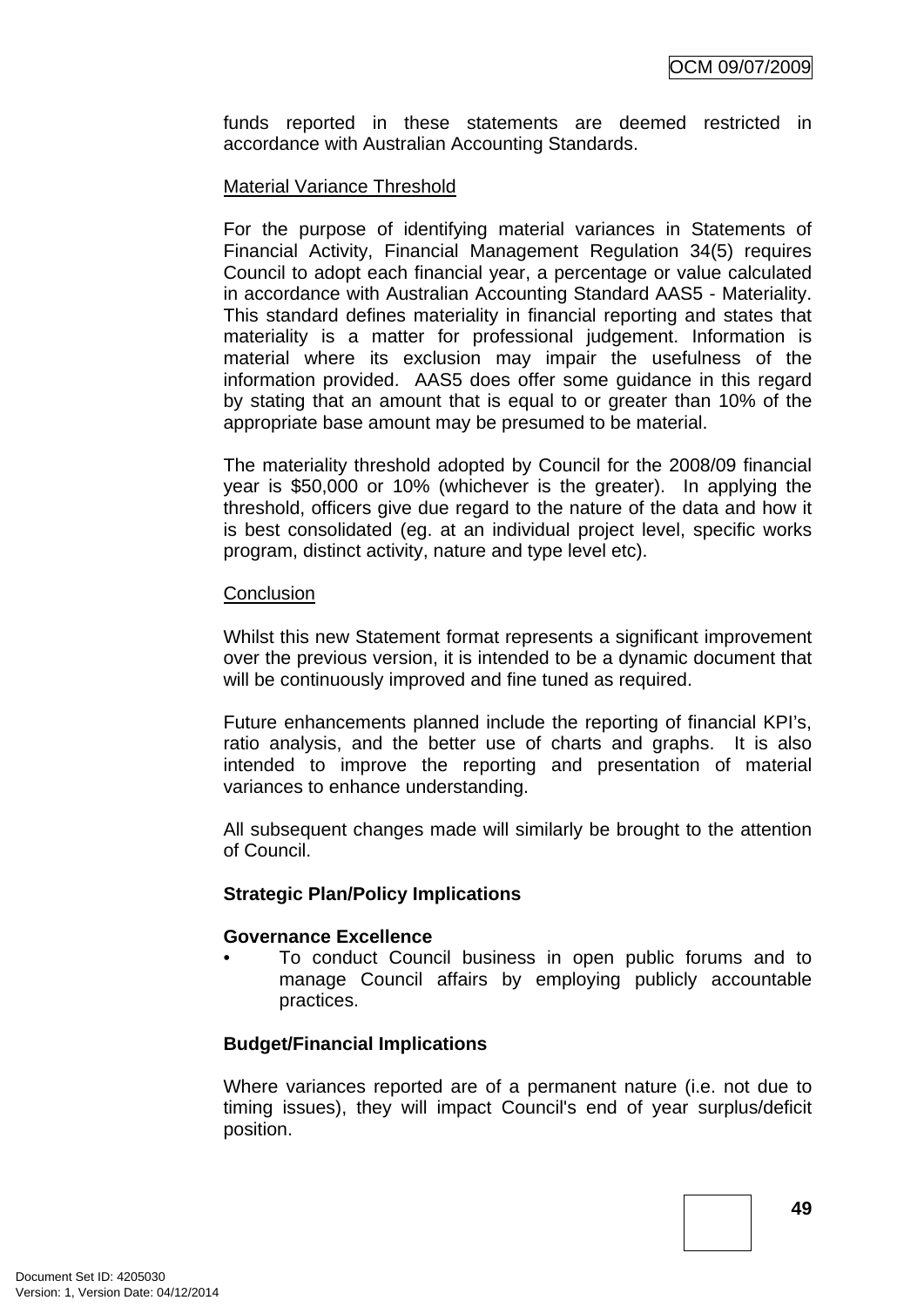## **Legal Implications**

Section 6.4 of the Local Government Act, 1995 and Regulation 34 of the Local Government (Financial management) Regulations 1996.

## **Community Consultation**

N/A

## **Attachment(s)**

Statement of Financial Activity and associated reports – May 2009.

## **Advice to Proponent(s)/Submissioners**

N/A

**Implications of Section 3.18(3) Local Government Act, 1995**

Nil.

## **15.3 (MINUTE NO 3999) (OCM 9/7/2009) - FEES & CHARGES - PLANNING SERVICES AND NAVAL BASE SHACKS (5402) (S DOWNING) (ATTACH)**

## **RECOMMENDATION**

That Council:

- (1) adopt the fees as contained in the Planning Bulletin 93/2009 dated June 2009, as attached to the Agenda;
- (2) adopt the fees for the Crown Reserve 24308 Naval Base Shacks, as contained in the report;
- (3) adopt the amended fees for the Henderson Resource Recovery Park as attached to the Agenda for the periods 1 July 2009 to 31 December 2009 and 1 January 2010 to 30 June 1010; and
- (4) advertise the fees as per Section 1.7 (2)(ii) of the Local Government Act 1995, providing for local public notice with the fees being effective 22 July 2009 apart from (2) which because of the annual lease, are effective for the 2009/2010 financial year.

## **COUNCIL DECISION**

MOVED Clr V Oliver SECONDED Clr S Limbert that the recommendation be carried.

**CARRIED 9/0**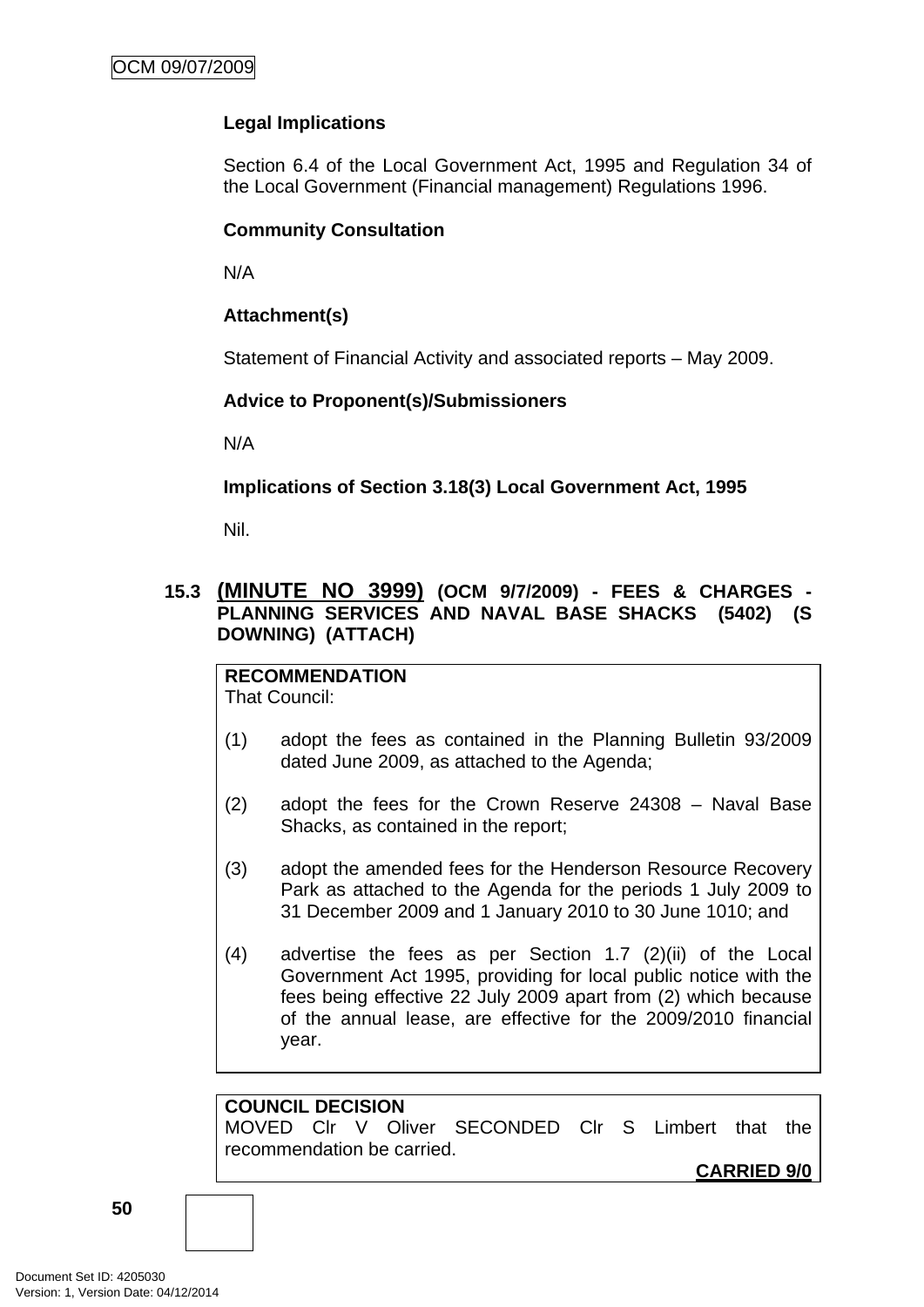## **Background**

The Western Australian Planning Commission(WAPC) has control over fees and charges levied by the Statutory Planning Department at the City of Cockburn, as it does at all Local Governments in Western Australia.

The WAPC has tabled the Regulation to amend the fees effective 1 July 2009.

The notice of the fee increase was provided to the City of Cockburn, one day after the Council adopted the 2009/10 budget.

No consultation was provided to local government over the increase in fees.

The 2009/10 fees for the Crown Reserve 24308 Naval Base Shacks was inadvertently omitted from the 2009/10 budget.

#### **Submission**

N/A

#### **Report**

Attached is Planning Bulletin 93/2009 Planning and Development Regulations 2009 (Part 7 Local Government Planning Charges). The Planning Bulletin outlines changes to the charges permitted by the Planning and Development Regulations.

The Regulations have been amended to increase the 2009/10 fees by 4.2%. The fees take effect once the Council has adopted the attached schedule.

The Fees for Crown Reserve 24308 Naval Base Shacks will be as follows:

| Lease – Naval Base Shacks | \$1,029 |
|---------------------------|---------|
| FESA levy (min)           | \$45    |
| <b>Security Levy</b>      | \$50    |

The increase combines an increase similar to rates and the equivalent increase in rubbish levy. The fees are also GST inclusive.

#### Waste Disposal Fees & Charges

The recent State Government announcement postponing the 300% increase to the landfill levy provides the City with an opportunity to reconsider the application of its fees and charges at the Henderson Resource Recovery Park.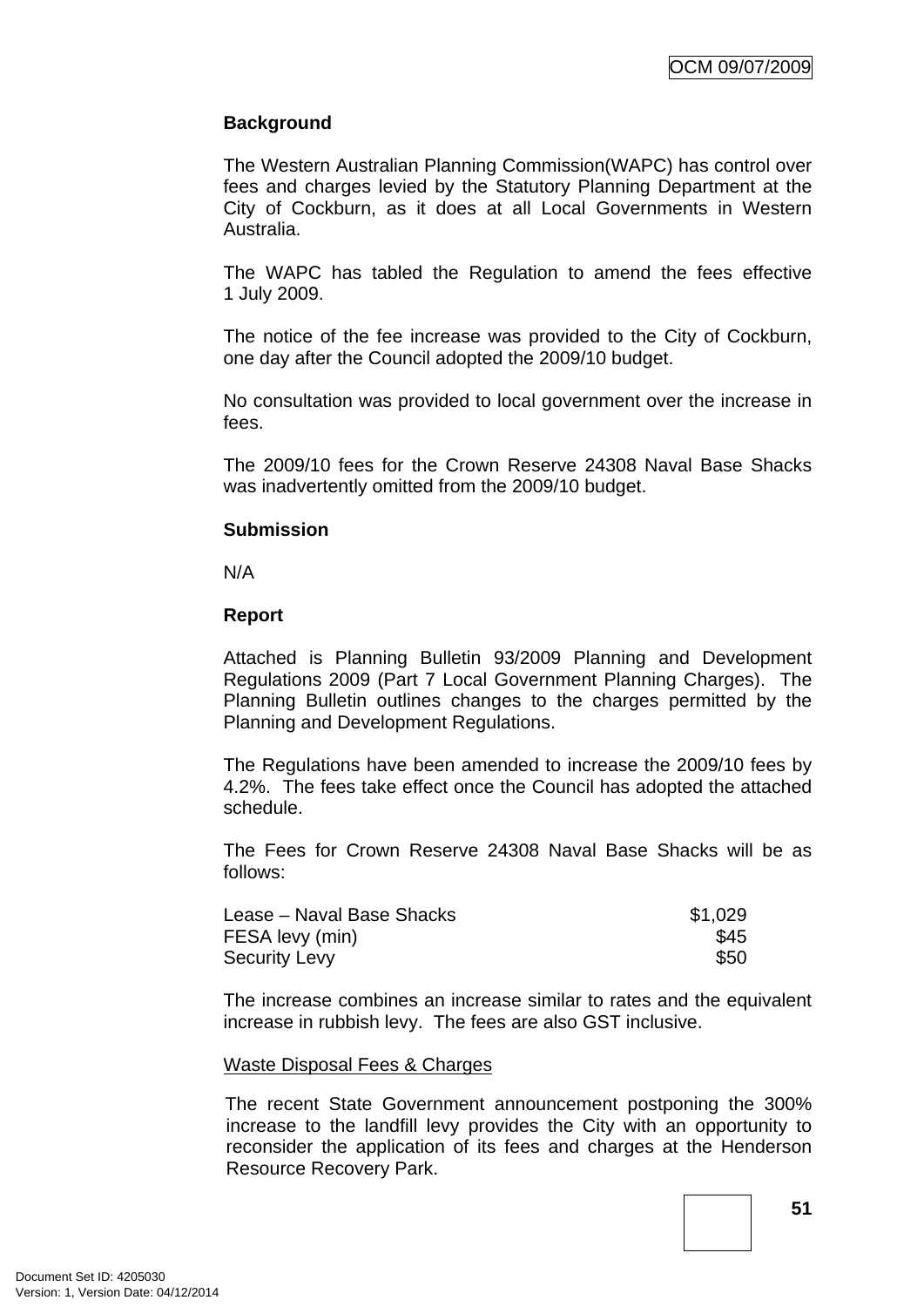With the landfill levy mooted to increase from \$7/tonne to \$28/tonne, the City had proposed to increase its gate fees by \$21/tonne to meet the additional charges applied by the state. Officers now propose to transition the increase to the fees and charges incrementally as shown in the attached Schedule of Fees and Charges, Waste Disposal.

Disposal costs will increase to \$85/tonne until December, increasing incrementally to \$100/tonne on the 1st January when the State Government increase to the landfill levy is proposed to come into affect. The schedule attached outlines the range of increases proposed to the fees and charges for endorsement.

#### **Strategic Plan/Policy Implications**

#### **Governance Excellence**

• To conduct Council business in open public forums and to manage Council affairs by employing publicly accountable practices.

## **Budget/Financial Implications**

It is anticipated that an additional increase of \$29,000 may be expected depending on the current economic situation. An adjustment will be provided at the mid-year Budget review.

## **Legal Implications**

Section 6.19 of the Local Government Act 1995 provides that the City must undertake local public notice of:

- (a) its intention to do so; and
- (b) the date from which it is proposed the fees or charges will be imposed.

The fees as provided in the Planning Bulletin 93/2009 dated June 2009 will take effect seven days after notice has been published. The effective date will be Wednesday, 22 July 2009.

The fees for the Naval Base Shacks will be effective for 2009/10 in its entirety. Section 1.7 (2)(ii) of the Local Government Act 1995.

## **Community Consultation**

Notice to be published in the local newspaper.

## **Attachment(s)**

- 1. Schedule of Planning Fees Planning Bulletin 93/2009.
- 2. Waste Disposal Fees & Charges 2009/2010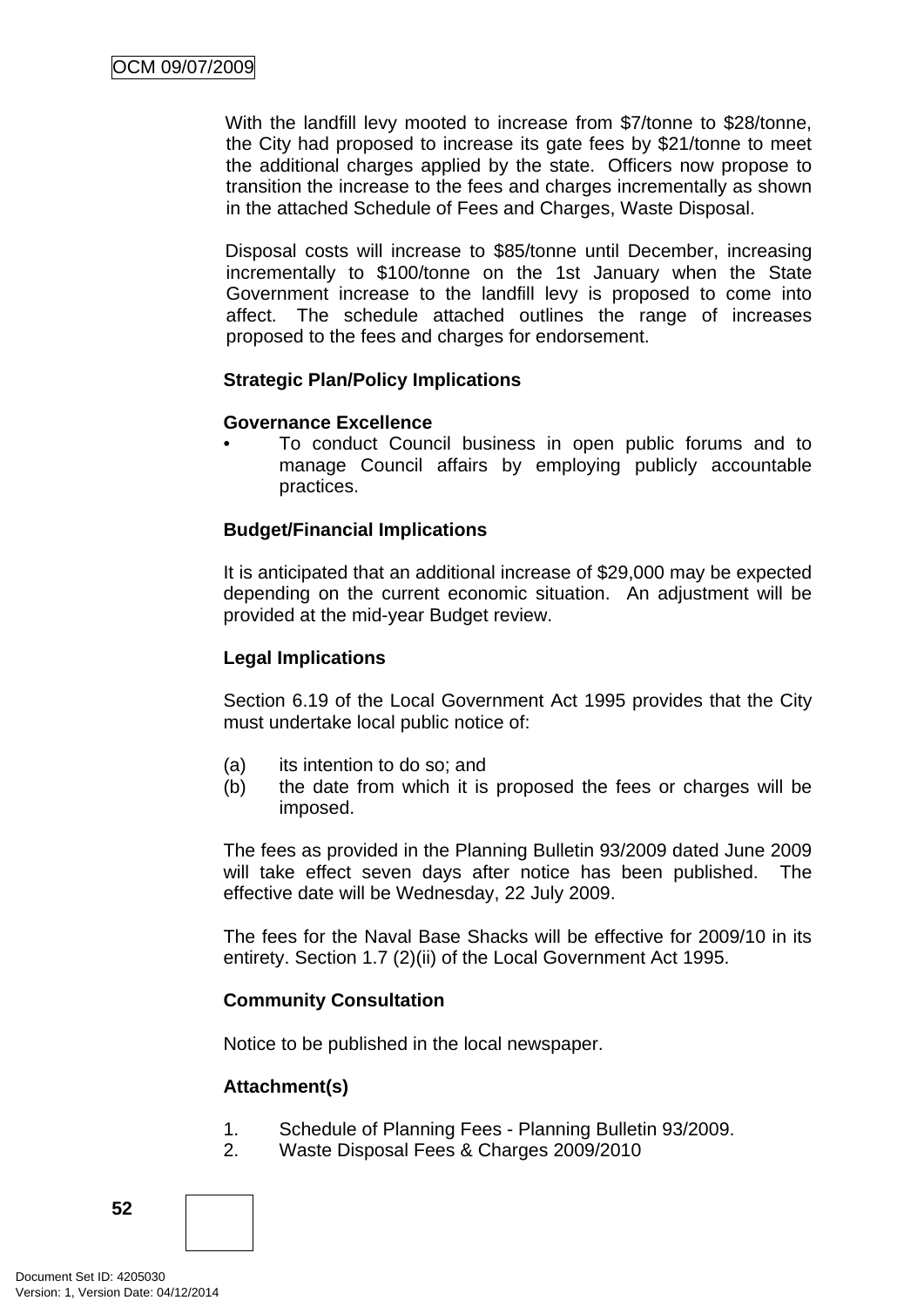## **Advice to Proponent(s)/Submissioners**

N/A

## **Implications of Section 3.18(3) Local Government Act, 1995**

Nil.

DEPUTY MAYOR ALLEN AND CLR REEVE-FOWKES LEFT THE MEETING AT THIS POINT THE TIME BEING 7:57 PM

## **DECLARATION OF INTEREST**

The Presiding Member advised declarations of interest had been received from Deputy Mayor Allen and Clr Reeve-Fowkes, pursuant to Regulation 11 of the Local Government (Rules of Conduct) Regulations, 2007, on item 16.1. The nature of the interest being that they are both Office Bearer's of the Coogee Beach Progress Association, which has made a submission on this matter.

## **16. ENGINEERING AND WORKS DIVISION ISSUES**

## **16.1 (MINUTE NO 4000) (OCM 9/7/2009) - COOGEE BEACH NORFOLK ISLAND PINES (3300004) (A CONROY) (ATTACH)**

## **RECOMMENDATION**

That Council adopt Option 2 of the report, and agree to:

- (1) remove and relocate all of the Norfolk Island Pines recently planted on the western edge of Coogee Beach Reserve; and
- (2) remove and relocate some of the Norfolk Island Pines recently planted on the eastern edge of Coogee Beach Reserve to generally restrict them to the perimeter of the reserve.

#### **COUNCIL DECISION**

MOVED Clr V Oliver SECONDED Clr J Baker that Council

- (1) remove the Norfolk Island Pines recently planted on the Coogee Beach Reserve as this reserve is part of the Woodman Point Reserve and pines are not Native to the area;
- (2) involve Department of Conservation and Environment (DEC) and local communities in any further planting of Native species on the Woodman Point Reserve with reference to the Woodman Point Regional Park Management Plan.

#### **CARRIED 6/1**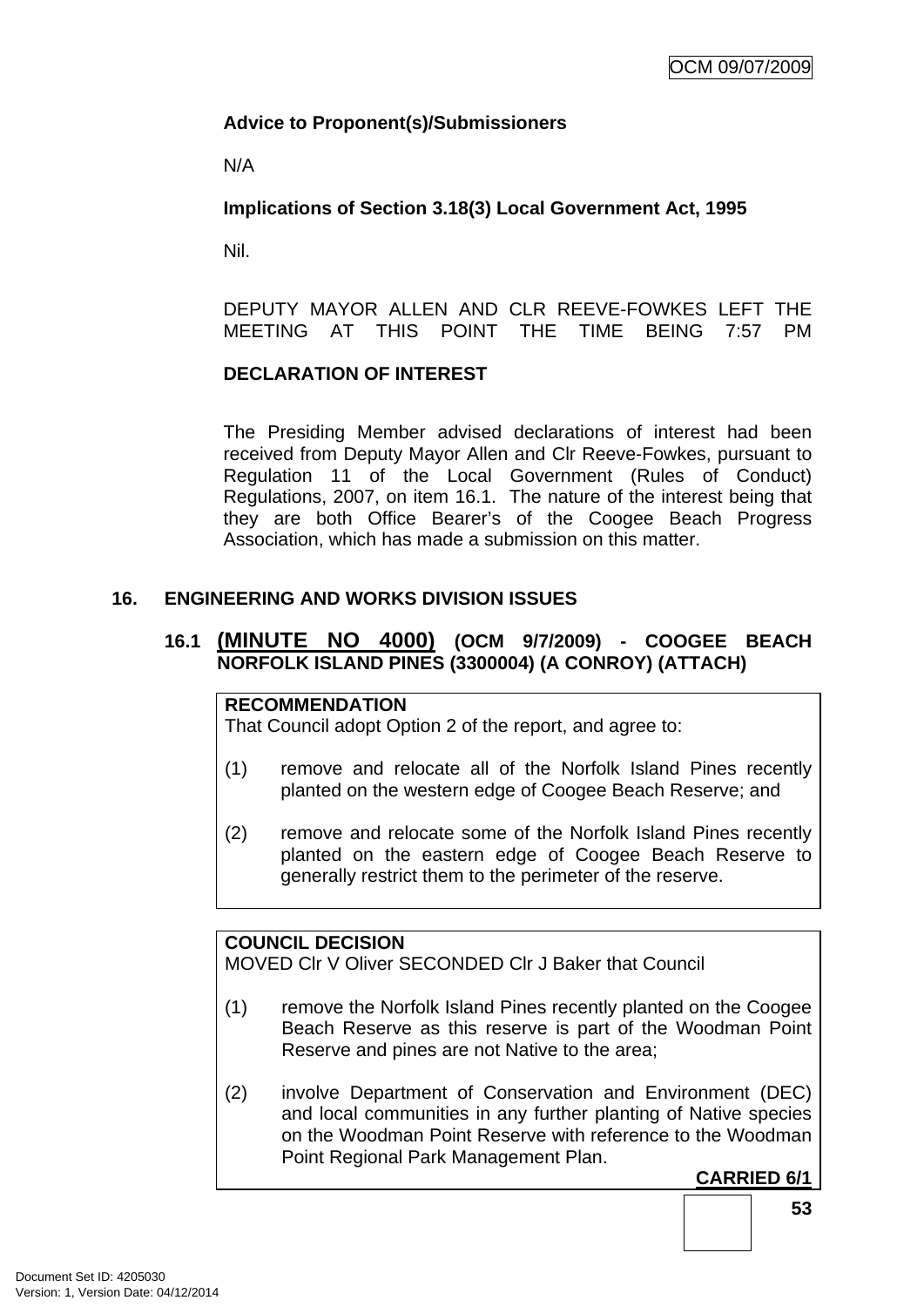#### **Reason for Decision**

Coogee Beach Reserve is severely degraded, however considerable conservation gains can be made if a wide range of local over-story and under-story is used for re-vegetation. Where possible, seed material should be sourced within the boundaries of the reserve. Local Residents, Community Groups and Educational Institutions should be encouraged to be actively involved in re-habitation work thus supporting DEC and the Woodman Point Regional Management Plan.

#### **Background**

As part of the City's 2009 winter tree planting program, thirty six Norfolk Island Pines were planted in the lawn area at Coogee Beach, by the Council's Parks Department.

On 18 May 2009, the Chief Executive Officer received a petition containing twenty three signatures stating:

*We, the undersigned Cockburn residents, request the removal of 36 Norfolk Island Pines recently planted in the lawn area at Coogee Beach. These plantings are inappropriate.* 

*This lawn area prepared and planted by the Poole family in the 1930s is an historic recreation area. Over the years it has hosted many picnic events and impromptu games of cricket, football and other community events, such as the Coogee Beach Festival. There should be no planting across the grassed areas.* 

*Coogee Beach and Woodman Point possess a unique character. Any trees planted in the Coogee Beach area should be indigenous to this area. Coogee Beach connects to the Woodman Point reserve and Conservation area. Council should be building on and supporting the work done by DEC. The Woodman Point Conservation area and reserve contain the best remnant coastal woodland.* 

*Above all there should be no incursion into the spacious lawn areas. If more shade is needed, trees in very limited numbers should be planted only on the lawn's perimeter. Coogee has its own character and history and can stand alone with no need to mimic other coastal locations.* 

On the 11 June 2009, Chief Executive Officer also received correspondence from the Coogee Beach Progress Association stating:

*The Coogee Beach Progress Association requests the immediate removal of all Norfolk Island Pine trees planted in the grassed area at Coogee Beach.* 

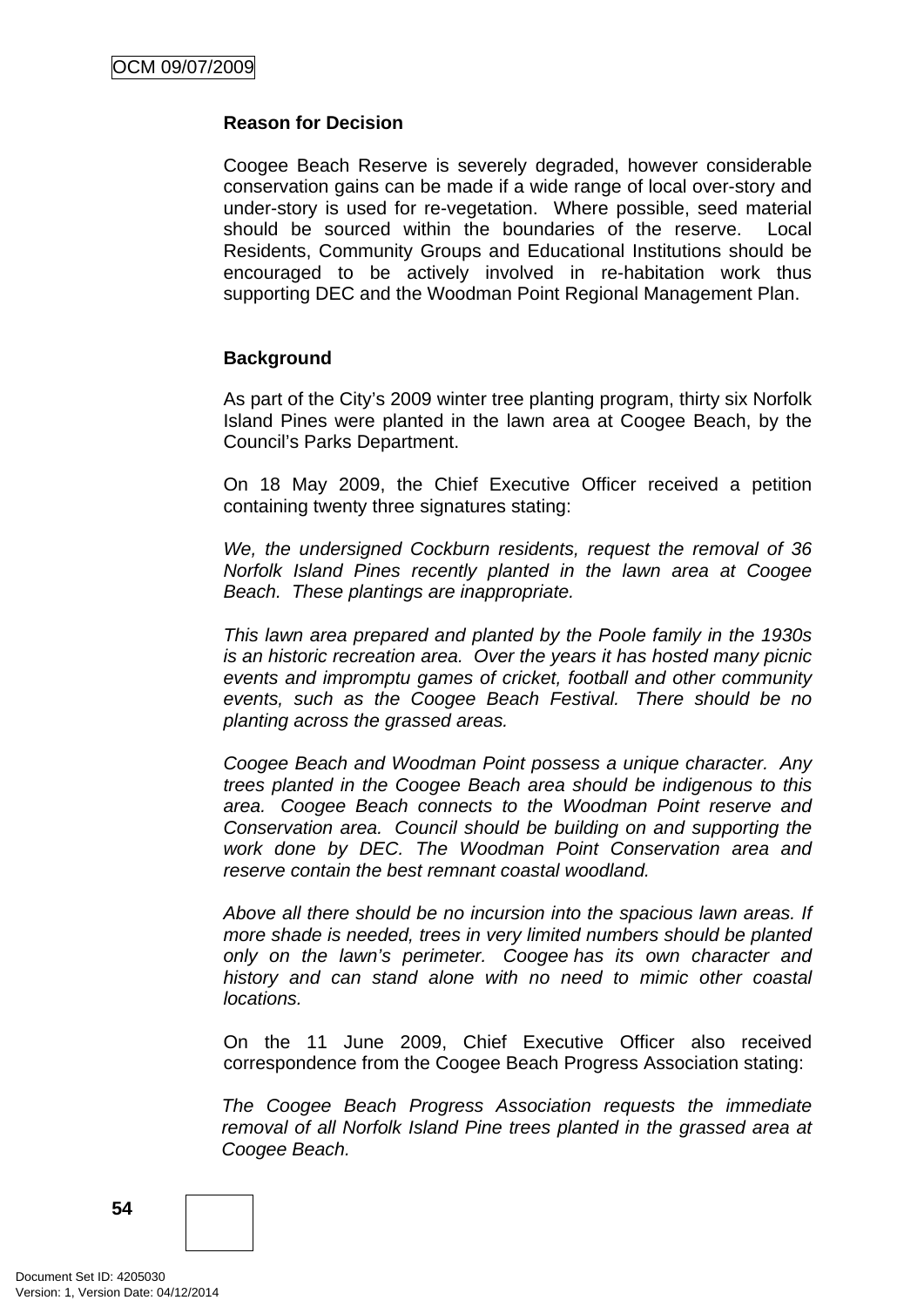*In addition the Association requests that no further Norfolk Island Trees be planted in the general vicinity of Coogee Beach at any time in the future.*

## **Submission**

Petition received.

#### **Report**

In deference to concerns raised by the petitioners and the Coogee Beach Progress Association, three options have been prepared for consideration by the Council.

| Option 1 | Do not remove any of the trees.        |
|----------|----------------------------------------|
| Option 2 | Remove and relocate some of the trees. |
| Option 3 | Remove all of the trees.               |

#### Option 1

The rationale not to remove any of the trees (option one) and the basis on which the original plantings were undertaken is that:

- 1. The plantings are appropriate.
- 2. Plantings across the grassed area will not prevent continuation of recreation activities.
- 3. The Department of Environment and Conservation (DEC) does not oppose the planting of Norfolk Island Pines at specific sites in the area.
- 4. City of Cockburn Greening Plan permits the use of exotic trees.
- 5. Planting of trees in recreation areas is in accordance with Council Policy.
- 6. Shade trees are necessary in recreational areas.
- 7. These trees will benefit the next generation.
- 8. Twenty three signatures are considered insufficient to represent the opinion of the broader community.
- 9. Views of the ocean from residential land in Coogee will not be impeded.
- 10. Planting densities will not affect the long term health and vigour of the trees.

#### Plantings are appropriate

Planting of trees in public areas is especially suitable in this day and age where the broader community is particularly aware of the need for sun protection and is generally supportive of tree planting for environmental and aesthetic purposes. On average the City plants eight hundred trees per annum in streets and public open spaces. This is in addition to the thirty thousand seedlings planted each year in its bushland reserves.

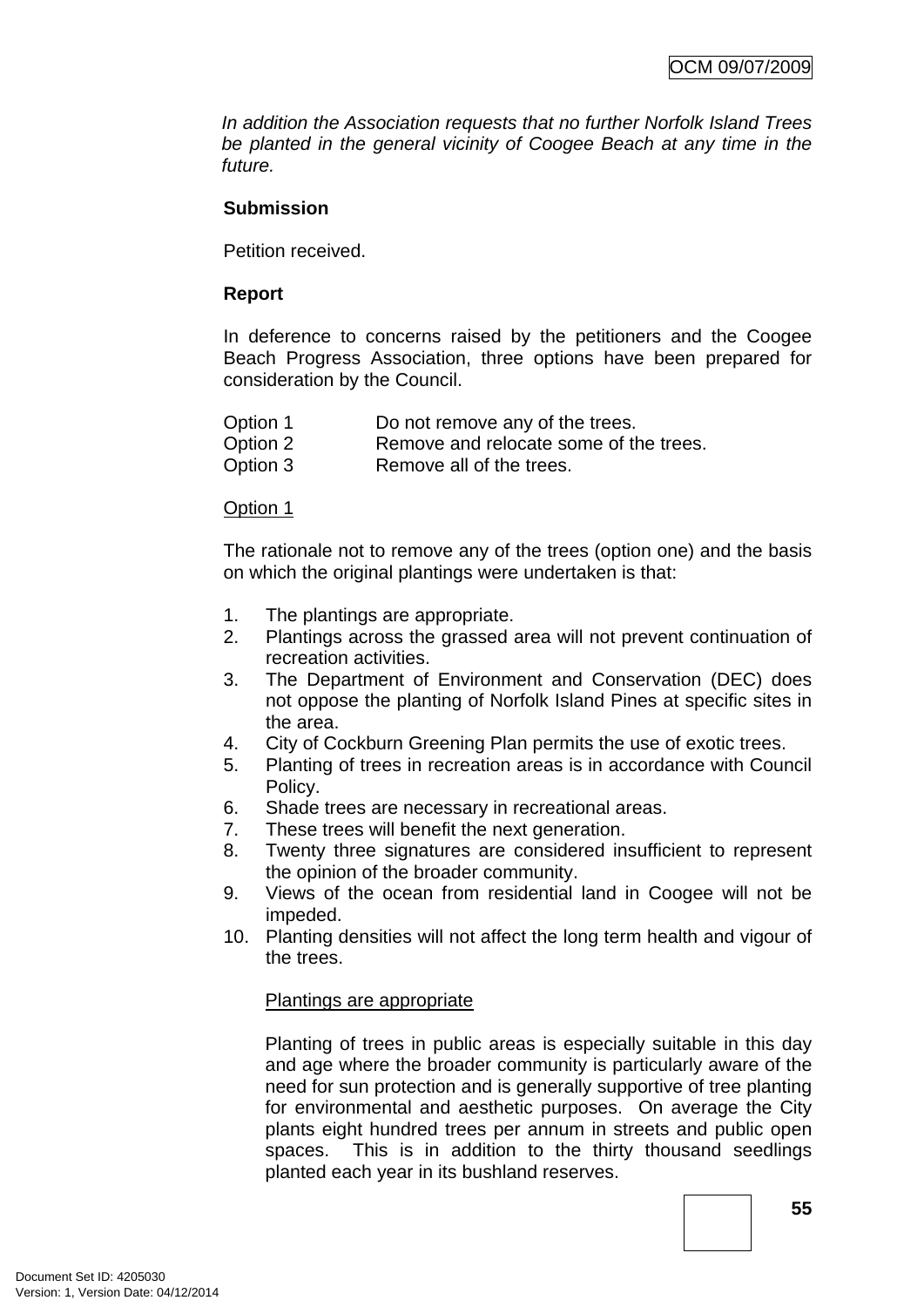#### Planting across grassed area

Due consideration was given to recreational activities when choosing the planting sites. For this reason the trees have been planted in groups, leaving sufficient space for activities such as community events, picnicking and impromptu ball games.

#### DEC does not oppose Norfolk Island Pines

Contrary to the claim in the petition that any trees planted in the area 1 should be indigenous, the Woodman Point Draft Management Plan 2002 – 2012, page 28, under the heading Landscape Quality, clearly states…

*"Norfolk Island Pines add a diversity of form and colour to the landscape, and are visually attractive providing reference points along the coast."* 

and, under the heading Landscape Character…

*"Planting only local plant species may not apply to historical sites provided that no invasive species are planted."* 

#### City of Cockburn Greening Plan permits the use of exotic trees

Council's Greening Plan, adopted 19 June 2001, page 44 Table 8 \*'Proposed Streetscape Themes for the City of Cockburn' states, in part…

*"Exotic species (non-invasive) may be used in various areas around Cockburn within the different landscape characters.* 

*The species chosen for street tree planting is to relate to the environment without becoming a threat to the environment. Examples of exotic plants that may be used include deciduous trees, palms, and fruit trees.* 

*Generally exotic trees have been chosen in particular areas to:* 

- *Enhance an area that already has predominantly exotic species, e.g. palms in northern and coastal residential areas.*
- *Reinforce existing commercial areas that have already used exotic species as a theme.*
- *Respect historic or culturally significant areas e.g. Fruit trees close to market gardens, olive trees near the coast."*

Appendix 5 Indicative Species List for Streetscape Themes – Cockburn Planting Theme – Coastal specifically includes Norfolk Island Pines for planting in coastal areas.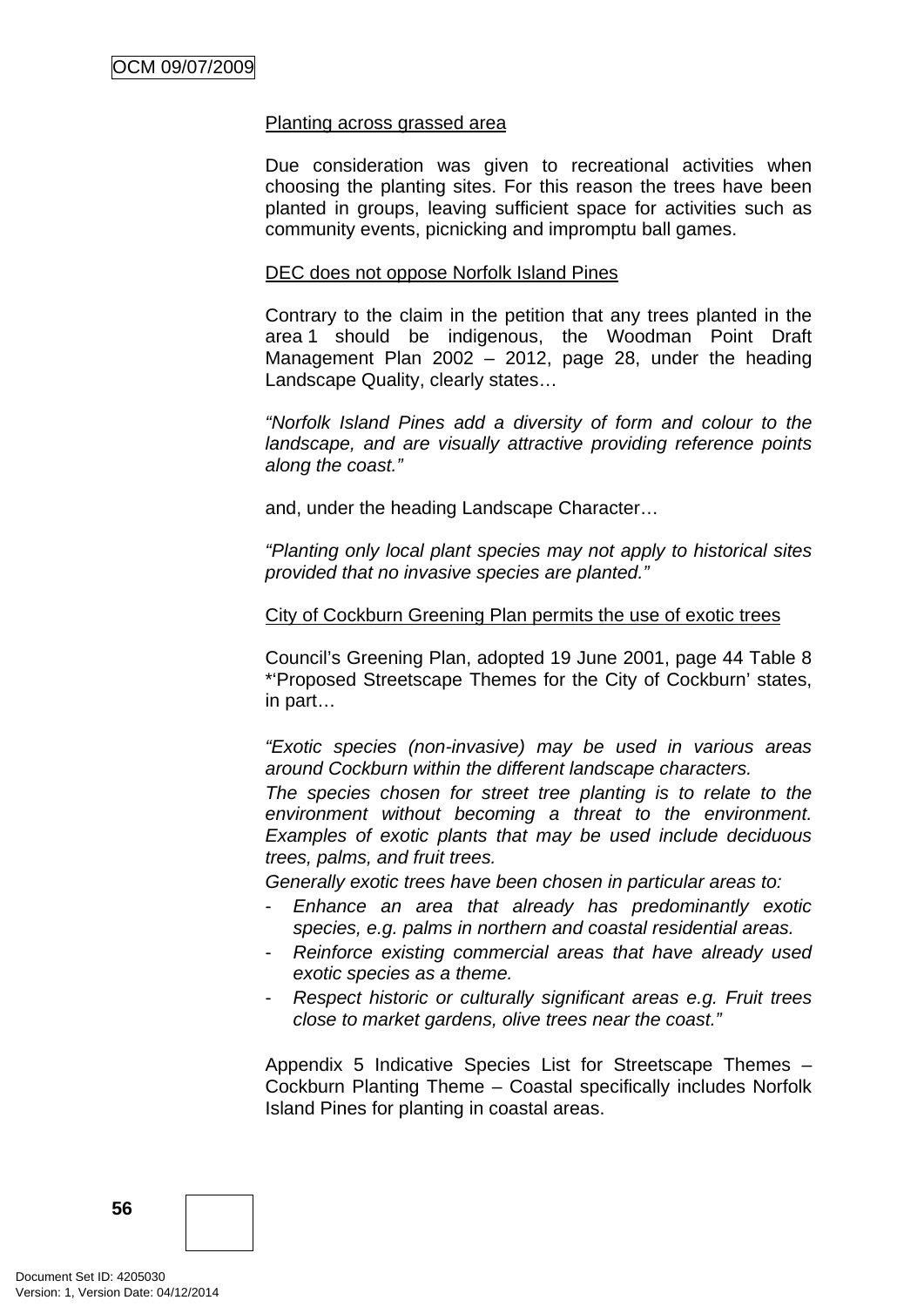\*Note: Although listed under streetscaping, the Greening Plan Steering Committee included grass parklands/ovals under this section. Refer page 48.

#### Planting of trees in recreation areas accords with Council Policy

Council's Position Statement PSEW19 'Shade To Playgrounds on Recreation Reserves' – was adopted on 11 December 2008 for the purpose of providing direction to officers in their advice to residents and elected members as to the most appropriate shade to a playground or other outdoor recreational facility that may be provided. This position statement states, in part, that…

*"As a first priority, vegetation and in particular trees, shall be utilised by locating facilities nearby existing and/or planting trees that will mature in 6-10 years and maximise opportunities for shade at optimum times of the day and year."* 

#### Shade trees are necessary

Australia has the highest incidence of skin cancer in the world. The Cancer Council suggests that 90% of skin cancers could be prevented if sun protective behaviours were adopted. The effects of ultraviolet radiation (UVR) on the skin are cumulative – every exposure adds to sunburn in the short term and premature aging in the long term. Over exposure to UVR in childhood and adolescence increases the risk of developing skin cancer later in life.

A wide range of outdoor activities are undertaken during times of highest direct UVR, i.e. between 10:00 a.m. and 3:00 p.m.. High priority areas for shade have been identified:

- Where the users are children, i.e. schools, playgrounds and child care centres.
- Where activities occur with minimal clothing, i.e. beaches, swimming pools and sports grounds.
- Where outdoor activities occur at highest direct UVR, i.e. picnic grounds and schools.
- Where outdoor activities occur for more than 10 minutes in summer, i.e. playgrounds, schools and parks.

Coogee Beach grassed area is clearly a high priority area for shade.

Unfortunately, there are very few tree species that are capable of surviving and developing a sufficient size to provide shade close to the ocean waters edge in metropolitan Perth. Norfolk Island Pines are one of the few tree species capable of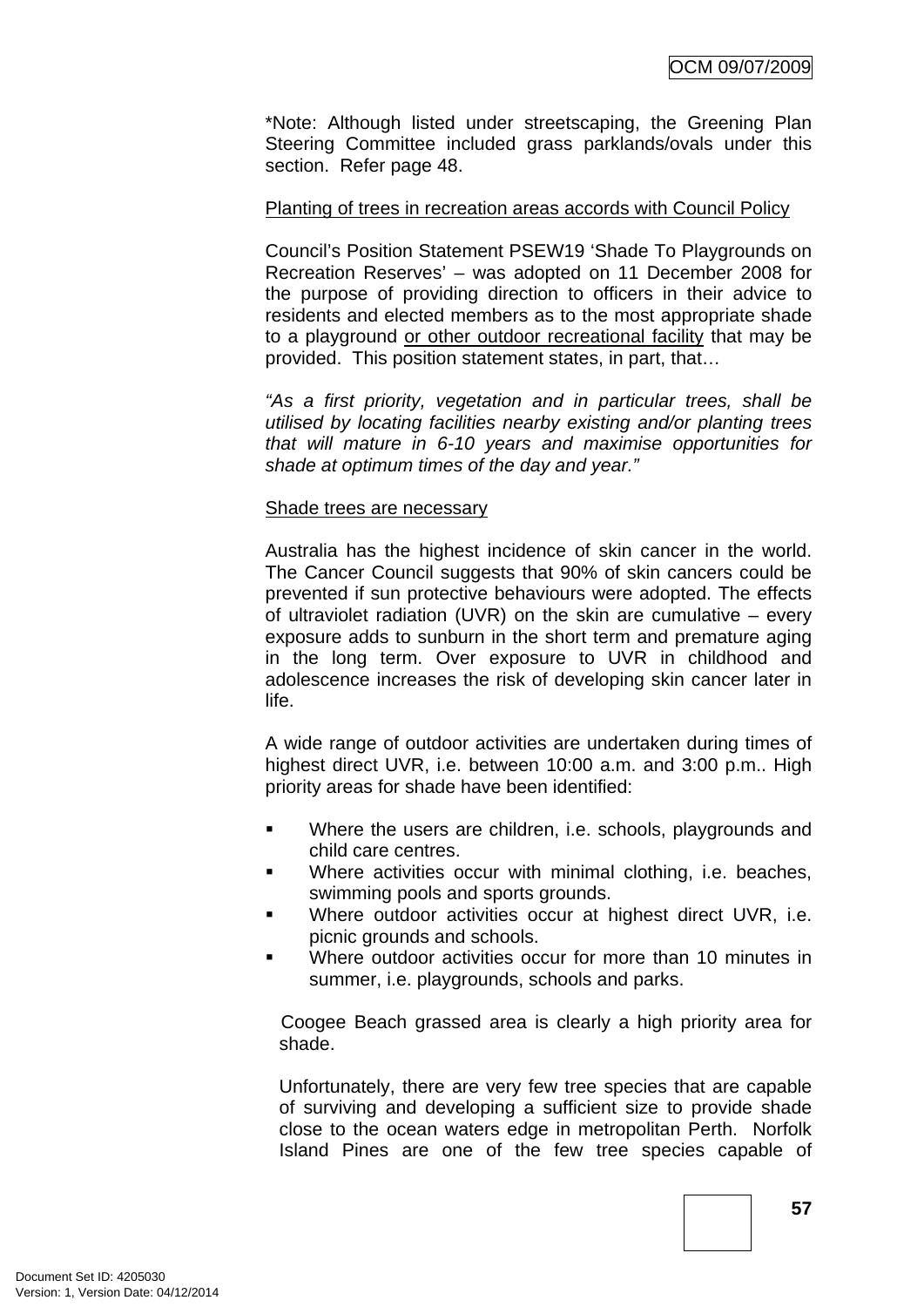surviving, which is why they have been extensively utilized along the Perth metropolitan coast over the last one hundred years.

#### Trees for the next generation

The recently planted trees at Coogee Beach will not benefit or unduly impact on the current adult generation. They will benefit the next generation.

Norfolk Island Pines have a life span in excess of one hundred years. Their full grandeur and benefit will not be realised for at least twenty five years to fifty years time. Consequently, they will have minimal impact on the current adult generation. However, what is certain is that the current adult and child generation is not enjoying the grandeur and benefit (including shade) of mature trees at Coogee Beach because the past generation didn't plant trees that would survive. Equally certain is the fact that the next generation will not be enjoying the grandeur and benefit (including shade) of mature trees if the current generation doesn't plant trees that will survive.

#### Twenty three signatures is considered insufficient

Thousands of people visit Coogee Beach each year and take advantage of the recreational facilities. A petition objecting to the plantings, containing twenty three signatures, was received. Relative to the number of visitors to Coogee Beach, this number is considered insufficient to reasonably conclude that the petition represents the opinion of the rest of the community.

#### Views of the ocean will not be impeded

A cursory survey from a number of street locations within Coogee indicates that at maturity these trees will have no impact on ocean views as they currently exist.

#### Option 2

The recommendation for option two - that the trees on the western edge can be removed entirely and the plantings on the eastern edge generally restricted to the perimeter of the reserve - is made on the basis that:

1. There are no previously planted pines on the western edge, where as semi mature pines exist on the eastern edge. Additionally, there are a number of shade structures on the western side of the reserve.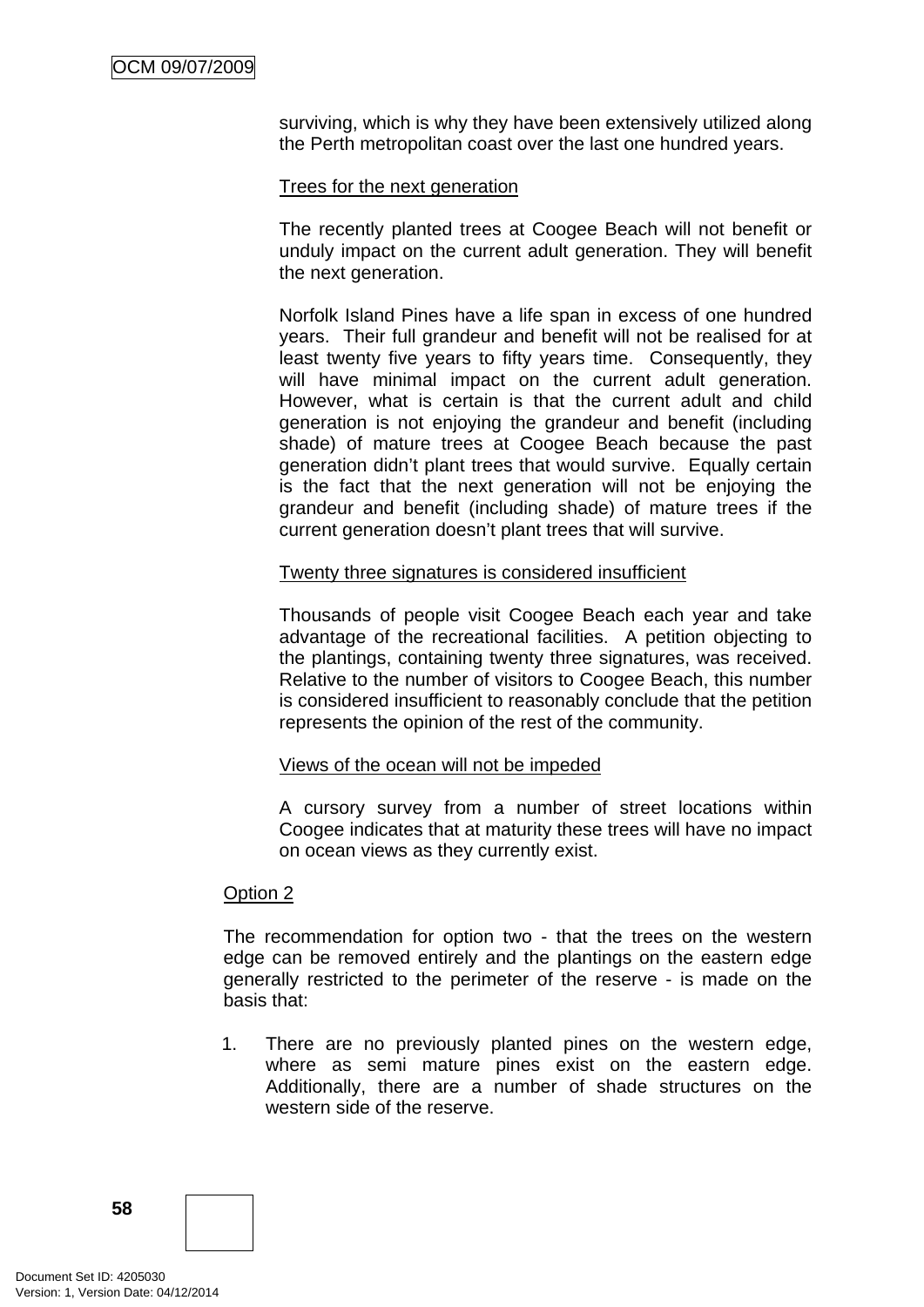- 2. The removed trees can be used as replacement trees at Point Catherine Reserve where several Norfolk Island Pines have been vandalized.
- 3. This option provides shade and maximizes the grassed area.

#### Option 3

The rationale to remove all of the trees (option three) is that a section of the community is clearly opposed to Norfolk Island Pines.

#### **Strategic Plan/Policy Implications**

#### **Infrastructure Development**

- To construct and maintain community facilities that meet community needs.
- To construct and maintain parks and bushland reserves that are convenient and safe for public use, and do not compromise environmental management.
- To provide an appropriate range of recreation areas that meets the needs of all age groups within the community.

#### **Budget/Financial Implications**

| \$11,500   | Initial Planting |                                                   |
|------------|------------------|---------------------------------------------------|
| <b>\$0</b> |                  | Option One Do not remove any of the trees.        |
| \$2,200    |                  | Option Two Remove and relocate some of the trees. |
| \$2,850    |                  | Option Three Remove all of the trees.             |

#### **Legal Implications**

N/A

#### **Community Consultation**

Community consultation was not undertaken on this project as it is part of an annual ongoing tree planting program in which hundreds of trees, both native and exotic, are planted each year on parks without public reaction.

#### **Attachment(s)**

- 1. Coogee Beach Norfolk Island Pines Option 1 and 2.
- 2. Relocated Trees North of Café Car Park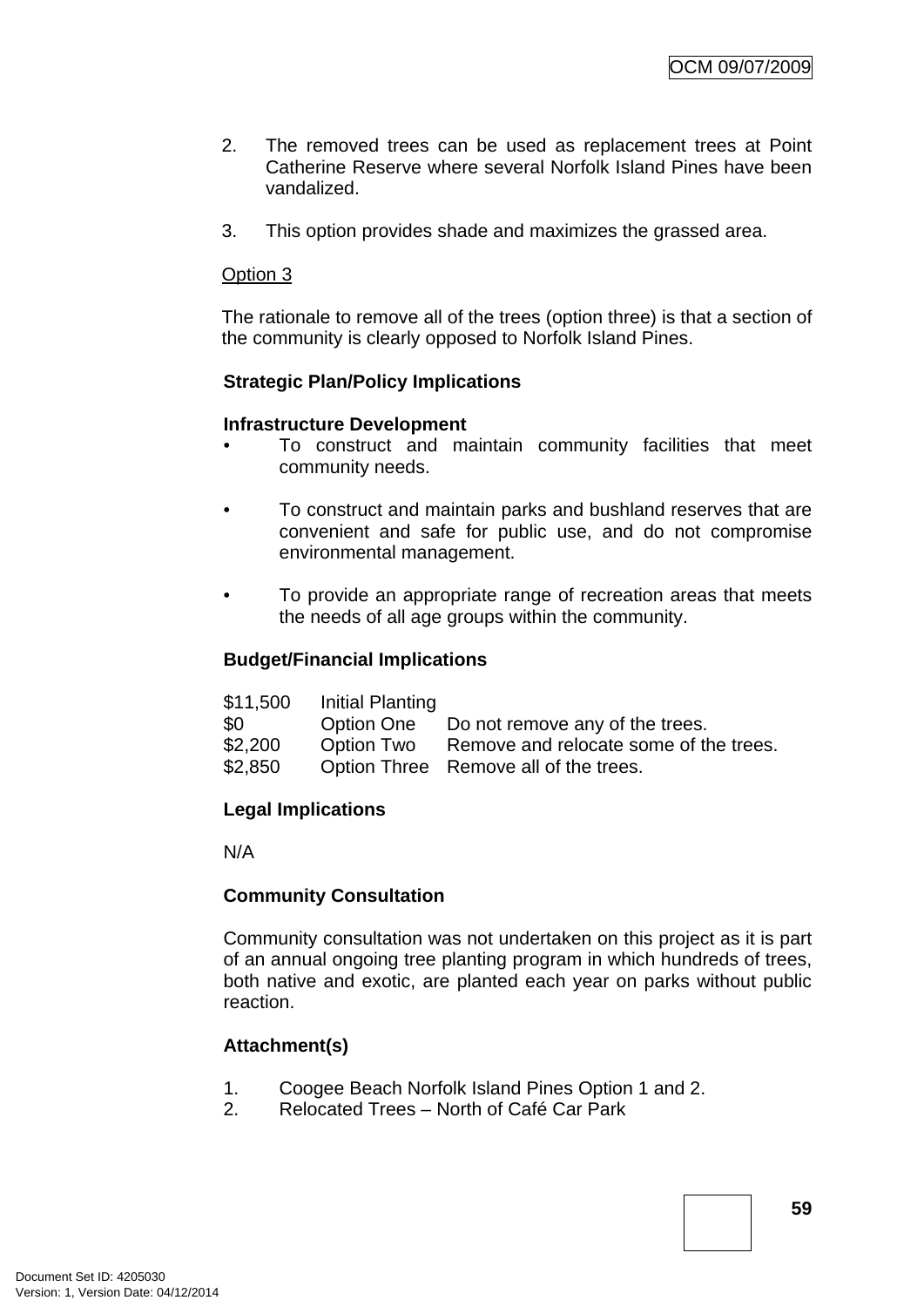## **Advice to Proponent(s)/Submissioners**

The Proponent(s) and those who lodged a submission on the proposal have been advised that this matter is to be considered at the 9 July 2009 Council Meeting.

#### **Implications of Section 3.18(3) Local Government Act, 1995**

Nil.

DEPUTY MAYOR ALLEN AND CLR REEVE-FOWKES RETURNED TO THE MEETING, THE TIME BEING 8:08 PM.

THE PRESIDING MEMBER ADVISED DEPUTY MAYOR ALLEN AND CLR REEVE-FOWKES OF THE DECISION OF COUNCIL WHILE THEY WERE ABSENT FROM THE MEETING.

## **16.2 (MINUTE NO 4001) (OCM 9/7/2009) - TENDER NO. RFT 12/2009 - CONSULTANCY SERVICES - CONDITION SURVEY - ROADS, KERBS AND FOOTPATHS (RFT 12/2009) (J RADAICH/ I STREET) (ATTACH)**

## **RECOMMENDATION**

That Council accept the tender submitted by Cardno (WA) Pty Ltd, for Tender No. RFT 12/2009 – Consultancy Services – Condition Survey – Roads, Kerbs and Footpaths, for the lump sum of \$107,560 GST exclusive (\$118,316 GST inclusive), with the following Budget modifications :

- (1) Account no. CW2137 Pavement Management on the 2008/09 Budget is carried forward to the 2009/10 Budget.
- (2) The tender is charged to the Budget Accounts for Pavement Management and Resurfacing Program.
- (3) The Budget is adjusted accordingly to reflect the Operational nature of the tender.

#### **TO BE CARRIED BY AN ABSOLUTE MAJORITY OF COUNCIL**

#### **COUNCIL DECISION**

MOVED Clr I Whitfield SECONDED Clr S Limbert that the recommendation be adopted.

## **CARRIED BY ABSOLUTE MAJORITY OF COUNCIL 9/0**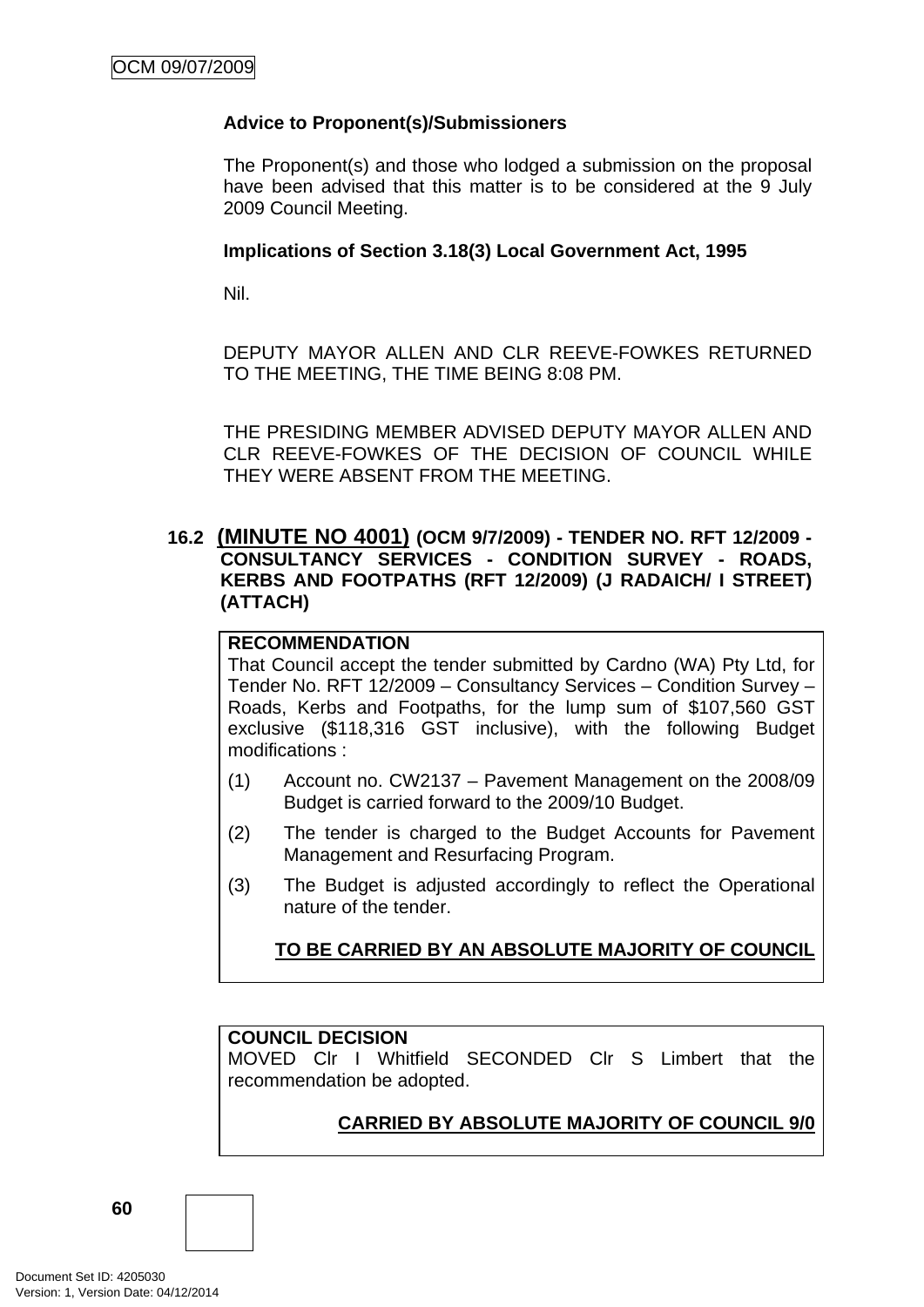OCM 09/07/2009

#### **Background**

The current data sets for inventory and condition rating (1 to 5 basis) in the GIS database for the City's road, kerb and footpath assets were surveyed and established some 10 years ago, and were being continuously updated as these assets were refurbished and new assets constructed. However, in recent years, due to difficulties in retaining and replacing staff, the database has not been updated and maintained consistently enough for adequate confidence in its accuracy. As a result after considerable analysis of the data sets for the road, kerb and footpath assets, it was found that the current data was incomplete with minor inaccuracies. Consequently, with the new Works & Assets asset management program being developed and implemented, and the decision to introduce a 0 to 10 basis condition rating system, there is a need to begin afresh with accurate and new information to be able to have a robust data set in which the City had confidence. This would allow the new Works & Assets system full functionality for the end users to be able to develop forward budgets and works programs with confidence.

In this regard, there is an allocation of \$50,054 on the current Budget (CW2137) for Pavement Management, which was earmarked to undertake a condition update survey of the City's pavement assets and updating the GIS database accordingly.

#### **Submission**

Consequently, tenders were called to undertake a condition rating (on a 0 to 10 basis) and data inventory confirmation survey of all of the City's road, kerb and footpath assets. Tenders closed at 2:00 p.m. (AWST) on Tuesday 9 June 2009 and seven (7) submissions were received :

- 1. Vinertech P/L T/As Pure Data
- 2. ARRB Group Ltd
- 3. Cardno (WA) Pty Ltd
- 4. Opus International Consultants (PCA) Ltd
- 5. Axim (Part of Downer EDI Works)
- 6. Coffey Information
- 7. Shawmac Pty Ltd

## **Report**

All tenders received were deemed compliant with the conditions of tendering and compliance criteria, except for the tender submitted by Shawmac. They failed to comply with the requirements of the conditions of tendering and compliance criteria, and their submission was not further considered.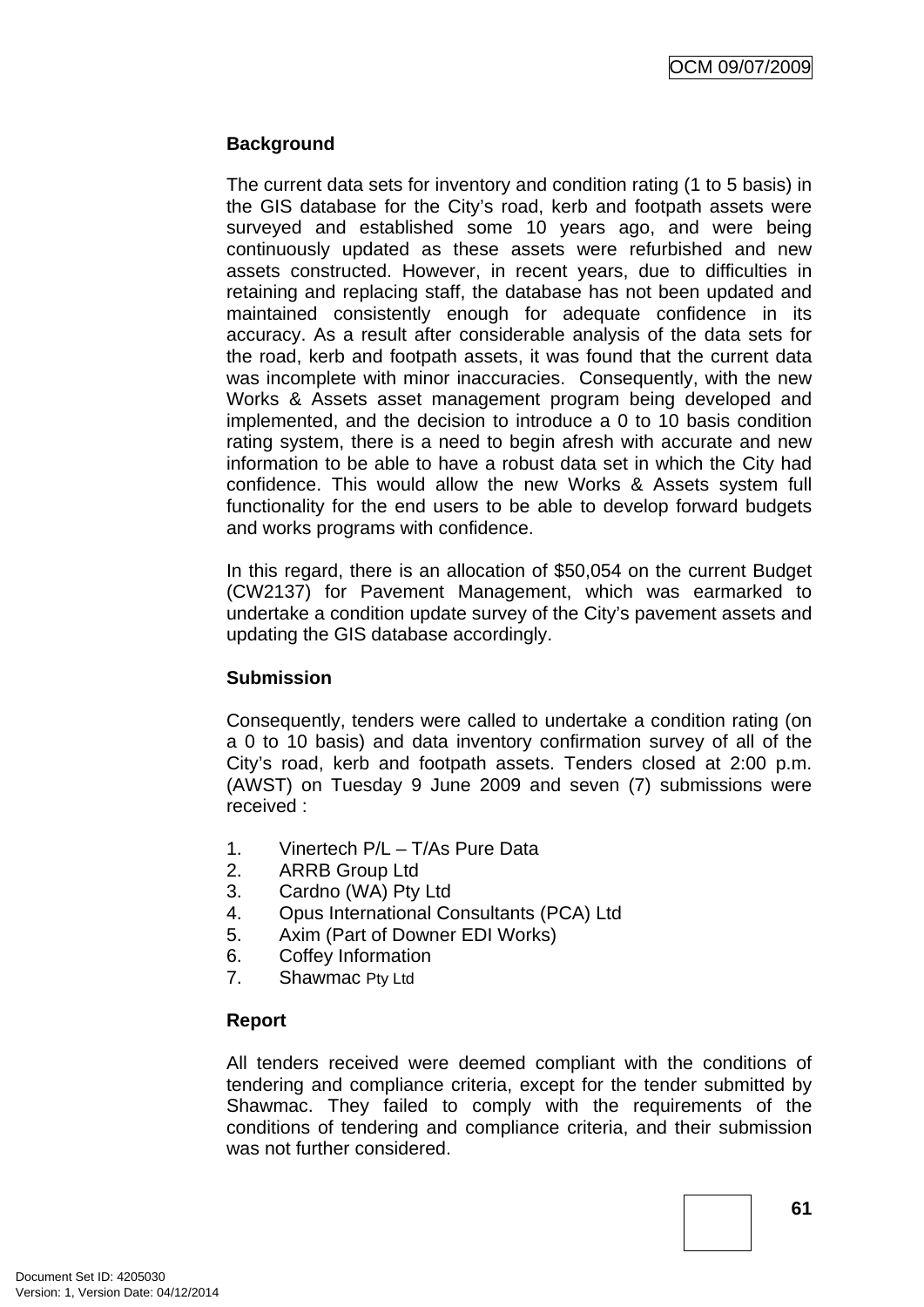#### Evaluation Criteria

| <b>Evaluation Criteria</b>          | <b>Weighting Percentage</b> |  |
|-------------------------------------|-----------------------------|--|
| Relevant Experience & Key Personnel | <b>20%</b>                  |  |
| Demonstrated Understanding          | 30%                         |  |
| Delivery/Availability               | 10%                         |  |
| Tendered Price - Lump Sum           | 40%                         |  |
| <b>TOTAL</b>                        | 100%                        |  |

## Tender Intent/ Requirements

The City of Cockburn has a requirement to create a detailed asset management data set to allow for the development of maintenance programs for its road, kerbing and path networks. To achieve this there is a need to implement an on-going condition rating and inventory data confirmation survey on a regular periodic basis. Such a survey is currently due. Consequently, the City is seeking a suitably qualified and experienced Consultant to carry out visual condition and data confirmation and/or collection surveys of these networks.

## Evaluating Officers

The tender submissions were evaluated by: John Radaich – Manager Engineering Ian Street – Asset Manager Adrian Farrugia – GIS Officer

#### Scoring Table Combined Totals

| <b>Scores</b>                                      |                                                   |                                                        |                            |
|----------------------------------------------------|---------------------------------------------------|--------------------------------------------------------|----------------------------|
| <b>Tenderer's Name</b>                             | <b>Non-Cost</b><br><b>Evaluation Score</b><br>60% | <b>Cost Criteria</b><br><b>Evaluation Score</b><br>40% | <b>Total Score</b><br>100% |
| Vinertech P/L - T/As Pure Data                     | 60.0%                                             | 24.2%                                                  | 84.2%                      |
| <b>ARRB Group Ltd</b>                              | 58.1%                                             | 26.7%                                                  | 84.8%                      |
| Cardno (WA) Pty Ltd                                | 58.8%                                             | 33.3%                                                  | 92.1%                      |
| Opus International Consultants<br>(PCA) Ltd        | 54.3%                                             | 34.7%                                                  | 89.0%                      |
| <b>EDI</b><br>(Part of<br>Downer<br>Axim<br>Works) | 50.7%                                             | 40.0%                                                  | 90.7%                      |
| Coffey Information                                 | 44.6%                                             | 19.9%                                                  | 64.5%                      |
| Shawmac Pty Ltd                                    |                                                   |                                                        | <b>Not</b><br>assessed     |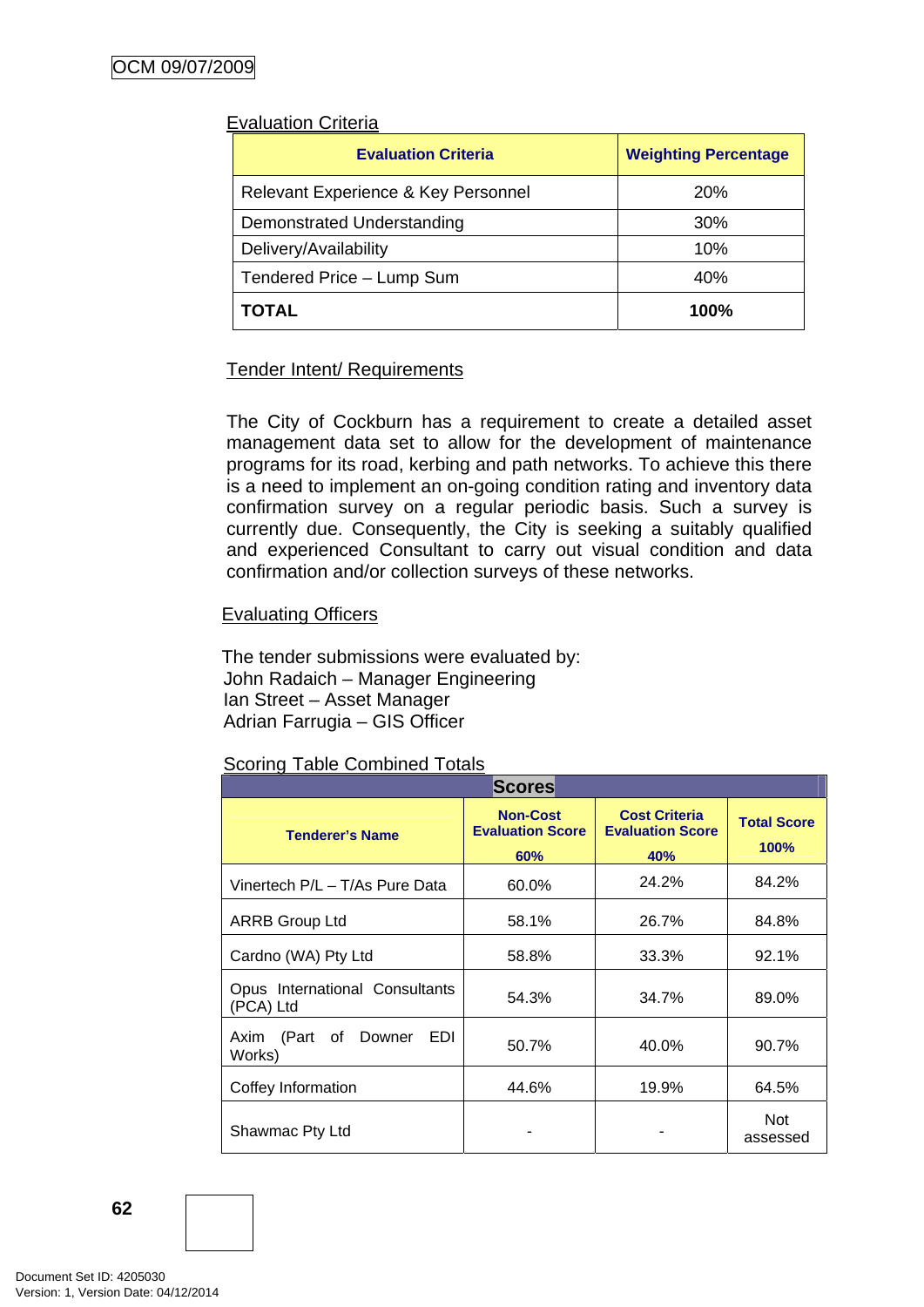## Evaluation Criteria Assessment

All compliant tenders are considered to have the capacity to meet the City's requirements as detailed in the Specifications as well as comply with the General and Special Conditions of Contract as stated in the tender document.

Cardno provided the best assessment against the selection criteria. Referees were consulted and very little separates the relevant experience as they are all highly regarded in these types of projects. Cardno provide the best assessment score and also offered the most flexibility with start date and completion date, consequently, their tender should be supported.

As Cardno's tender is more than 25% above the lowest compliant tender, the tender cannot be awarded to Cardno under delegated authority, and needs to be referred to Council for consideration.

#### Demonstrated Experience

All tenderers were considered to have a satisfactory level of relevant experience.

#### Key Personal skills and experience

All tenderers showed they had sufficient key personal skills and experience to complete the works within the required time frame.

#### Respondents' Resources

All tenderers had sufficient resources to complete the required works. Methodology.

Cardno's methodology provided the most flexibility with the start date and completion date to carry out the works.

#### **Strategic Plan/Policy Implications**

#### **Lifestyle and Aspiration Achievement**

• To deliver our services and to manage resources in a way that is cost effective without compromising quality.

#### **Governance Excellence**

• To maximise use of technology that contributes to the efficient delivery of Council's services.

#### **Transport Optimisation**

To ensure the City develops a transport network that provides maximum utility for its users, while minimizing environmental and social impacts.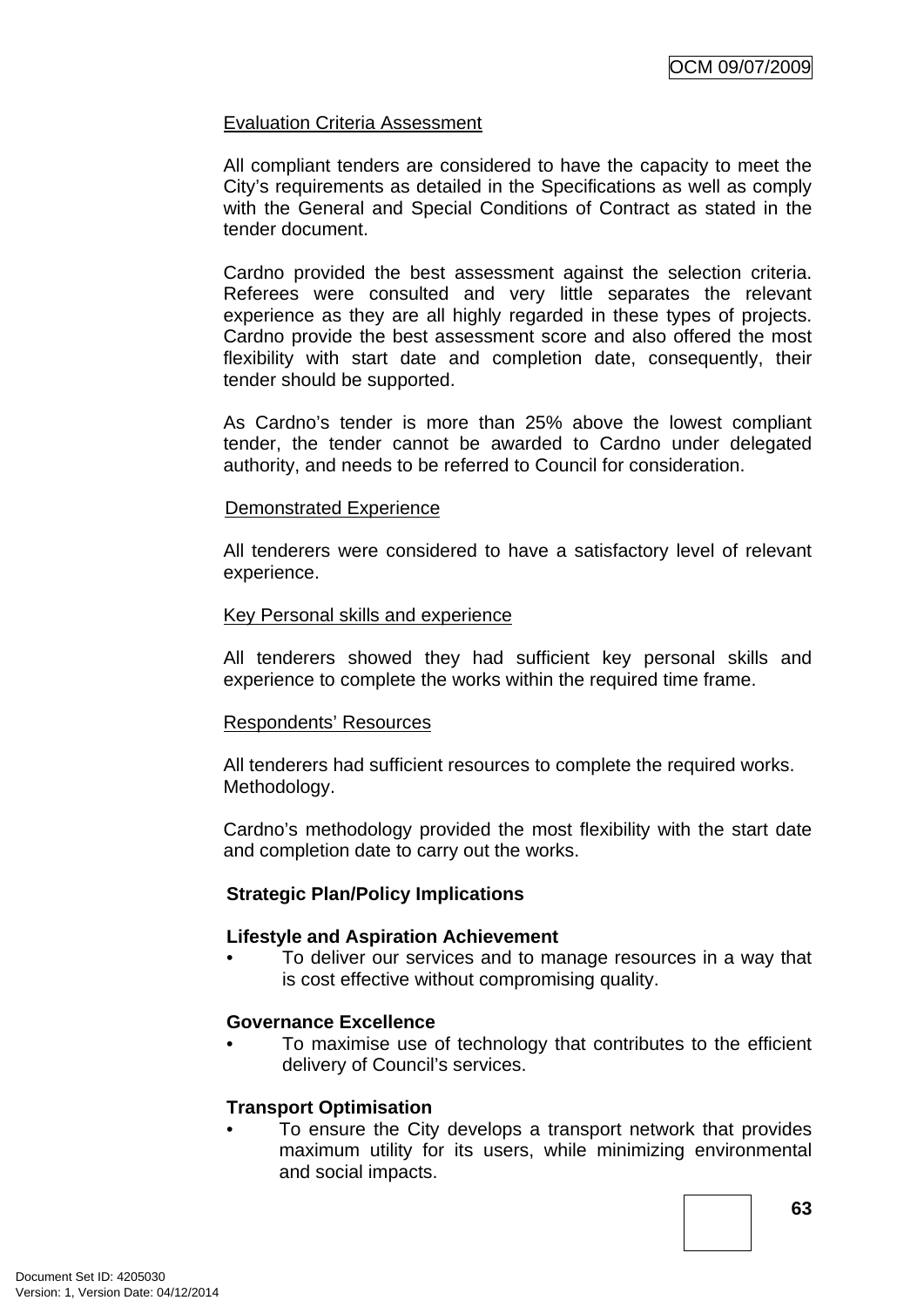• To construct and maintain roads which are convenient and safe for vehicles, cyclists and pedestrians.

## **Budget/Financial Implications**

The tender was priced for the condition rating survey alone (Option 1), the inventory confirmation survey alone (Option 2) and both surveys (Option 3). Funding availability would allow both surveys (Option 3) to be completed, consequently the tenders assessed on this basis.

The recommended tender requires funding of \$107,560. It is proposed that the tender be funded as follows: -

- \$50,054 from account no. CW2137 Pavement Management, to be carried forward to 2009/10
- \$57,506 plus any variations from account no. CW2601 Resurfacing Program

The annual allocation for the Resurfacing Program (\$875,000 in 2009/10) is applied to roads according to the severity of their condition rating, which this tender is required to update.

As the tender survey is considered an Operational project that is not adding value to the City's assets, the expenditure needs to be recorded as Operational rather than Capital Works. The above accounts are recorded as Capital Works; consequently the Budget will need to be adjusted to reflect the Operational nature of the tender survey.

#### **Legal Implications**

Section 3.57 of the Local Government Act 1995 and Part 4 of the Local Government (Functions and General) Regulations 1996 refers.

#### **Community Consultation**

Tender No. RFT 12/2009 – Condition Survey – Roads, Kerbs and Footpaths was advertised in the West Australian 23 May 2009.

#### **Attachment(s)**

- 1. Compliance Criteria Checklist
- 2. Tendered Prices "Confidential" (under separate cover)
- 3. Tender Evaluation Sheet "Confidential" (under separate cover)

#### **Advice to Proponent(s)/Submissioners**

Those who lodged a submission have been advised that the matter is to be considered at the 9 July, 2009, Council Meeting.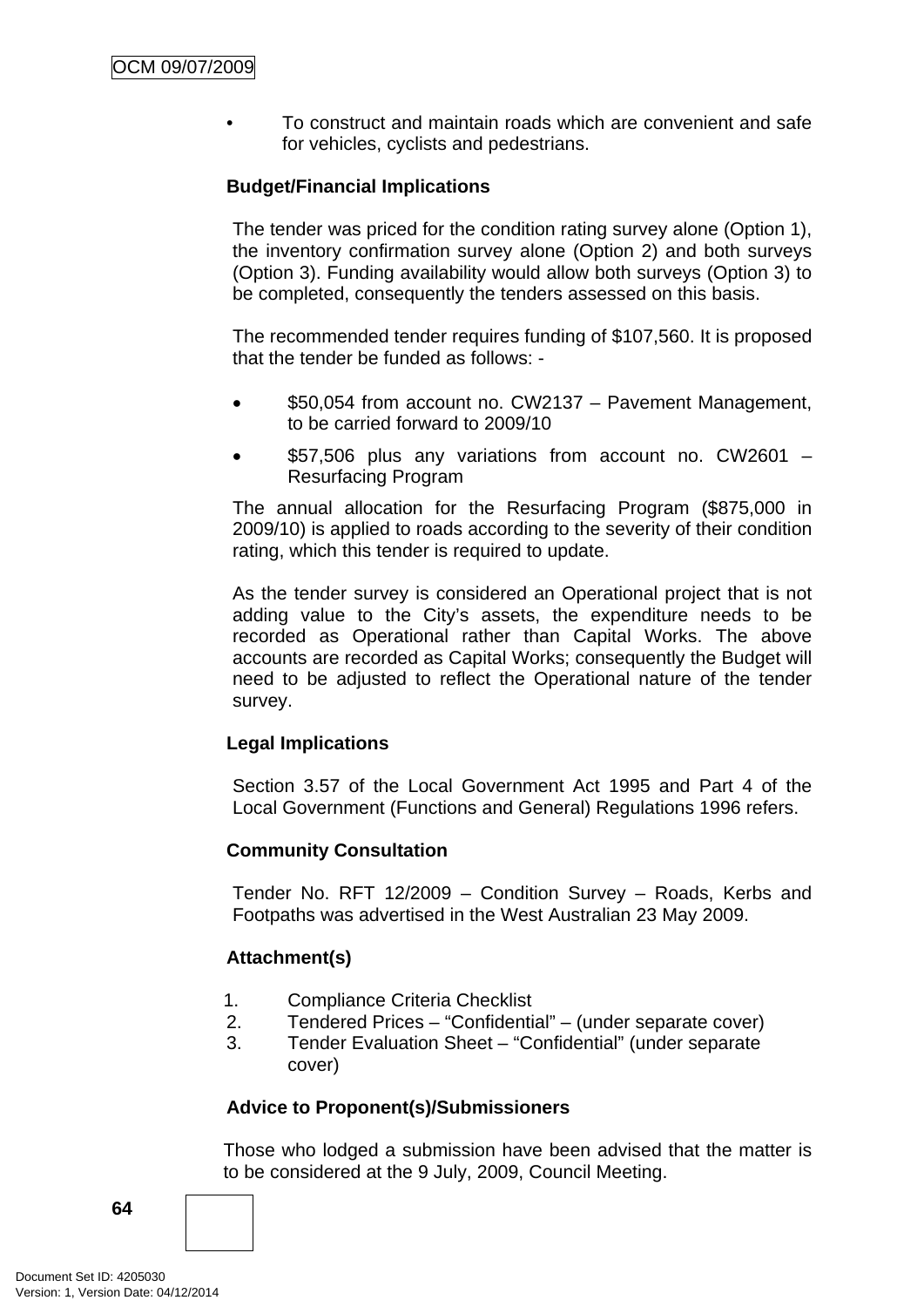## **Implications of Section 3.18(3) Local Government Act, 1995**

Nil.

## **17. COMMUNITY SERVICES DIVISION ISSUES**

## **17.1 (MINUTE NO 4002) (OCM 9/7/2009) - TENDER NO. RFT 05/2009 - COOLBELLUP COMMUNITY HUB REDEVELOPMENT (8136B) (R AVARD) (ATTACH)**

#### **RECOMMENDATION**

That Council accept the tender submitted by Badge Constructions (WA) Pty Ltd for the refurbishment and additions to the Coolbellup Community Hub for the total cost of \$3,284,740 (ex GST) for Tender No.RFT05/2009 'Coolbellup Community Hub Redevelopment'.

#### **COUNCIL DECISION**  MOVED Clr V Oliver SECONDED Clr S Limbert that the recommendation be carried. **CARRIED 9/0**

#### **Background**

Council at its meeting of 10 July 2008 resolved as follows:

*That Council confirm its decision of 13 December 2007 to proceed with the development of the Coolbellup Community Hub based on the Concept Plan presented.* 

To address community concerns the plans for the building modifications have allowed for the retention of the current wooden floor in Centenary Hall with office partitioning designed to allow for removal at some future date should this be the desire of a future Council. A wooden floor was laid in the main hall of the Len Packham Clubrooms which is suitable for impact activities such as dance and karate and has been very well utilised .

#### **Submission**

Tenders closed at 2.00 p.m. on Tuesday, 21 April 2009 and tender submissions were received from: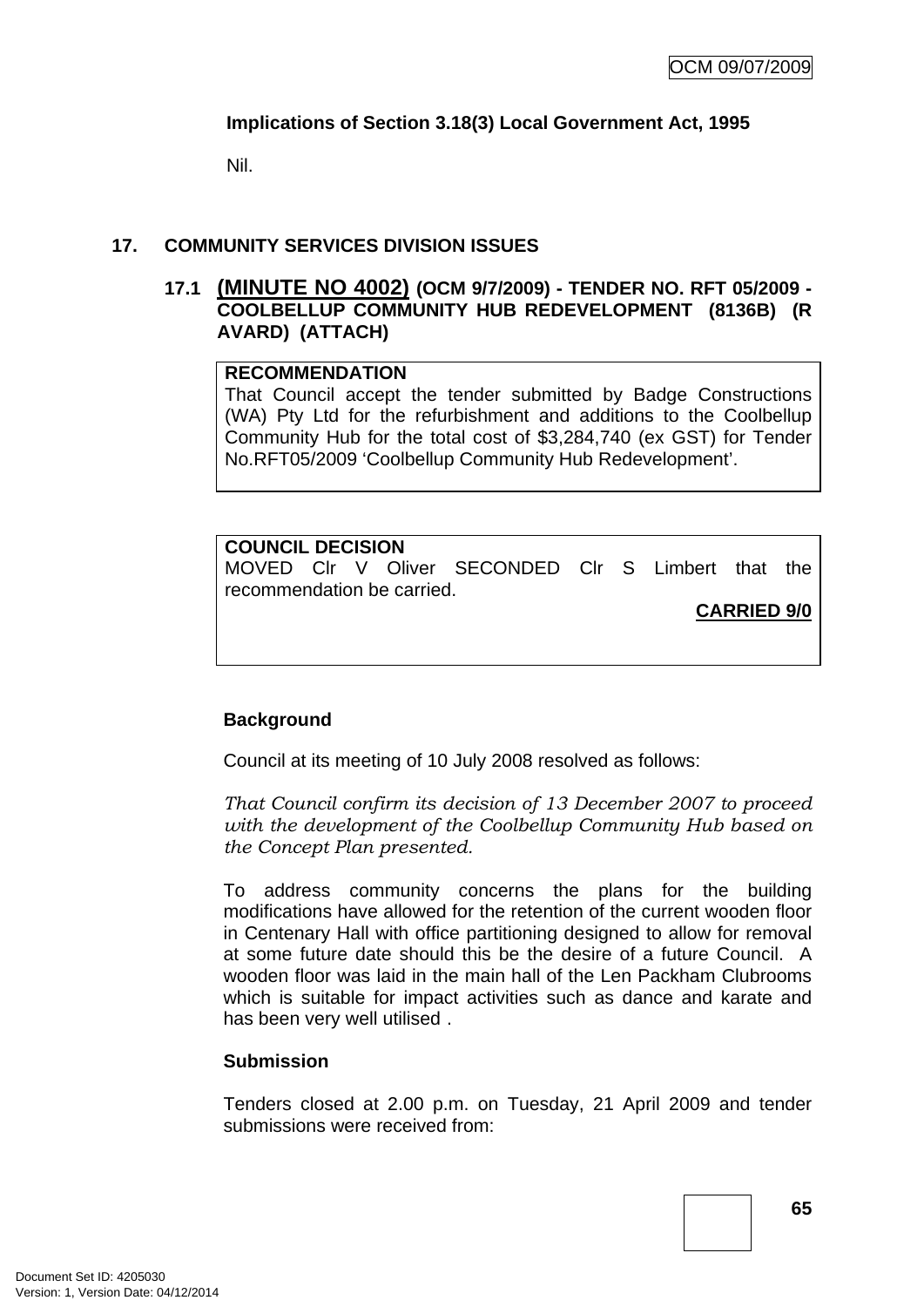| 1               | Myers Constructions (1995) Pty Ltd               |
|-----------------|--------------------------------------------------|
| 2               | <b>DBM Contractors Pty Ltd</b>                   |
| 3               | <b>Duwal Constructions Pty Ltd</b>               |
| 4               | CPD Group Pty Ltd                                |
| 5               | Dalcon Construction Pty Ltd                      |
| 6               | <b>Esslemont Building &amp; Civil</b>            |
| 7               | Unifine Pty Ltd T/A Merit Projects               |
| 8               | Freo Group Ltd T/A Freo Construction             |
| 9               | <b>Tooltime Construction Pty Ltd</b>             |
| 10              | Badge Constructions (WA) Pty Ltd                 |
| 11              | Kyeol Pty Ltd T/A Kilcullen Constructions        |
| 12 <sup>2</sup> | <b>Gavin Construction</b>                        |
| 13              | Robinson Buildtech                               |
| 14              | <b>Classic Contractors</b>                       |
| 15              | Pindan Pty Ltd                                   |
| 16              | Thomas & Coffey Ltd                              |
| 17              | <b>KMC Group T/A WA Commercial Constructions</b> |
| 18              | Southern Cross Constructions (WA) Pty Ltd        |
| 19              | Niche Construction WA Pty Ltd                    |

## **Report**

All 19 submissions were deemed to be compliant with the conditions of tendering and compliance criteria.

**Evaluation Criteria** 

| <b>Criteria</b>            |     |
|----------------------------|-----|
| <b>Relevant Experience</b> | 15% |
| <b>Financial Position</b>  | 10% |
| Key Personnel Skills       | 10% |
| and experience             |     |
| <b>Tenders Resources</b>   |     |
| Cost∶                      |     |
| <b>OTAL</b>                |     |

Tender intent/requirements

The tender has been sought to contract a firm to construct additions and modifications to the current Coolbellup Community facilities in Cordelia Avenue, Coolbellup.

Evaluation Officers:

The tender submissions were evaluated by:

- Manager, Community Services- Robert Avard
- Project Manager- Jadranka Kurski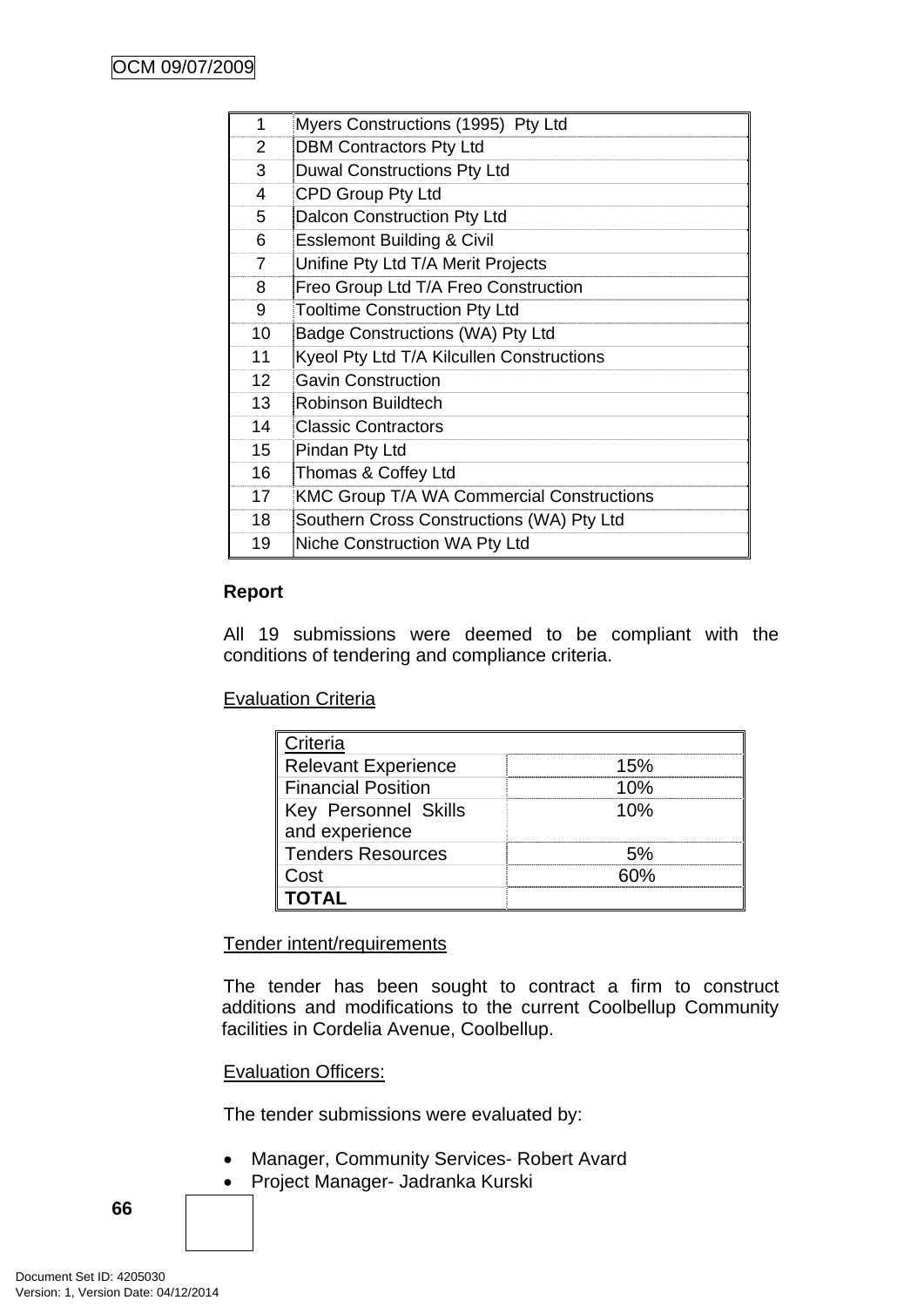## • Holton Connor Architects – Terry Holton

#### Scoring table:

| Scores:                                             |                                             |                                      |                |
|-----------------------------------------------------|---------------------------------------------|--------------------------------------|----------------|
| Tenderer's Name                                     | Non-Cost<br>Criteria<br>Assessment<br>Score | Cost Criteria<br>Assessment<br>Score | Total<br>Score |
| Myers Constructions (1995)<br>Pty Ltd               | 26.58                                       | 60                                   | 86.58          |
| <b>DBM Contractors Pty Ltd</b>                      | 29.16                                       | 59.40                                | 88.56          |
| <b>Duwal Constructions Pty Ltd</b>                  | 37.73                                       | 53.6                                 | 91.33          |
| CPD Group Pty Ltd                                   | 33.34                                       | 58.37                                | 91.71          |
| Dalcon Construction Pty Ltd                         | 24.53                                       | 55.32                                | 79.85          |
| <b>Esslemont Building &amp; Civil</b>               | 38                                          | 52.51                                | 90.51          |
| Unifine Pty Ltd T/A Merit<br>Projects               | 32.02                                       | 57.96                                | 89.98          |
| Freo Group Ltd T/A Freo<br>Construction             | 26.92                                       | 51.17                                | 78.09          |
| <b>Tooltime Construction Pty Ltd</b>                | 31.3                                        | 51.17                                | 82.47          |
| Badge Constructions (WA) Pty<br>Ltd                 | 37.57                                       | 59.13                                | 96.70          |
| Kyeol Pty Ltd T/A Kilcullen<br>Constructions        | 31.31                                       | 46.66                                | 77.97          |
| <b>Gavin Construction</b>                           | 37.68                                       | 52.45                                | 90.13          |
| Robinson Buildtech                                  | 27.55                                       | 59.42                                | 86.97          |
| <b>Classic Contractors</b>                          | 24.05                                       | 45.44                                | 69.49          |
| Pindan Pty Ltd                                      | 30.19                                       | 57.26                                | 87.45          |
| Thomas & Coffey Ltd                                 | 22.52                                       | 47.07                                | 69.59          |
| KMC Group T/A WA<br><b>Commercial Constructions</b> | 28.17                                       | 54.83                                | 83             |
| <b>Southern Cross Constructions</b><br>(WA) Pty Ltd | 33.85                                       | 59.01                                | 92.86          |
| Niche Construction WA Pty Ltd                       | 31.76                                       | 55.05                                | 86.81          |

The recommended tender from Badge Constructions (WA) Pty Ltd represents a well established and experienced firm for this type of work which has submitted a very competitive tender price.

The Cockburn Support Services Staff currently located in the building next to the Coolbellup Library will move to the old childcare centre at 219 Winterfold Road Coolbellup while work on the hub is in progress. It is anticipated that they will move back to the new premises in July/August 2010. There will be a period of approximately 3 months when the Coolbellup Library will be closed to allow the builder to extend the library space. Until the builder provides the works program the actual date and period of closure will not be known but it is anticipated that it will close for 3 months mid-2010.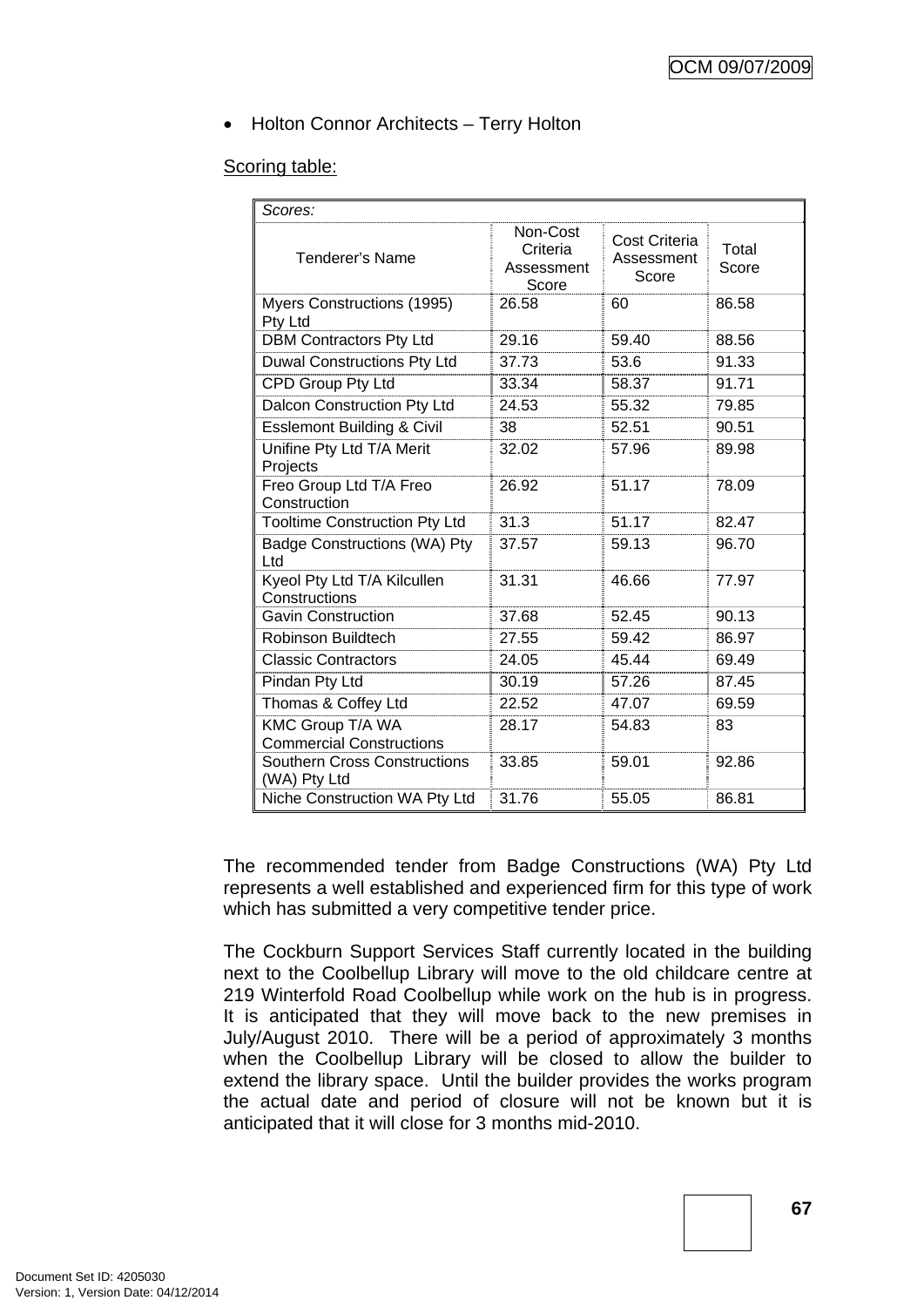## **Strategic Plan/Policy Implications**

#### **Infrastructure Development**

• To construct and maintain community facilities that meet community needs.

#### **Lifestyle and Aspiration Achievement**

- To facilitate and provide an optimum range of community services and events.
- To identify community needs, aspirations, expectations and priorities for services that are required to meet the changing demographics of the district.

#### **Budget/Financial Implications**

There was a provisional sum of \$30,000 in the tender for Western Power head works; however the quote is now \$92,663. It is proposed that once the tender is approved the provisional sum of \$30,000 for Western Power head works will be withdrawn from the contract and the City will oversee this work. This has the dual advantage of saving the 10% contract management fee and also allows the City to proceed with the head works promptly to ensure there is no delay to the opening of the centre.

The sheet glass for the library has many scratches and is not 'environmentally friendly'. The opportunity presents itself for the glass to be replaced with toughened 10mm solar panel glass which is estimated to cost \$56,000. It is proposed that this work be approved and dealt with administratively as a variation to the contract, the cost of which can be borne within the current allocated budget.

An application has been submitted to Lotterywest (\$1.1 million) for this project the result of which is anticipated to be known within the next several weeks. Accordingly, total funds available for the project are estimated to be \$4.4 million.

There is \$3,800,000 allocated on the 2009/10 budget for these works which include tender price (\$3,284, 740), plus furniture fit-out, fees, a contingency, landscaping and additional works described above, bringing the total expenditure required to fully complete the project to around \$4.1 million.

#### **Legal Implications**

Sec. 3.57 of the Local Government Act, 1995 and Part 4 of the Local Government (Functions and General) Regulations, 1996, refer.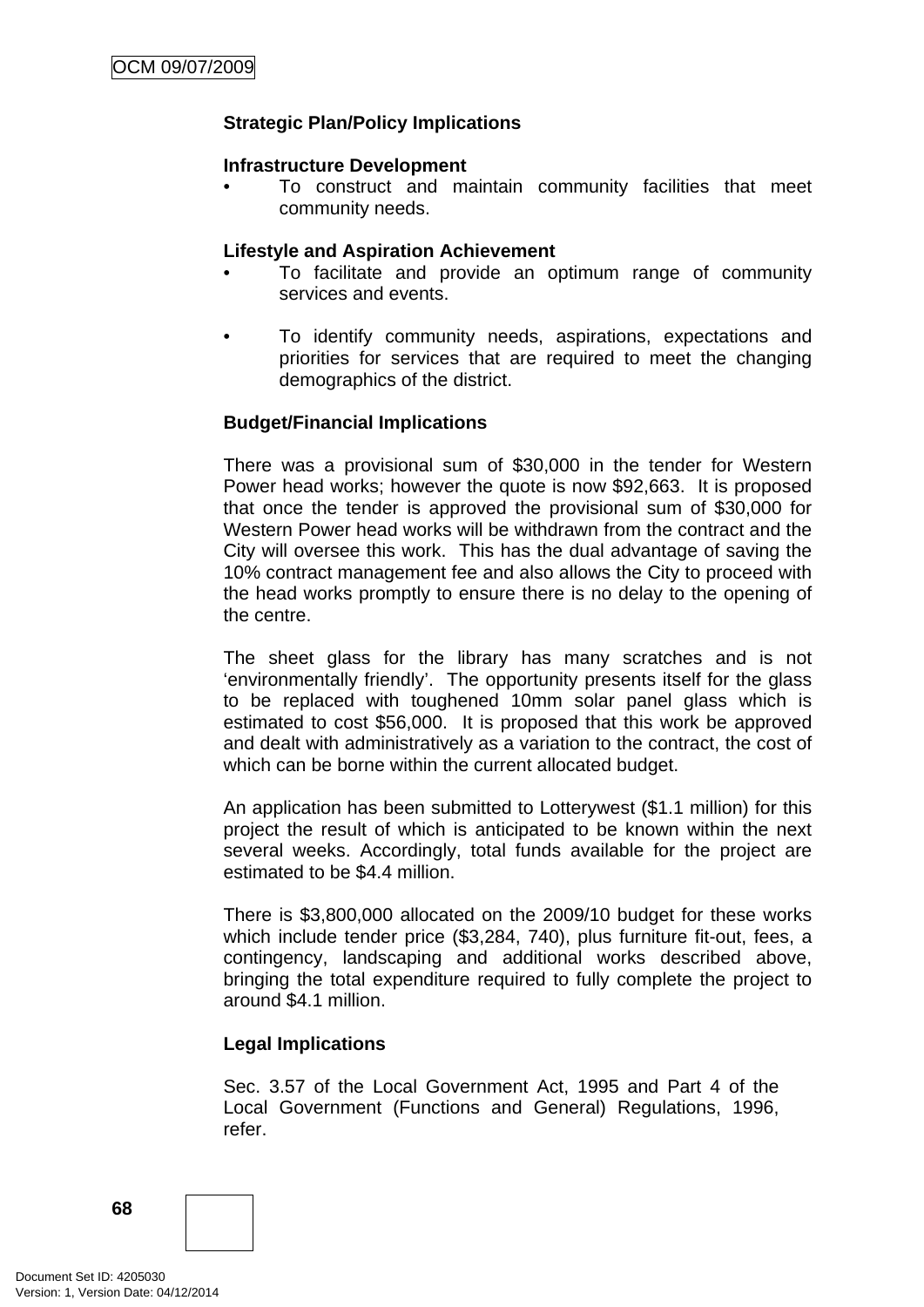## **Community Consultation**

The tender was advertised in the West Australian on 21 March 2009 and also placed in the tenders section of the Council website.

## **Attachment(s)**

- 1. Compliance Criteria Checklist.
- 2. Plan of Community Hub.
- 3. Tendered Prices "Confidential" (under separate cover)
- 4. Tender Evaluation Sheet "Confidential" (under separate cover)

## **Advice to Proponent(s)/Submissioners**

The Proponent(s) and those who lodged a submission on the proposal have been advised that this matter is to be considered at the 9 July 2009 Council Meeting.

## **Implications of Section 3.18(3) Local Government Act, 1995**

Nil.

## **DECLARATION OF INTEREST**

The Presiding Member advised the meeting that he had received a Declaration of Interest from Chief Executive Officer, Stephen Cain pursuant to Local Government (Administration) Regulation 34C. The nature of his interest is that he recommended the lease of the property to several charities, including the proposed recipient, Vincentcare, and he is also a financial donor to this charity. As such, he was not involved in the drafting of this item or its consideration at the Agenda Settlement meeting.

AS MR CAIN HAS NO DEBATING RIGHTS OR VOTING POWER, THERE WAS NO REQUIREMENT FOR HIM TO LEAVE THE MEETING.

**17.2 (MINUTE NO 4003) (OCM 9/7/2009) - PROPOSED LEASE OF PROPERTY - 13 KENT STREET, SPEARWOOD - VINCENTCARE (2202027) (B FREEMAN) (ATTACH)** 

## **RECOMMENDATION**

That Council enter into a lease agreement with Vincentcare for the use of 13 Kent Street, Spearwood, subject to the following conditions:-

(1) The building be used for the purpose of housing families with children in need to help assist in alleviating homelessness in Cockburn.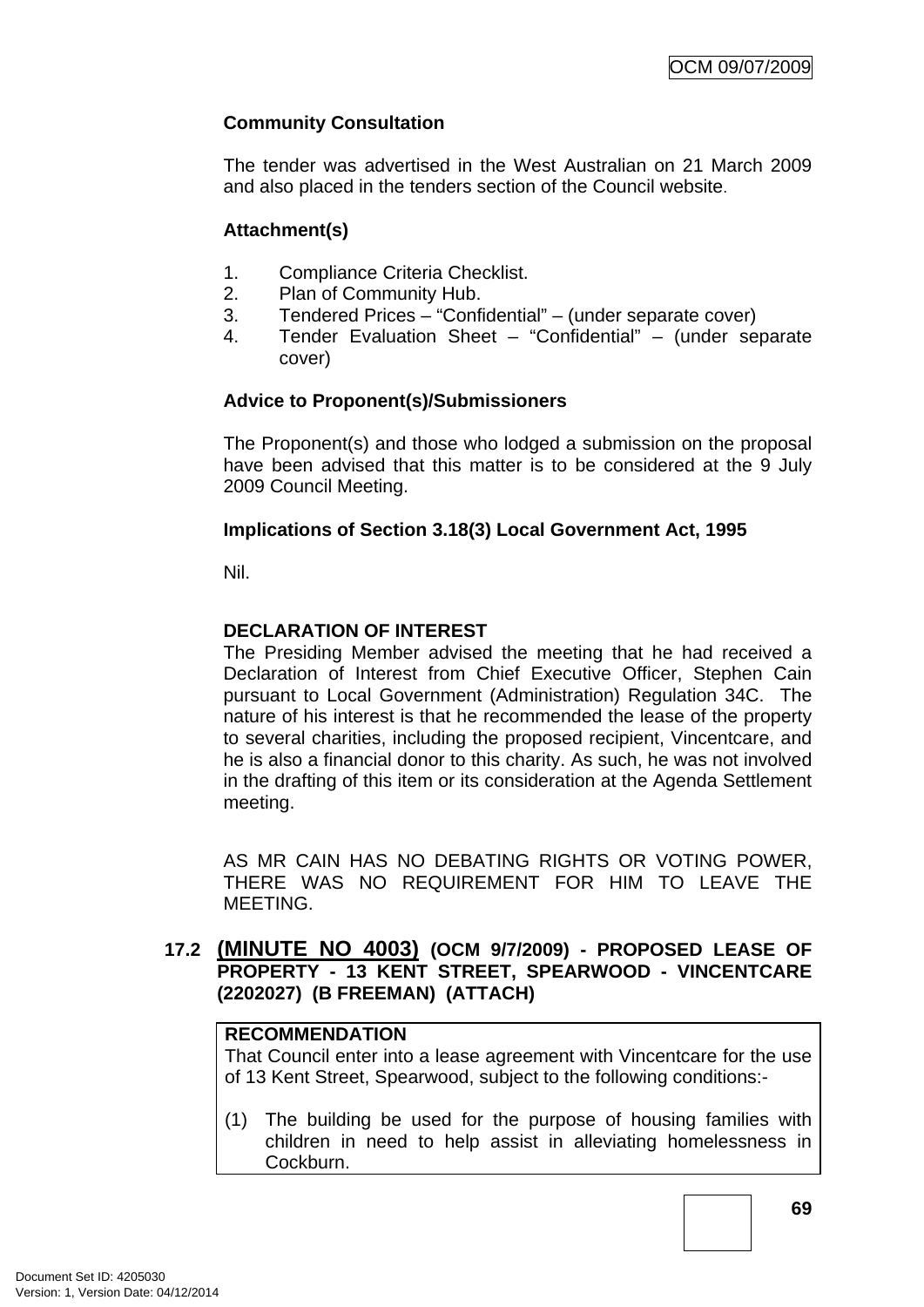- (2) The lease period be for 5 years.
- (3) The lease be set at a peppercorn rent.
- (4) Vincentcare be responsible for on-going minor maintenance, and all outgoings.
- (5) Other terms and conditions which may be necessary to protect the interests of the City.

#### **COUNCIL DECISION**

MOVED Clr L Smith SECONDED Clr V Oliver that Council enter into a lease agreement with Vincentcare for the use of 13 Kent Street, Spearwood, subject to the following conditions:

- (1) The building be used for the purpose of housing families with children in need to help assist in alleviating homelessness in Cockburn.
- (2) (a) families receiving support from Cockburn Family Support Services experiencing hardship through homelessness receive priority occupation**.**
	- (b) before relocating families to the premises Vincentcare staff must contact Cockburn Family Support Services at both Coolbellup and Atwell to identify if they have clients experiencing the effects of homelessness and in need of housing.
	- (c) should Cockburn Family Support Services have clients in need of housing they must take priority.
- (3) If at the time of relocation the family is receiving support from Cockburn Family Support Services, Vincentcare work in consultation with Cockburn Family Support Services when designing case management and exit strategy plans.
- (4) The lease period be for 5 years.
- (5) The lease be set at a peppercorn rent.
- (6) Vincentcare be responsible for on-going minor maintenance, and all outgoings.
- (7) Other terms and conditions which may be necessary to protect the interest of the City.

**CARRIED 9/0**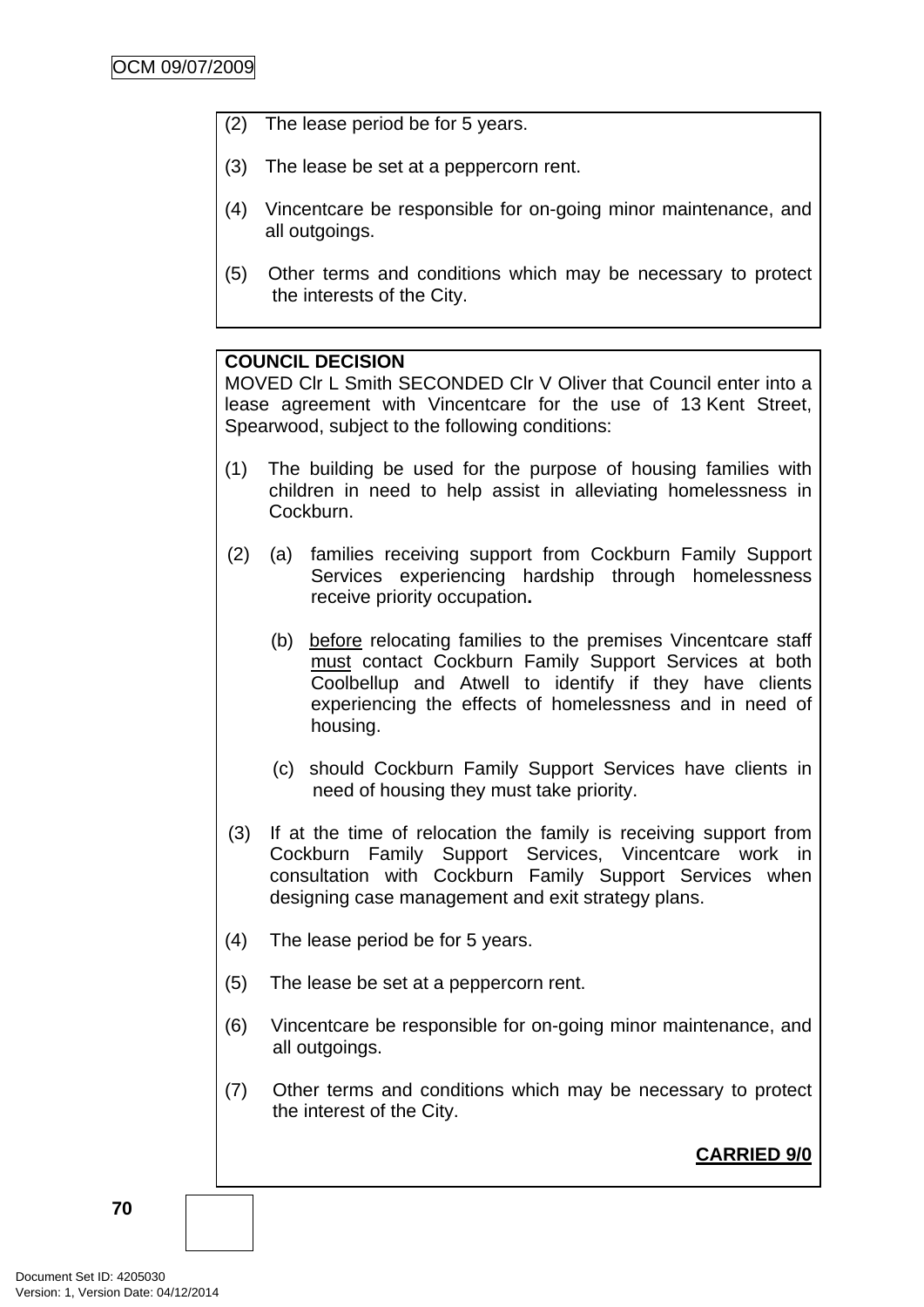## **Reason for Decision**

"Vincentcare is currently seeking housing for a refugee family whose tenancy agreement is ending and the breadwinner has recently been made redundant due to the economic situation" *(Ann Garrity General Manager, Vincentcare).*

It is understood that Cockburn Family Support Services are currently working with families with children in crisis who have been homeless in excess of 12 months. Fran Logan's office is also providing support to former Cockburn Residents living out of cars who also have children.

The effects of homelessness on our community are far reaching. For older people, homelessness often involves mental illness and poor health - for men, family breakdown, unemployment, and gambling. For women, homelessness often follows domestic violence, child abuse or sexual assault. For children, homelessness brings trauma, and affects school routines and friendships. Worse still, experiencing homelessness as a child makes adult homelessness more likely *(Fahcsia, Which way home, a new approach to homelessness, May 2009).*

The case load of Cockburn Family Support Services is always at capacity. The majority of families referring to the programme are suffering hardship and in many cases are experiencing the affects of homelessness. Vincentcare's willingness to work collaboratively with the City of Cockburn and it's support programmes and services will alleviate some pressures on Cockburn families, Cockburn support staff and the far reaching affects on Cockburn Ratepayers and Residents.

This is a wonderful opportunity for State Government (Cockburn Family Support Services are funded through State funding), local government and the not for profit sector to work together however, our first priority must be given to Cockburn families and their children experiencing homelessness.

#### **Background**

The City of Cockburn owns a three bedroom/one bathroom residential building at 13 Kent St, Spearwood which became vacant when the previous approved Lessee 'Bridging the Gap' Program relocated to new premises.

#### **Submission**

Vincentcare has approached the City of Cockburn to identify their interest in taking on the management of 13 Kent Street for the purpose of providing housing to vulnerable families with children facing homelessness within the District. A peppercorn lease arrangement has been proposed for a lease period of 5 years. Vincentcare have offered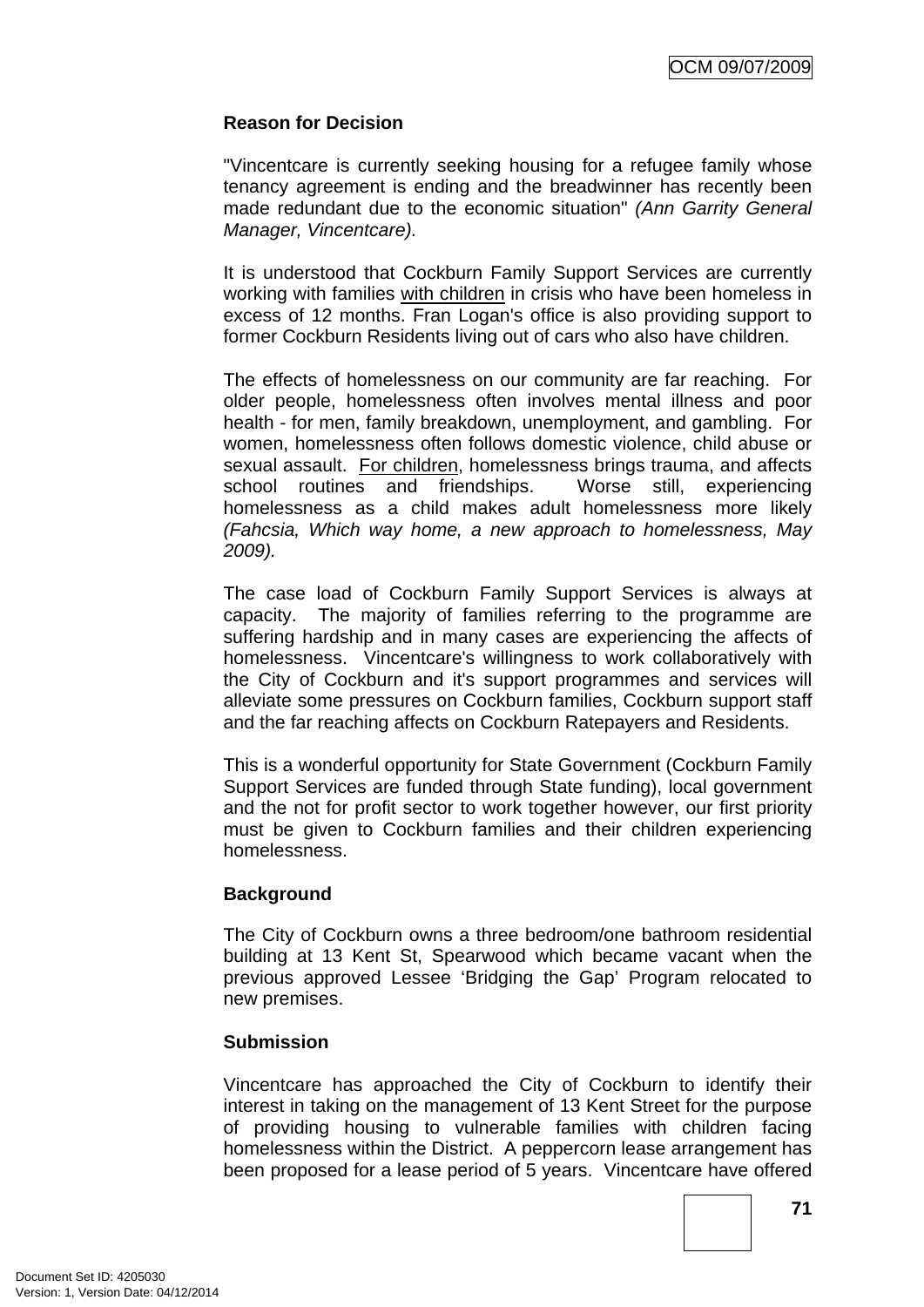to take on responsibility for building maintenance, and client support. Only one family will be housed at any one time within the Kent Street building, over a medium term period (12 months maximum) to allow for support programs to be implemented.

## **Report**

It is proposed that the house at 13 Kent Street, Spearwood be used as a residential building to be available to families suffering hardship through homelessness, within the City of Cockburn.

This arrangement would be managed through Vincentcare, a Special Program of the St Vincent de Paul Society, dealing with marginalised and vulnerable members of the community.

Vincentcare already manages two privately owned houses in the City, in South Lake and Hamilton Hill, for people with mental health conditions. The organisation is amply qualified and resourced to be able to manage a family to be housed in the Kent Street building, both in maintaining the building to the necessary standard and in providing on-going support to the client family.

The St Vincent de Paul Society State Council are aware of the possibility to work collaboratively with the City of Cockburn and its support programs and services.

With figures showing homelessness in Australia in excess of 100,000 people and rising, the increasing needs of this marginalised and vulnerable group requires significant assistance.

Vincentare already has a close working relationship with City of Cockburn, through Council's Financial Counselling Services, and due to its management of two other houses for clients with mental health conditions within the City. Vincentcare's objectives are to offer friendly, supported and harmonious accommodation for people experiencing homelessness and/or mental health illness. They promote recovery and wellbeing, and develop and implement individually-designed and flexible support plans for client residents. The goal is to assist clients to achieve a level of recovery so that they can take their rightful place in society and contribute to the wider community.

Vincentcare has made a commitment to maintain the Kent Street building throughout its tenancy and to ensure that the families who are housed there will be appropriately supported in an on-going way by the organisation. A proposed clause within the lease will require a designated officer of the City of Cockburn to approve tenants in consultation with Vincentcare and to ensure the maintenance provisions of the Lease are being adequately addressed.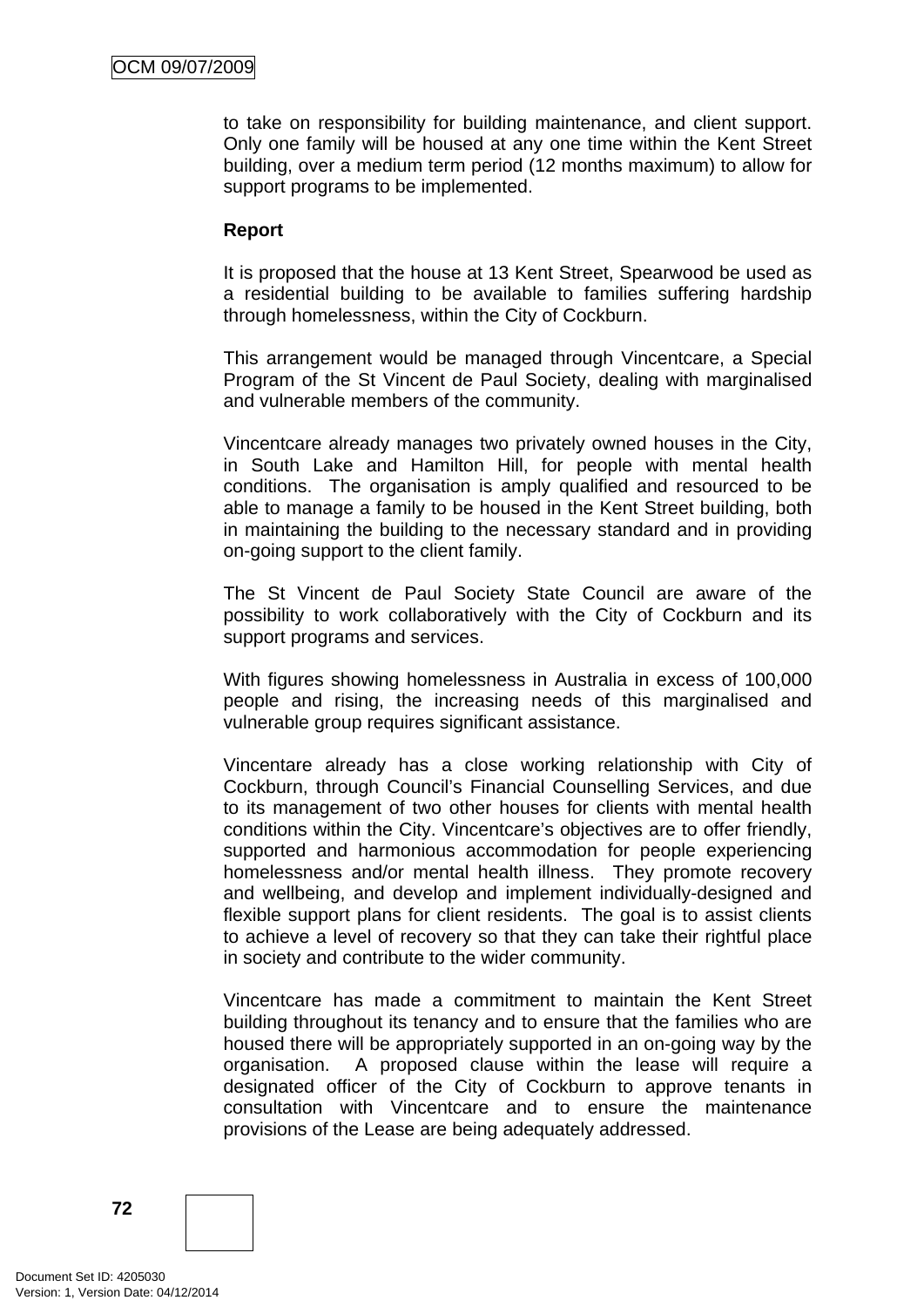# **Strategic Plan/Policy Implications**

### **Lifestyle and Aspiration Achievement**

- To facilitate and provide an optimum range of community services and events.
- To identify community needs, aspirations, expectations and priorities for services that are required to meet the changing demographics of the district.

### **Budget/Financial Implications**

Over recent years the amounts spent by Council on the Kent Street building for maintenance have been:

| \$5,541 |
|---------|
| \$7,313 |
| \$6,755 |
|         |

Under a new 5 year agreement with Vincentcare, all maintenance costs will be borne by that organisation.

### **Legal Implications**

Regulations 30(2)(b)(i) of the Local Government (Functions and General) Regulations 1996 allows an exception from the provisions of Sec. 3.58 of the Local Government Act for the disposal of land when the disposal (including a lease) is to a body whether incorporated or not "(i) the objects of which are of a charitable, benevolent, religious, cultural, educational, recreational, sporting or other like nature.'

### **Community Consultation**

N/A

### **Attachment(s)**

- 1. Letter from Vincentcare seeking to lease the premises.
- 2. Map identifying the property.

### **Advice to Proponent(s)/Submissioners**

The Proponent(s) has been advised that this matter is to be considered at 9 July 2009 Council Meeting.

### **Implications of Section 3.18(3) Local Government Act, 1995**

Nil.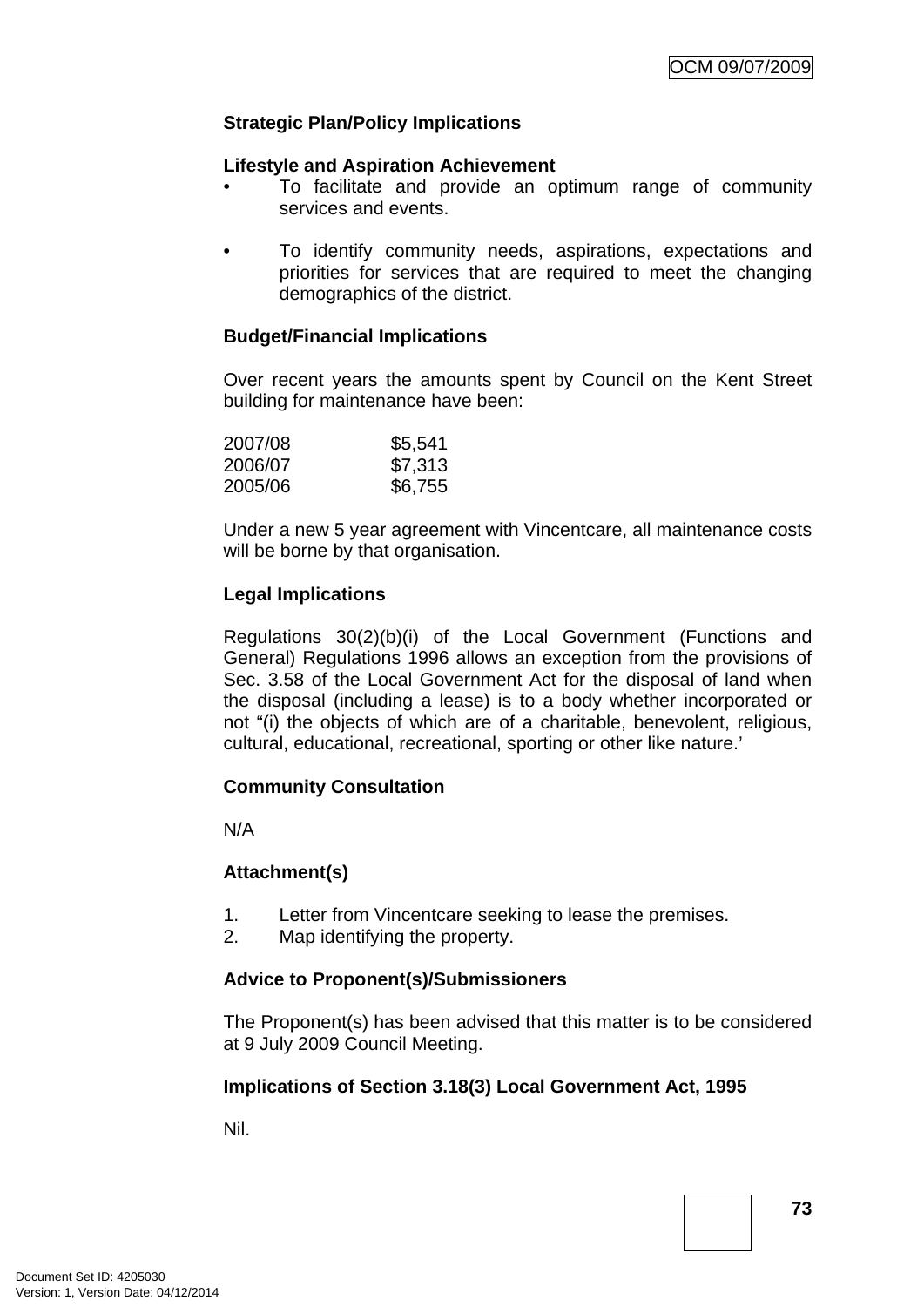# **17.3 (MINUTE NO 4004) (OCM 9/7/2009) - PROPOSED AMENDMENT TO POSITION STATEMENT PSCS16 'PUBLIC ART IN THE CITY OF COCKBURN' (8816) (D GREEN) (ATTACH)**

# **RECOMMENDATION**

That Council:

- (1) adopts proposed amendment to Position Statement PSCS16 'Public Art in the City of Cockburn' as attached to the Agenda;
- (2) adopts the Public Artworks Strategy, as attached to the Agenda; and
- (3) promote and publish the Public Artworks Strategy through its usual communication avenues and on the City's web site.

### **COUNCIL DECISION**

MOVED Clr V Oliver SECONDED Clr S Limbert that the recommendation be carried.

**CARRIED 9/0**

# **Background**

Since 2003, Council's Position Statement in relation to public art in the City has been dealt with in an adhoc manner.

More recently, a Public Artworks Strategy has been developed, which documents a more planned and rigorous approach to the commissioning and management of Public Art in Cockburn.

### **Submission**

To amend Council's Public Art Position Statement to incorporate the recently produced Public Artwork Strategy.

### **Report**

With the development of a Public Artworks Strategy, the City can now monitor the provision of Public Arts within the City in a more rational manner. It is necessary to amend Council's Position Statement to reflect the intent of the Strategy, particularly the commissioning and installation of Council funded public artworks in the future.

The Strategy more clearly defines the City's role in determining and monitoring the type and placement of public art throughout the District.

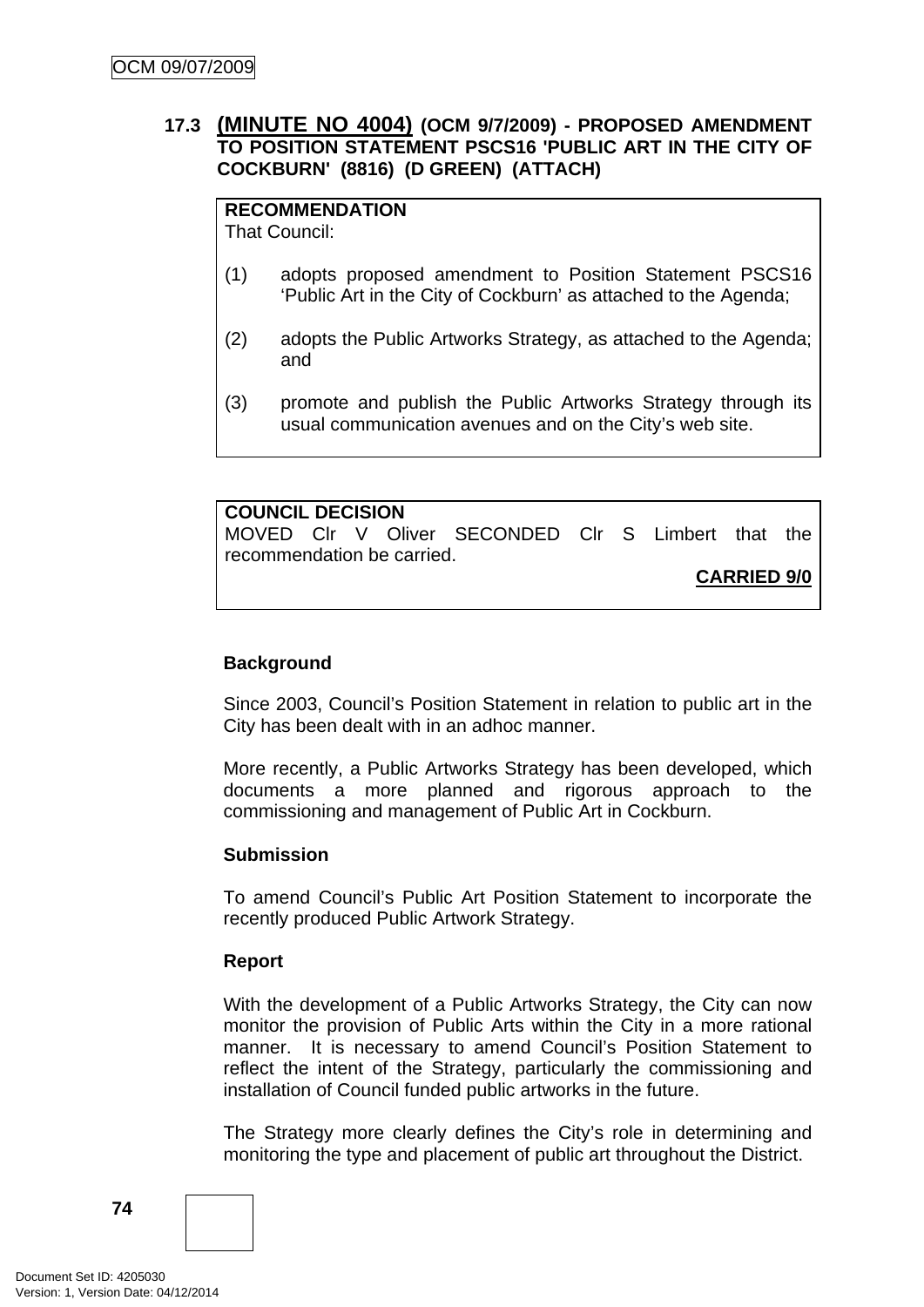The Strategy document features a priority matrix for future public artworks and a map and inventory of current works within the City.

A copy of the document will be published for promotion in the community through Council's normal advertising channels, including the Cockburn Soundings, newspaper advertising and displayed on Council's web site.

### **Strategic Plan/Policy Implications**

### **Lifestyle and Aspiration Achievement**

- To foster a sense of community spirit within the district generally and neighbourhoods in particular.
- To conserve the character and historic value of the human and built environment.

### **Budget/Financial Implications**

Funds to be allocated on an annual basis to the Council Budget in accordance with the Position Statement and Strategy document. External funds to be sourced, where appropriate, in accordance with the Position Statement and Strategy document.

### **Legal Implications**

N/A

### **Community Consultation**

N/A

### **Attachment(s)**

- 1. Proposed amended Position Statement PSCS16 'Public Art in the City of Cockburn'.
- 2. Public Artworks Strategy

### **Advice to Proponent(s)/Submissioners**

N/A

### **Implications of Section 3.18(3) Local Government Act, 1995**

Nil.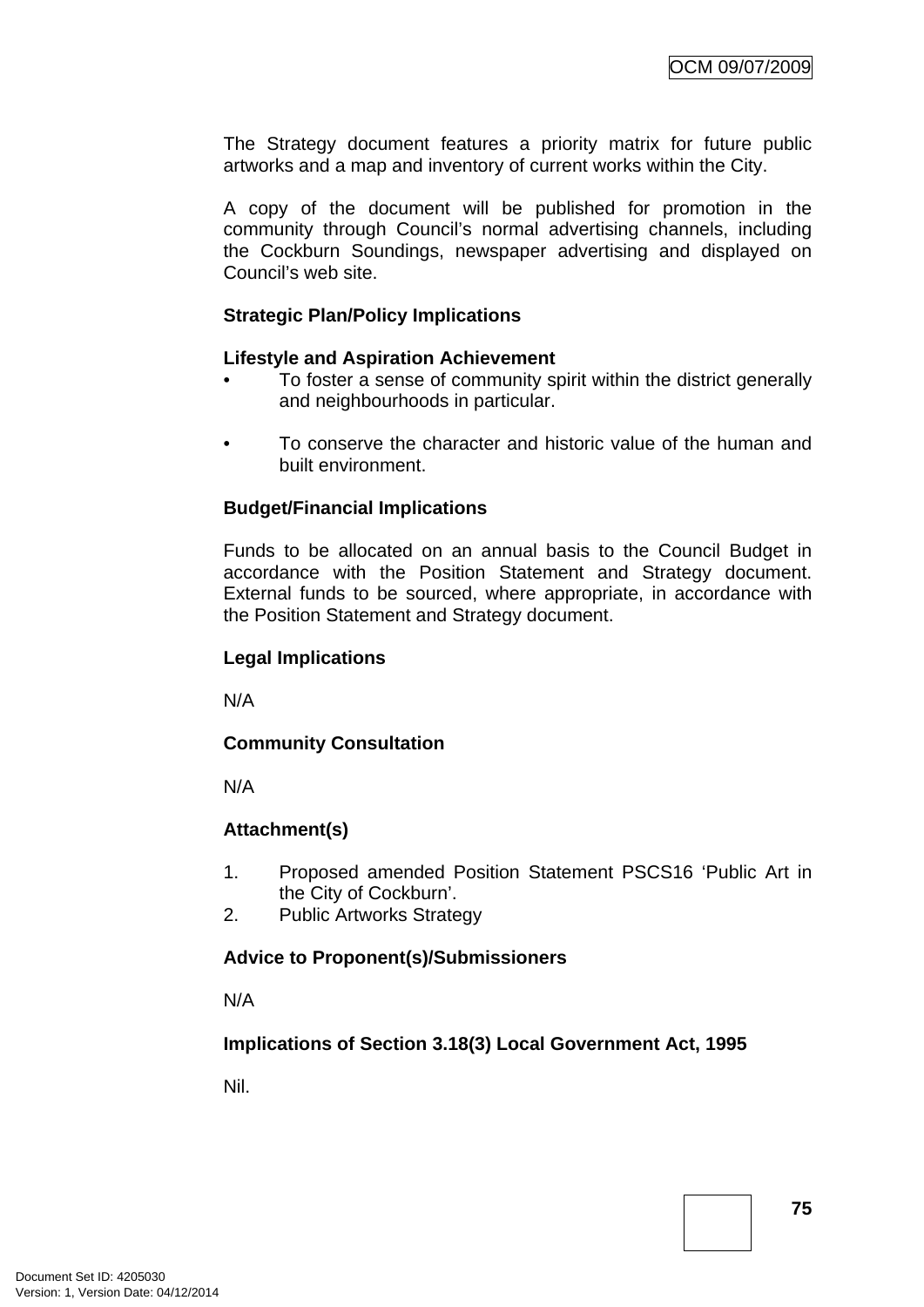# **17.4 (MINUTE NO 4005) (OCM 9/7/2009) - PROPOSED CALENDAR OF EVENTS FOR THE SUMMER OF FUN 2009/10 (8812) (C O'SULLIVAN)**

### **RECOMMENDATION**

That Council adopt the proposed Calendar for the Summer of Fun Events for 2009/10.

# **COUNCIL DECISION**

MOVED Clr C Reeve-Fowkes SECONDED Clr L Smith that Council:-

- (1) adopt the proposed Calendar for the Summer of Fun Events for 2009/10, with the addition of a 3rd Concert for residents of the West Ward as per previous years; and
- (2) allocate the sum of \$41,250 to the Concert with the monies to be drawn from the Project Contingency Account.

**CARRIED 8/1**

### **Reason for Decision**

The Summer of Fun Events have great community support. The community satisfaction survey says that at least 83% of our residents are happy with the events that are put on. When we look at the global financial downturn, it's more important than ever that we create family fun events for our community and the West Ward should be treated equally to other Wards and a local concert should be provided for the residents of Hamilton Hill, Spearwood and Coogee.

### **Background**

Council at its Meeting 18 of June 2009 resolved to place the sum of \$334,000 on the 2009/10 budget for the Summer of Fun Events. Council has previously resolved that a report be prepared for consideration by Council that identified the events proposed for the forthcoming year.

### **Submission**

N/A

# **Report**

To ensure that venues and acts can be booked it is necessary for an early determination of the nature of the events for the forthcoming Summer of Fun activities early in the financial year immediately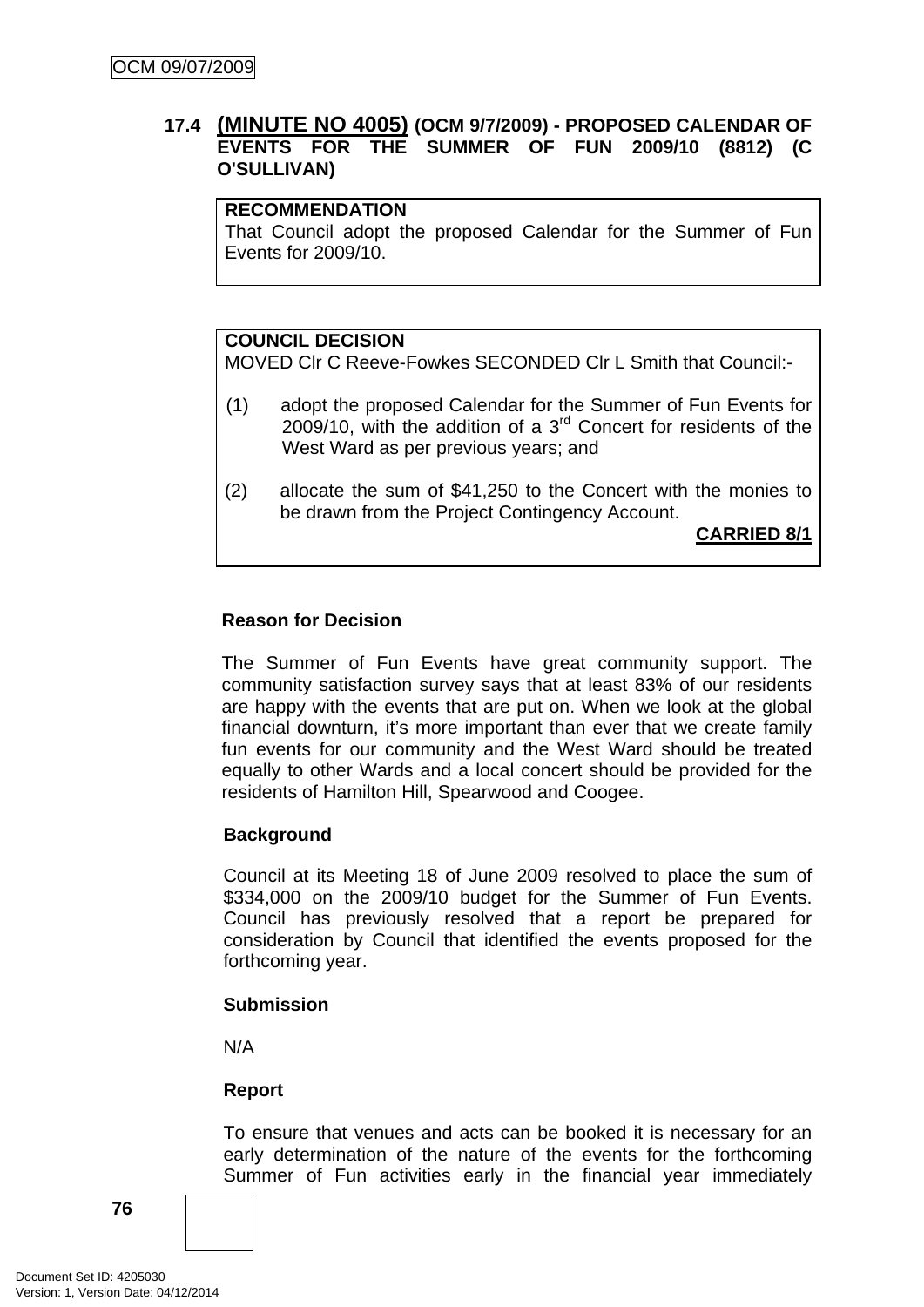following the establishment of the 2009/10 municipal budget. The table below is the proposed Summer of Fun Concert Series 2009/10 events:

| Event               | Date     | Park & Suburb                                                    | Act                                                                                            |
|---------------------|----------|------------------------------------------------------------------|------------------------------------------------------------------------------------------------|
| Concert One         | 30/01/10 | Coolbellup<br>Reserve.<br>Coolbellup                             | Local Perth band -<br>High calibre (e.g. Hells Bells)                                          |
| I Concert Two       | 13/02/10 | Atwell Reserve, Atwell or<br>Lakelands<br>Reserve.<br>South Lake | Local Perth band -<br>High calibre (Tribute Band)                                              |
| Regional<br>Concert | 6/03/10  | Manning Park, Hamilton<br><b>Hill</b>                            | TBC - In negotiation.<br>1. John Farnham or<br>2. Natalie Bassingthwaite or<br>3. Jimmy Barnes |

 $N.B.$  Regional Concert – In negotiations at the present time with interstate artists available for this concert.

### Proposed Summer of Fun Stand Alone Events Series 2009/10

| Event                            | Location                                               | Date               |
|----------------------------------|--------------------------------------------------------|--------------------|
| <b>Teddy Bears Picnic</b>        | Manning Park, Hamilton Hill                            | 28/10/09           |
| Seniors Ball 1<br>Seniors Ball 2 | Spearwood Dalmatinac Club<br>Spearwood Dalmatinac Club | 7/11/09<br>2/04/10 |
| <b>Christmas Concert</b>         | <b>Council Building</b>                                | 12/12/09           |
| Coogee Beach Festival            | Coogee Beach Reserve, Coogee                           | 21/03/10           |

### **Strategic Plan/Policy Implications**

### **Lifestyle and Aspiration Achievement**

• To facilitate and provide an optimum range of community services and events.

Council Policy SC34 'Annual Budget Preparation' refers.

### **Budget/Financial Implications**

| Summer of Fun 09/10 Events Budget \$334,000 |           |  |  |
|---------------------------------------------|-----------|--|--|
| <b>Activity 628: Item or Event</b>          | 2009/10   |  |  |
| Promotion                                   | \$38,000  |  |  |
| Summer Concerts x 2 – Central & East Wards  | \$82,500  |  |  |
| Regional Concert - West Ward                | \$137,500 |  |  |
| Coogee Beach Festival                       | \$38,000  |  |  |
| Seniors Ball                                | \$12,000  |  |  |
| <b>Teddy Bears Picnic</b>                   | \$9,500   |  |  |
| <b>Christmas Concert</b>                    | \$16,500  |  |  |
| <b>Total Budget</b>                         | \$334,000 |  |  |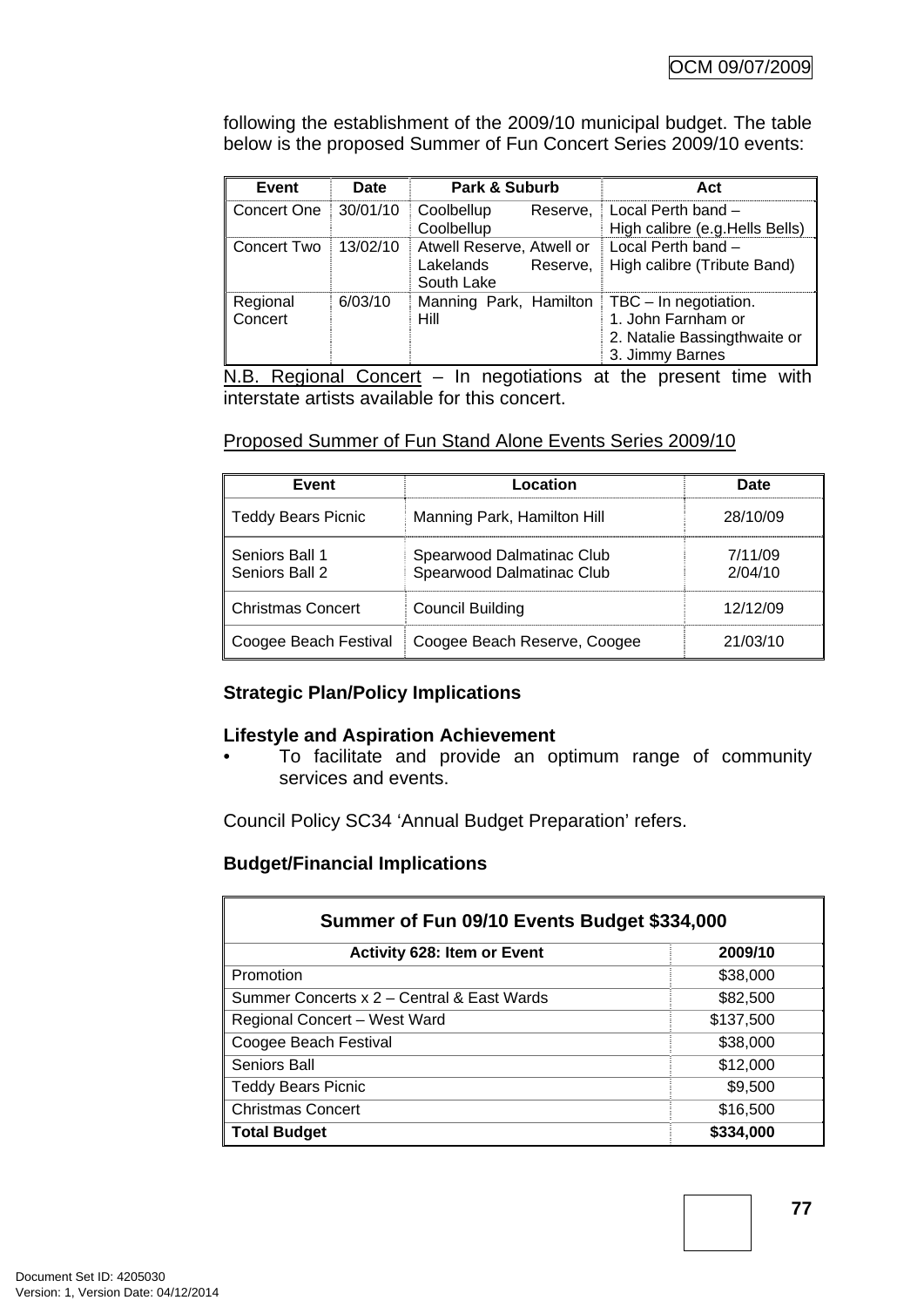# **Legal Implications**

N/A

# **Community Consultation**

A referendum from 2005 of the City's residents found that the large majority (12,500 versus 3,000 residents) wanted the City to keep providing free community festivals and events. Continued consultation with involved stakeholders and the community after each event will ensure a community-oriented calendar of events is presented in subsequent years.

2007 Community Needs surveying identified residents proportionally as a percentage preferred a range of:

- Music Concerts 30% Summer of Fun 3 music concerts.
- Movie Nights 25% Currently being considered for Memorial Hall
- **Family Festivals 25%. These currently include Teddy Bears Picnic,** Coogee Beach Festival, Celebrate Ability, Spring Fair, 30<sup>th</sup> Anniversary celebrations.

2008 Perception surveying for festivals, events and cultural activities have established that 89% of respondents are familiar with the City's program of events and activities. Satisfaction levels have scored as follows:

2007 – 80% satisfaction; 2008 - 75% satisfaction; and 2009 – 83% satisfaction.

### **Attachment(s)**

N/A

### **Advice to Proponent(s)/Submissioners**

N/A

**Implications of Section 3.18(3) Local Government Act, 1995**

Nil.

# **18. EXECUTIVE DIVISION ISSUES**

Nil

**78**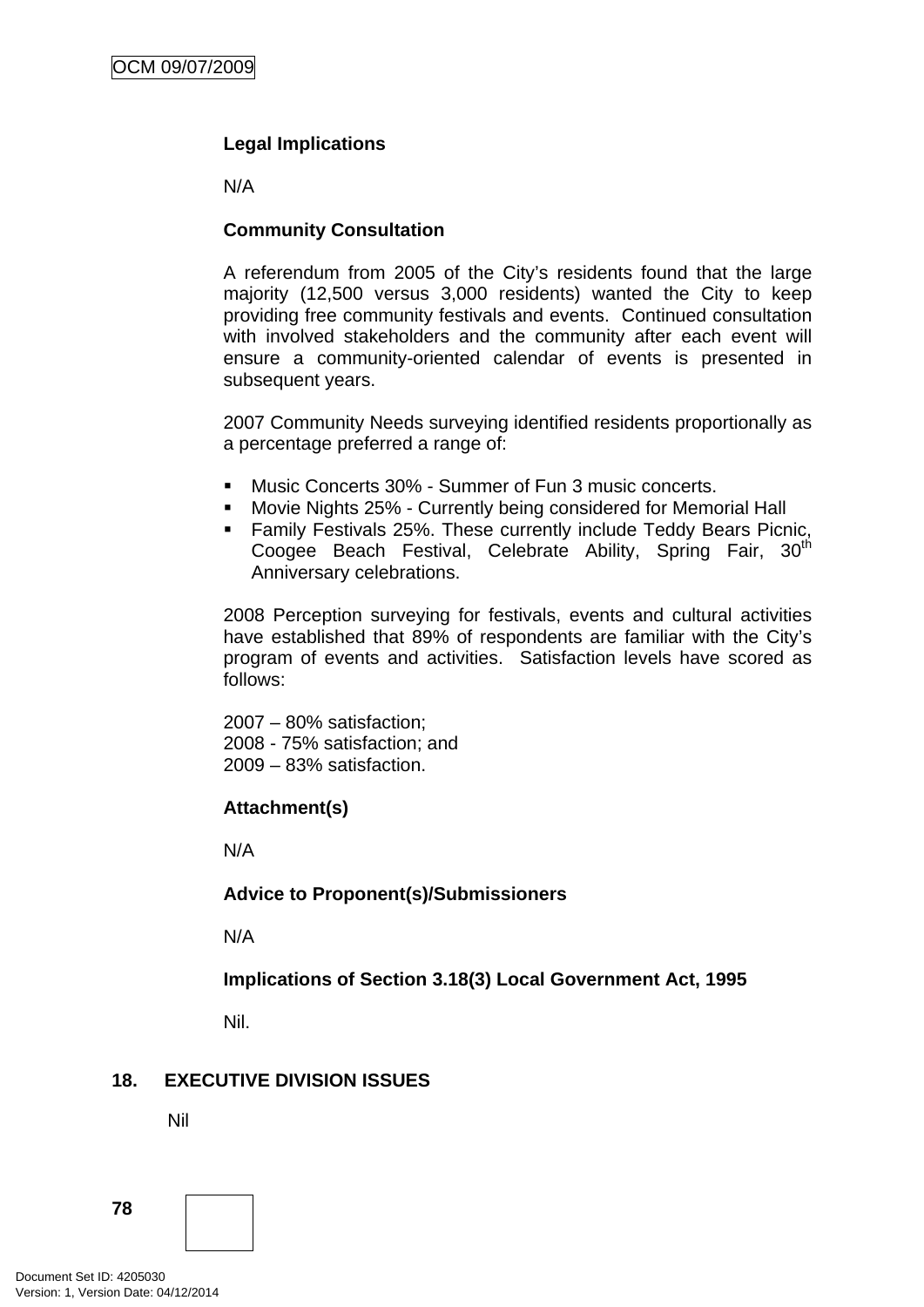### **19. MOTIONS OF WHICH PREVIOUS NOTICE HAS BEEN GIVEN**

Nil

### **20. NOTICES OF MOTION GIVEN AT THE MEETING FOR CONSIDERATION AT NEXT MEETING**

Nil

# **21. NEW BUSINESS OF AN URGENT NATURE INTRODUCED BY COUNCILLORS OR OFFICERS**

# **21.1 (MINUTE NO 4006) (OCM 9/7/2009) - ALLOCATION OF PORTION OF PROJECT CONTINGENCY FUNDS – PROPOSED COCKBURN STADIUM**

### **COUNCIL DECISION**  MOVED Deputy Mayor K Allen SECONDED Clr S Limbert that Council endorse the allocation of up to \$20,000 from the Project Contingency Fund for the purpose of preparing draft plans/diagrams/sketches for the construction of a State Government funded Rectangular Stadium at the "Greenfield" site located at Cockburn Central, so as to seek the support of the State Government and the relevant State Government Departments and Ministers.

**CARRIED 9/0**

### **Reason for Decision**

There is renewed interest in a number of key sports that use rectangular stadiums, namely Soccer, Rugby Union, Rugby League, to lobby the State Government to construct such a facility in Perth. This concept appears to have the support of the Premier of Western Australia, the Hon. Colin Barnett.

The location of such a stadium should be in Cockburn Central, as it is on a number of major transport routes (both rail and bus), the site is Greenfield and would add to the infrastructure of Perth in general and specifically the City of Cockburn. The provision of working plans/diagrams/sketches would allow the City to approach Ministers and Government Departments with soundly based ideas in a visual format.

### **22. MATTERS TO BE NOTED FOR INVESTIGATION, WITHOUT DEBATE**

Nil